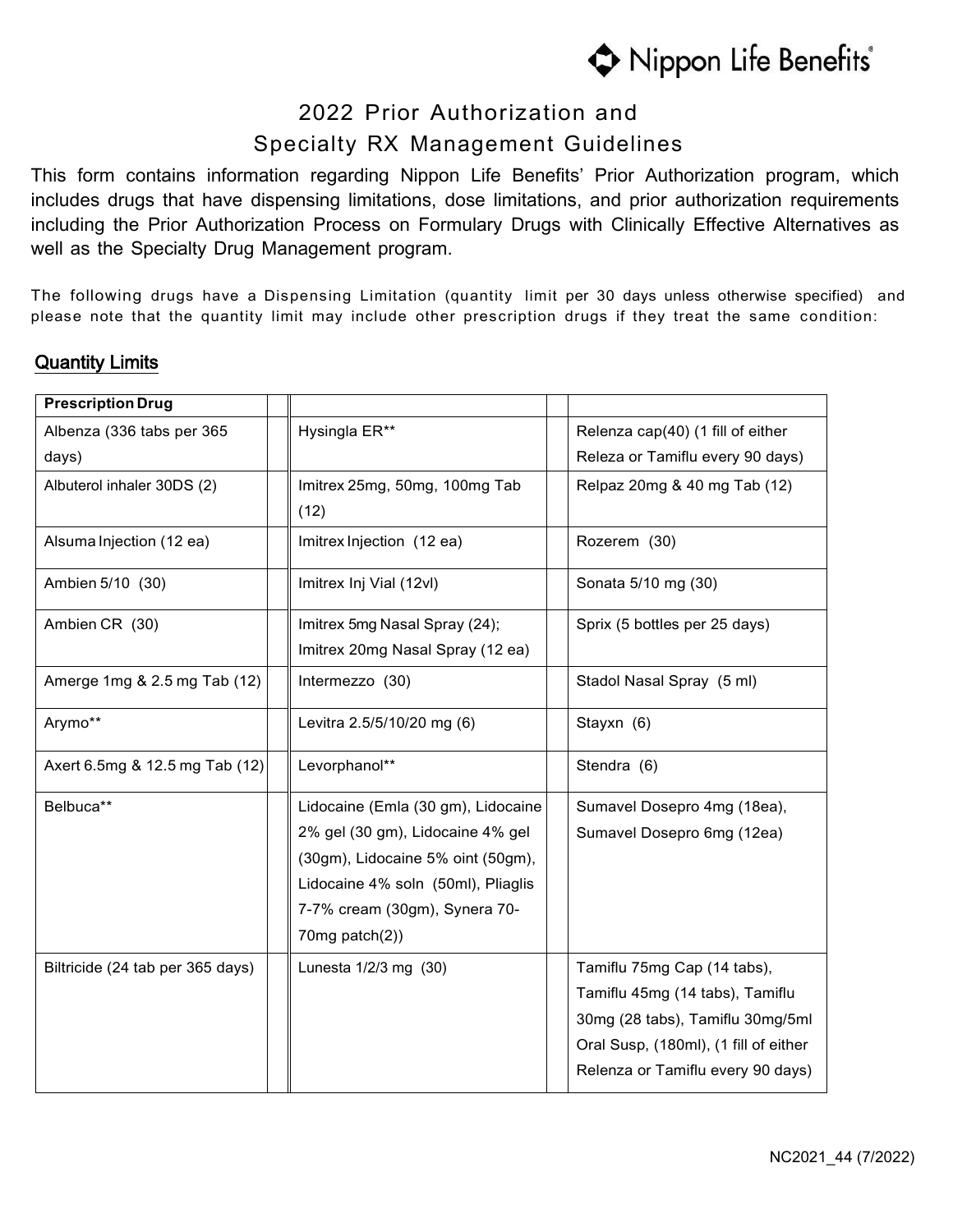| Butrans**                                                                                                    | Maxalt/Maxalt MLT 5mg & 10mg Tab<br>(18)                 | Tapentadol**                                           |
|--------------------------------------------------------------------------------------------------------------|----------------------------------------------------------|--------------------------------------------------------|
| Caverject (6)                                                                                                | Meperidine**                                             | Targiniq ER**                                          |
| Cialis 10/20 mg (6),<br>Cialis 2.5/5mg (30)                                                                  | Methadone**                                              | Toradol 10 mg (20)                                     |
| chloroquine 250mg tab 10DS<br>(40tabs every 60 days)<br>chloroquine 500mg tab 10DS<br>(20tabs every 60 days) | Methadose**                                              | Tramadol**                                             |
| Codeine**                                                                                                    | Migranal Nasal Spray - (1 x8ml)                          | Treximet 10-60mg, 85-500mg Tab<br>(9)                  |
| Conzip**                                                                                                     | Monurol (1)                                              | Troxyca ER**                                           |
| Diflucan 150mg (2)                                                                                           | Morphabond**                                             | Vantrella**                                            |
| Dolophine**                                                                                                  | Morphine**                                               | Ventolin inhaler 30DS (2)<br>Ventolin inhaler 90DS (6) |
| Edex $(6)$                                                                                                   | Muse (6)                                                 | Viagra 25/50/100 mg (6)                                |
| Edluar (30)                                                                                                  | Nucynta**                                                | Xtampza ER**                                           |
| Embeda**                                                                                                     | OxyContin**                                              | Zohydro**                                              |
| Emverm (12 tabs per 365 days)                                                                                | Oxycodone**                                              | Zohydro ER**                                           |
| Exalgo**                                                                                                     | Oxymorphone**                                            | Zomig Nasal Spray (12 ea)                              |
| Frova 2.5 mg Tab (18)                                                                                        | Pentazocine/naloxone**                                   | Zomig/Zomig ZMT 2.5mg & 5mg<br>(12)                    |
| Hydromorphone**                                                                                              | Proventil inhaler 30DS (2)<br>Proventil inhaler 90DS (6) |                                                        |
| hydroxychloroquine 10DS (22                                                                                  |                                                          |                                                        |
| tablets every 60 days)                                                                                       |                                                          |                                                        |

#### \*\*Opioids

- Plans implementing morphine milligram equivalent (MME) based quantity limits on opioids are providing coverage for an initial amount of 90 MME or less per day.

- This program requires a post limit review to provide coverage for additional quantities of the prescribed opioids of 200 MME or less per day.
- Neither initial quantities nor post limit quantities will be set up for patients with cancer, a terminal condition, or pain being managed through hospice or palliative care.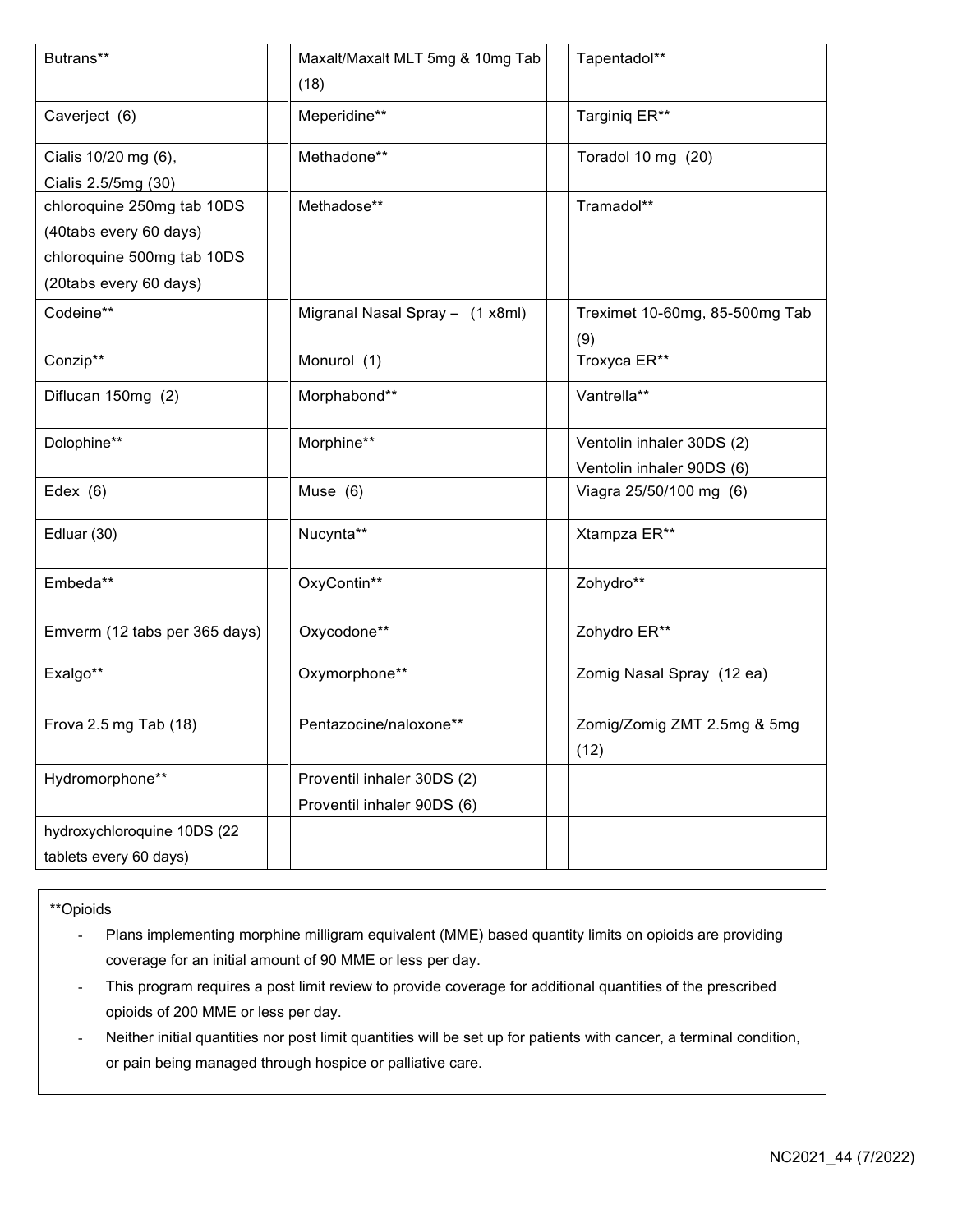## Dose Optimization

A cost-savings program that identifies medications where a different dosage or quantity would be more efficient. The pharmacy works with the physician to recommend such options. Dose optimizationQuantity Limit – 30 tablets.

| <b>Drug</b>         | Dose (mg)                                        | <b>Drug</b>           | Dose (mg)               |
|---------------------|--------------------------------------------------|-----------------------|-------------------------|
| Abilify             | 5/10/15                                          | Movantik              | 12.5                    |
| Actos               | 15                                               | Mybertiq              | 25                      |
| Adalat CC           | 30                                               | Namenda XR            | $\overline{7}$          |
| Altoprev            | 20                                               | Nesina                | 6.25/12.5               |
| Amaryl              | 1                                                | Niaspan               | 500                     |
| Aplenzin            | 174                                              | Norvasc               | 2.5/5                   |
| Arava               | 10                                               | Nourianz              | 20                      |
| Aricept             | 5                                                | Oleptro               | 150                     |
| Aricept ODT         | 5                                                | Onglyza               | 2.5                     |
| Avapro              | 75/150                                           | Oseni                 | 12.5/15                 |
| Azilect             | 0.5                                              | Paxil                 | 10/20                   |
| Azor                | $5 - 20$                                         | Paxil CR              | 12.5                    |
| Benicar             | 5/20                                             | Pexeva                | 10/20                   |
| <b>Benicar HCT</b>  | $20 - 12.5$                                      | Plendil               | 2.5/5                   |
| Bevyxxa             | 40                                               | Pravachol             | 10/20/40                |
| <b>Bystolic</b>     | 2.5/5/10                                         | Prestalia             | 3.5/2.5                 |
| Caduet              | 2.5-10, 2.5-20, 2.5-<br>40, 5-10, 5-20, 5-<br>40 | Prestalia             | 7/5                     |
| Cardura             | 1/2/4                                            | Prinivil              | 5/10/20                 |
| Cardura XL          | 4                                                | Pristiq               | 25/50                   |
| Celexa              | 10/20                                            | Procardia XL          | 30                      |
| Conjupri            | 2.5                                              | Provera               | 2.5/5                   |
| Coreg Cr            | 10/20/40                                         | Rapflo                | $\overline{\mathbf{4}}$ |
| Corgard             | 20/40                                            | Razadyne ER           | 8                       |
| Crestor             | 5/10/20                                          | Remeron               | 7.5/15                  |
| Depakote ER         | 250                                              | Remeron Rapid Disolve | 15                      |
| Detrol LA           | $\overline{2}$                                   | Requip XL             | 2/4/6                   |
| Desvenlafaxine ER   | 50 mg                                            | Rexulti               | 0.25/0.5/1/2            |
| Dexilant            | 30                                               | Rybelsus              | $\overline{7}$          |
| Diflucan            | 100                                              | Savaysa               | 15/30                   |
| Diovan HCT          | 80-12.5 / 160-12.5                               | Seroquel XR           | 50/150/200              |
| Ditropan XL         | 5                                                | Silenor               | $\mathbf{3}$            |
| Drizalma DR Capsule | 20 mg/30 mg                                      | Stelatro              | 5                       |
| Edarbi              | 40                                               | Sular                 | 8.5/17/20               |
| Effexor XR          | 37.5/75                                          | Symbyax               | $3/25 - 6/25$           |
| Enablex             | $7.5\,$                                          | Tekturna              | 150                     |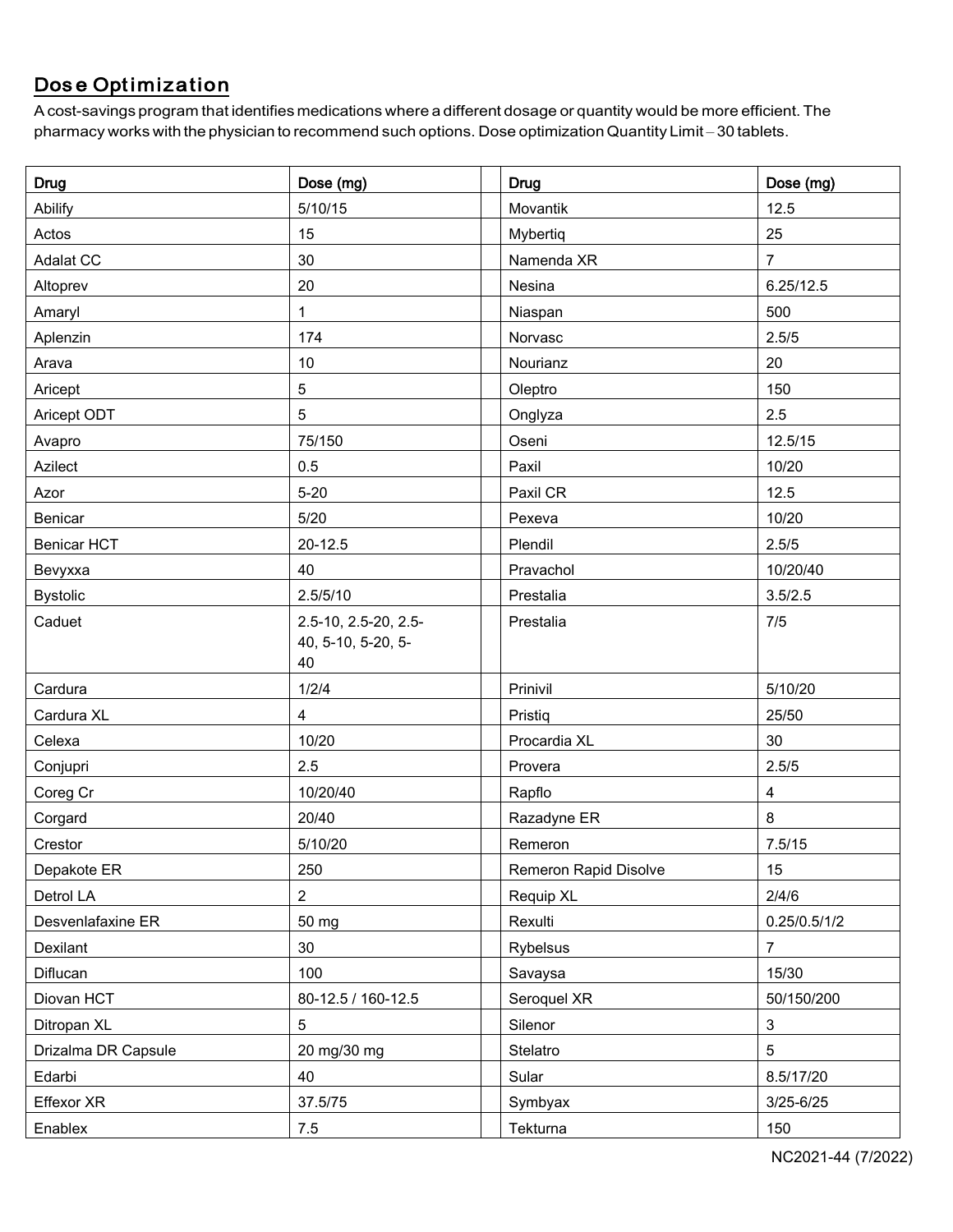| Exforge                 | $5 - 160$               | Tekturna HCT       | 150-12.5    |
|-------------------------|-------------------------|--------------------|-------------|
| Exforge HCT             | 5-160-12.5              | <b>Toprol XL</b>   | 25/50/100   |
| <b>Ezallor Sprinkle</b> | 5/10/20                 | Toviaz             | 4           |
| Farxiga                 | 5                       | Tribenzor          | 20.5-12.5   |
| Fetzima                 | 20/40                   | Trintellix         | $5/10$      |
| Fosamax                 | 5                       | Twynsta            | $40 - 5$    |
| Inderal LA              | 60/80                   | Vaseretic          | $5 - 12.5$  |
| Ingrezza                | 40                      | Venlafaxine HCI ER | 37.5/75     |
| Intuniv                 | 1/2                     | Verelan PM         | 100         |
| Invega                  | 1.5/3                   | Verelan SR         | 120/180     |
| Invokana                | 100                     | Verquvo            | 2.5/5       |
| Januvia                 | 25/50                   | Vesicare           | 5           |
| Kerlone                 | 10                      | Viibryd            | 10/20       |
| Khedezla ER             | 50                      | Vivlodex           | 5           |
| Latuda                  | 20/40/60                | Vraylar            | 1.5/3       |
| Levaquin                | 250                     | Xadago             | 50          |
| Lexapro                 | 5/10                    | Xiduo XR           | 5/500       |
| Linzess                 | 145                     | Zaroxlyn           | 2.5/5       |
| Lipitor                 | 10/20/40                | Zebeta             | 5           |
| Livalo                  | 1/2                     | Zestoretic         | $10 - 12.5$ |
| Lotrel                  | 2.5-10, 5-10, 5-20      | Zestril            | 5/10/20     |
| Lozol                   | 1.25                    | Zocor              | 5/10/20     |
| Luvox                   | 25/50                   | Zologt             | 25/50       |
| Micardis HCT            | 40-12.5                 | Zypitamag          | 1/2         |
| Micardis                | 20/40 mg                | Zyprexa            | 2.5/7.5     |
| Mirapex ER              | 0.375/<br>0.75/1.5/2.25 | Zyprexa Zydis      | $5/10$      |
| Mobic                   | 7.5                     |                    |             |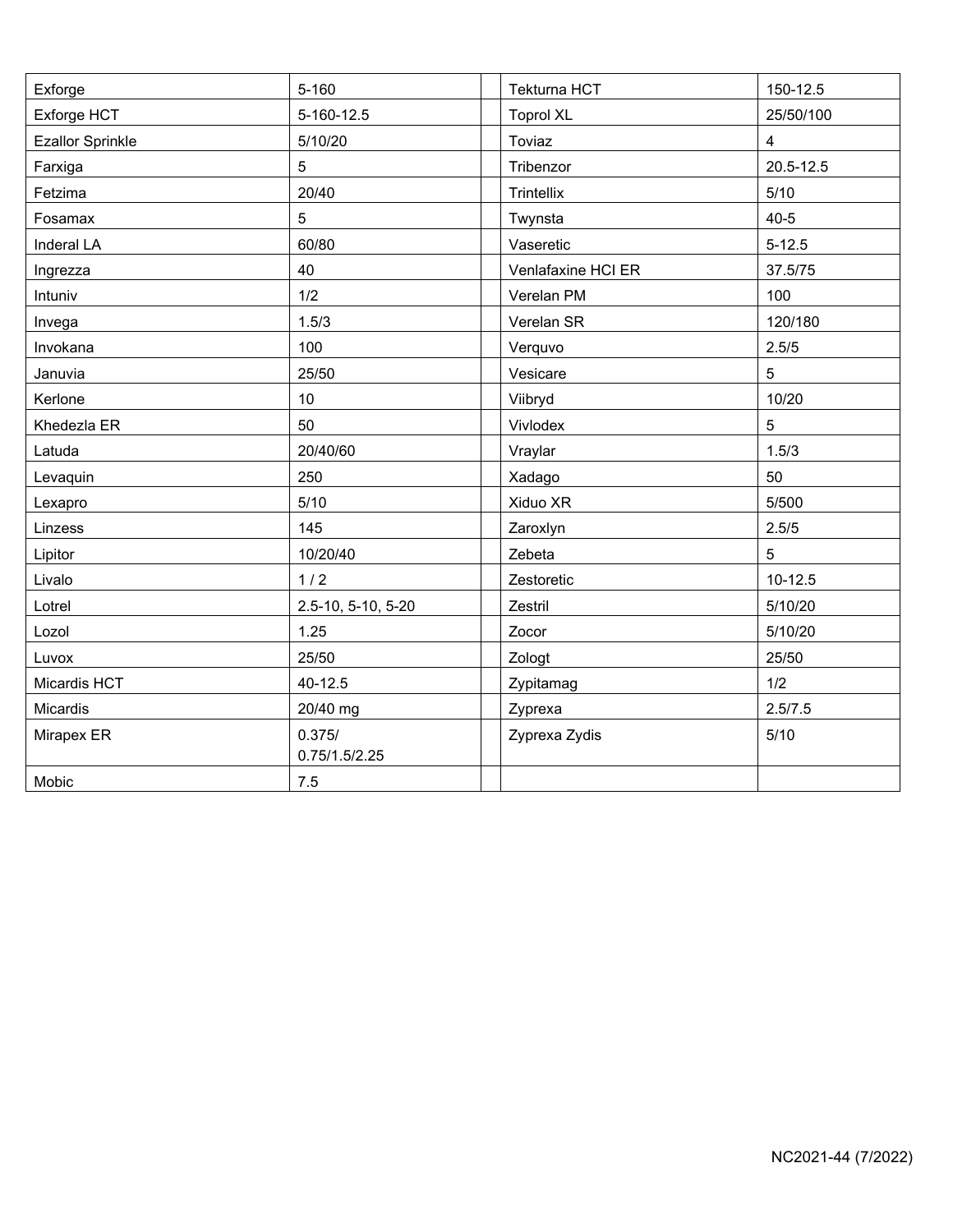### Prior Authorization Drugs

Your physician will have to provide additional information to indicate medical necessity to CVS Caremark for the following *drugs to be filled:*

**Acne Agents:** Arazlo,Topical tretinoins (Atralin, Avita, Retin-A, Retin-A Micro, Tretin-X, Tretinoin) and Differin for ages 35 and older and all ages for Fabior and Tazorac. **AnabolicSteroids:**Anadrol-50,Oxandrin **Antifungals:** Ciclodan, ciclopirox topical solutions, CNL8, Jublia, Kerydin, Lamisil/terabinafine, Onmel/itraconazole, Pedipirox, Penlac/ciclopirox Sporanox/itraconazole, terbinafine, Terbinex **Anti-parasitic** - Ivermectin **Anti-viral:** Sitavig **Compounds:** All Compounds\* **Dental products:** Arestin **Dermatological:** Amcinonide Ointment, Ala Scalp, Bryhali, Capex, Clobex lotion, Clobex Shampoo, Cloderm, Cordran, Cutivate, Cyclocort, Derma-Smooth, Dermatop Ointment, Desonate, Desowen Cream, Diprolene Augmented Ointment, Diprolene AF Augmented Cream, Elocon, Halobetasol Aerosol Foam, Halog, Impoyz, Kenalog Aerosol Spray, Lexette, Locoid, Luxiq Aerosol Foam, Micort-HC, Olux Aerosol Foam, Pandel Cream, Santyl, Sernivo Spray, Solaraze, Synalar, Temovate, Texacort, Topicort, Tridesilon, Trianex, Ultravate, Vanos, Verdeso, Westcort Ointment **Dermatological Medical Products Eczema:** Eucrisa **Infant Formulas:** New Jersey Only **Erectile Dysfunction:** Caverject, Edex, Lavitra, Muse, Stayxn, through age 49 **GI Motility**: Lotronex **Narcolepsy:** armodafanil, Provigil, Xyrem **Narcotic Analgesics:** Abtral, Actiq,Fentora, Onsolis, Subsys **Pain Management**: Duexis, Vimovo **Peanut Allergy:** Palforzia **Saliva Substitutes**

**Testosterones:** Enanthate injection, Cypionate injection, topical gel, topical cream, topical ointment, topical solution, transdermal patch, nasal gel, mucoadhesive buccal system, propionate implant pellets, powder/crystals for compounding (Androderm, Axiron, Fortesta, Striant, Testosterone Ointment, Testosterone Cream, Methyltestosterone,OralFluoxymesterone, Testopel)

#### **Topical Analgesics:** Pain Patches

\*A compound medication is one that is made by combining, mixing or altering ingredients, in response to a prescription, to create a customized medication that is not otherwise commercially available.

#### Prior Authorization Process

For the medications above that indicate a prior authorization is required, please follow the process below.

- 1. Bring your prescription to a pharmacist.
- 2. If drugs require prior authorization, the pharmacist will receive a message stating that the physician must call CVS Caremark at 800-294-5979.
- 3. Your pharmacist should advise you as well as your physician of the Prior Authorization process and number to call.
- 4. This means that your physician will have to call the number **or** FAX a letter of medical necessity to CVS Caremark. Physician prior authorization number is 800-294-5979. Physician prior authorization FAX number is 888-836-0730.
- 5. CVS Caremark will evaluate the information received based on internally developed clinical criteria. The decision will be an approval, denial, or review for more information.

#### Approval

After a claim is approved, an override is applied so that the claim will process electronically at the pharmacy and a letter will be sent to you and your physician indicating the approval and the time period of the approval.

#### Denial

If the medication is denied, then a letter is sent to both you and your physician. The denial letter will outline directions on how to appeal the decision.

#### Missing Information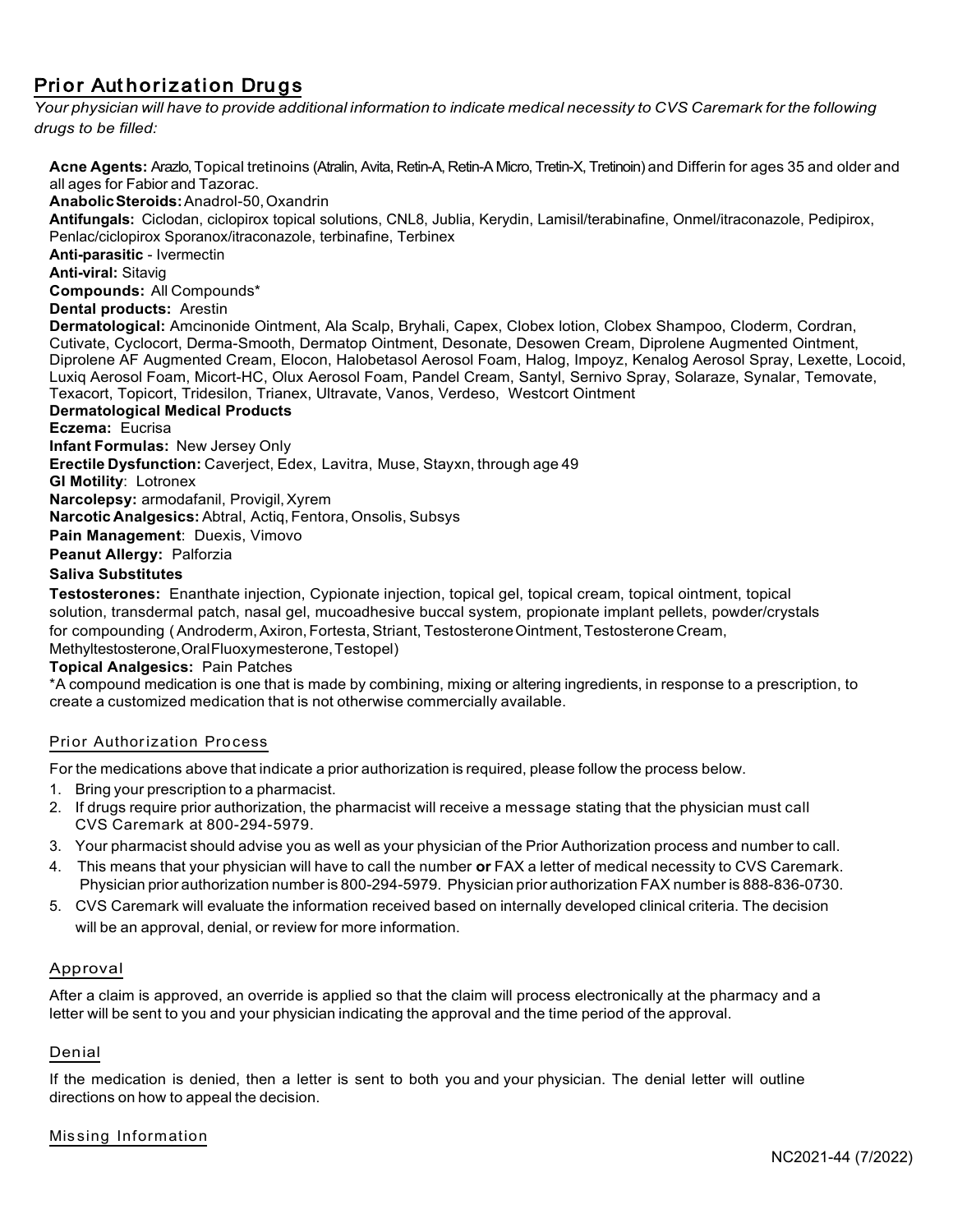If more information is required, the physician's office will be contacted. Once the physician's office provides CVS Caremark with the required information then a review will be completed within 24 – 48 hours.

Additional drugs may be added to the Prior Authorization or Quantity Limit list throughout the year. Your specific benefit design may not cover certain drugs, even though they appear on this list. This document is a summary reference and may not *necessarily reflect all coverage and exclusions of the plan benefit system.*

### Prior Authorization Process on Formulary Drugs and Supplies with Clinically Effective Alternatives

The following drugs and supplies are included:

| <b>Drug/Supply Name</b>                                                                                                                                                                                                                                                                                                                                                                                                           | <b>Drug/Supply Usage</b>           | <b>Available Alternatives</b>                                                                                                                                                                                                                            |
|-----------------------------------------------------------------------------------------------------------------------------------------------------------------------------------------------------------------------------------------------------------------------------------------------------------------------------------------------------------------------------------------------------------------------------------|------------------------------------|----------------------------------------------------------------------------------------------------------------------------------------------------------------------------------------------------------------------------------------------------------|
| All other insulin needles that are not BD<br>Ultrafine brand needles (Examples include,<br>but are not limited to: Novo Nordisk Needles,<br>Owen Mumford Needles, Perrigo Needles,<br><b>Ultimed Needles)</b>                                                                                                                                                                                                                     | Diabetes Supplies, Needles         | <b>BD Ultrafine Needles</b>                                                                                                                                                                                                                              |
| All other insulin syringes that are not BD<br><b>Ultrafine brand syringes (Examples</b><br>include, but are not limited to: Allison<br>Medical Insulin Syringes, Trividia Insulin<br>Syringes, Ultimed Insulin Syringes)                                                                                                                                                                                                          | Diabetes Supplies, Syringes        | <b>BD Ultrafine Insulin Syringes</b>                                                                                                                                                                                                                     |
| All other strips and kits that are not Accu-<br>check or Onetouch brand (Examples<br>include, but are not limited to: Breeze 2 Strips<br>and Kits, Contour Next Strips and Kits,<br>Contour Strips and Kits, Freestyle Strips and<br>Kits)                                                                                                                                                                                        | Diabetes Supplies, Strips and Kits | Accu-check Aviva Plus Strips<br>and Kits, Accu-check Compact<br>Plus Strips and Kits, Accu-<br>chek Guide Strips and Kits,<br><b>Accu-Chek Smartview Strips</b><br>and Kits, Onetouch Ultra Strips<br>and Kits, Onetouch Verio<br><b>Strips and Kits</b> |
| All other continuous glucose monitoring<br>systems that are not Dexcom brand<br>(Examples include, but are not limited to:<br><b>Enlite Continuous Glucose Monitoring</b><br>System, Eversense Continuous Glucose<br>Monitoring System, Freestyle Libre<br>Continuous Glucose Monitoring System,<br><b>Guardian Connect Continuous Glucose</b><br>Meter System, Guardian Real-Time<br><b>Continuous Glucose Monitoring System</b> | <b>Diabetes Supplies</b>           | Dexcom Continuous Glucose<br><b>Monitoring System</b>                                                                                                                                                                                                    |
| <b>All Other Brand Prenatal Vitamins</b><br>(Examples include, but are not limited to:<br>Azesco, Citranatal, Prenatal Plus, Vitafol-<br>One, Zalvit)                                                                                                                                                                                                                                                                             | <b>Prenatal Vitamins</b>           | Generic prenatal vitamins                                                                                                                                                                                                                                |
|                                                                                                                                                                                                                                                                                                                                                                                                                                   |                                    |                                                                                                                                                                                                                                                          |
| <b>Drug Name</b>                                                                                                                                                                                                                                                                                                                                                                                                                  | <b>Medication Usage</b>            | <b>Available Alternatives</b>                                                                                                                                                                                                                            |
| <b>Abilify</b>                                                                                                                                                                                                                                                                                                                                                                                                                    | Antidepressant                     | aripiprazole, clozapine,<br>olanzapine, quetiapine,<br>quetiapine ext-rel, risperidone,<br>ziprasidone, Caplyta, Latuda,<br>Vraylar                                                                                                                      |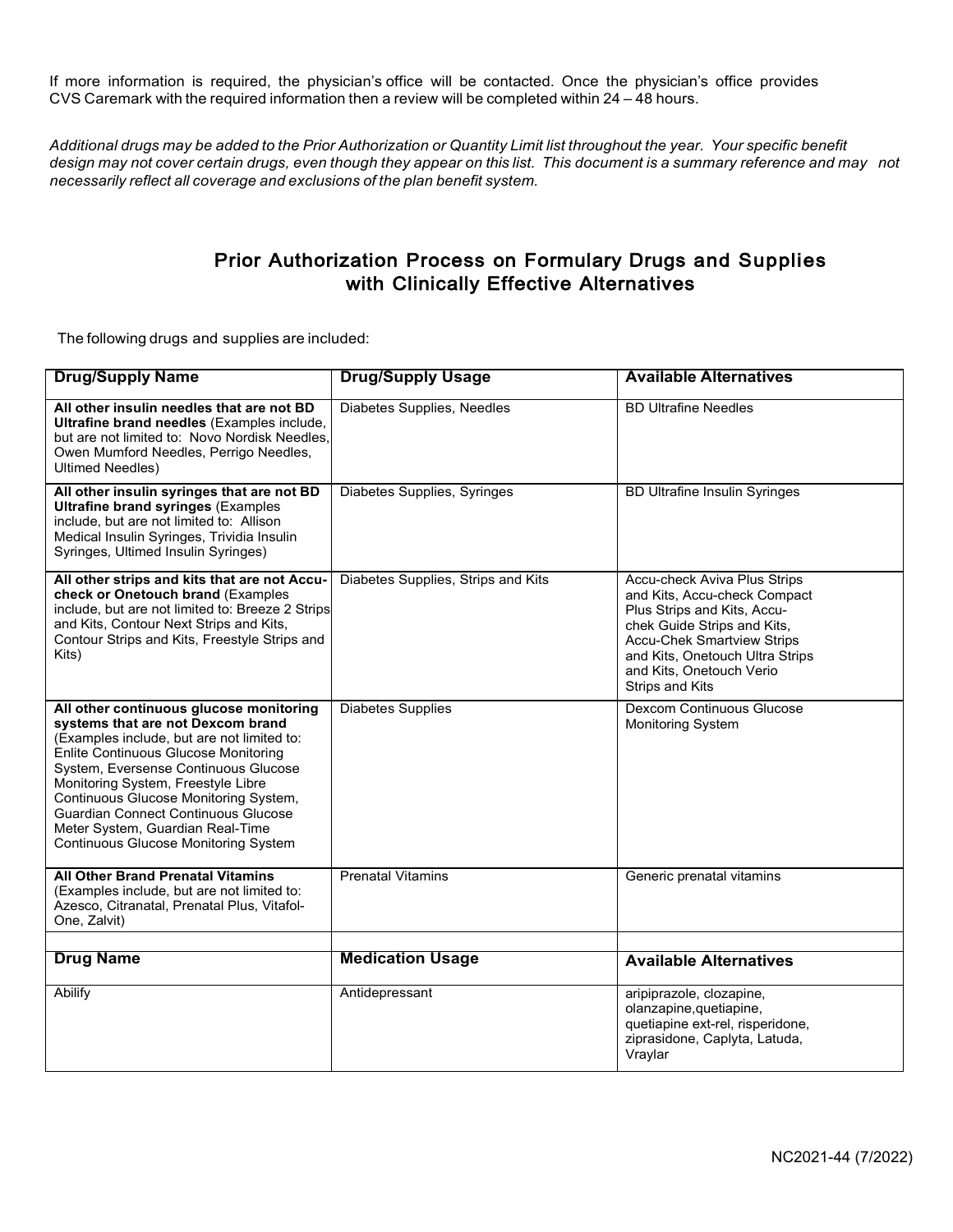| Acanya                                                       | <b>Topical Derm Acne</b>        | adapalene (except adapalene<br>pad), benzoyl peroxide,<br>clindamycin gel (except NDC<br>68682046275), clindamycin<br>solution, clindamycin-benzoyl<br>peroxide, erythromycin<br>solution, erythromycin-benzoyl<br>peroxide, tretinoin, Epiduo,<br>Onexton |
|--------------------------------------------------------------|---------------------------------|------------------------------------------------------------------------------------------------------------------------------------------------------------------------------------------------------------------------------------------------------------|
| Aciphex/Aciphex Sprinkle                                     | <b>Gastrointestinal Agents</b>  | esomeprazole del-rel,<br>lansoprazole del-rel,<br>omeprazole del-rel,<br>pantoprazole del-rel tablet                                                                                                                                                       |
| Acticlate                                                    | Anti-Infective                  | doxycycline hyclate 20mg,<br>doxycycline hyclate capsule,<br>minocycline, tetracycline                                                                                                                                                                     |
| Actemra Intravenous                                          | <b>Rheumatoid Arthritis</b>     | Remicade, Simponi Aria                                                                                                                                                                                                                                     |
| Actemra Actpen, Actemra Subcutaneous                         | Autoimmune Agents               | Enbrel, Humira, Rinvoq,<br>Xeljanz, Xeljanz XR                                                                                                                                                                                                             |
| Acticlate                                                    | Anti-infectives, Antibacterials | doxycycline hyclate 20mg,<br>doxycycline hyclate capsule,<br>minocycline, tetracycline                                                                                                                                                                     |
| Actos                                                        | <b>Diabetes</b>                 | pioglitazone                                                                                                                                                                                                                                               |
| Acuvail                                                      | Ophthalmic-Anti-inflammatory    | bromfenac, diclofenac, ketorolac, llevro,<br>Prolensa                                                                                                                                                                                                      |
| acyclovir cream                                              | Antiviral                       | acyclovir capsule, acyclovir tablet,<br>valacyclovir                                                                                                                                                                                                       |
| adapalene pad                                                | Dermatology                     | adapalene (except adapalene pad), benzoyl<br>peroxide, clindamycin gel (except NDC<br>68682046275), clindamycin solution,<br>clindamycin-benzoyl peroxide, erythromycin<br>solution, erythromycin-benzoyl peroxide,<br>tretinoin, Epiduo, Onexton          |
| Adderall                                                     | <b>ADHD</b>                     | amphetamine-dextroamphetamine mixed-<br>salts, methylphenidate                                                                                                                                                                                             |
| Adrenalin                                                    | Respiratory                     | ephinephrine auto-injector, Auvi-Q, Epipen,<br>Epipen Jr.                                                                                                                                                                                                  |
| Adzenys XR-ODT                                               | ADHD                            | amphetamine-dextroamphetamine mixed-<br>salts ext-rel+, dexmethylphenidate ext-rel,<br>methylphenidate ext-rel+, Azstarys, Jornay<br>PM, Mydayis, Vyvanse                                                                                                  |
| Afinitor/Afinitor Disperz                                    | Cancer                          | everolimus                                                                                                                                                                                                                                                 |
| Aimovig                                                      | Pain                            | Ajovy, Emgality                                                                                                                                                                                                                                            |
| albuterol sulfate CFC-free aerosol (NDC<br>66993001968 only) | Asthma                          | albuterol sulfate CFC-free<br>aerosol (except NDC<br>66993001968), levalbuterol<br>tartrate CFC-free aerosol                                                                                                                                               |
| Alevicyn Gel<br>Alevicyn SG<br>Alevicyn Solution             | Dermatology                     | desonide (except desonide<br>gel), hydrocortisone                                                                                                                                                                                                          |
| Aliquopa                                                     | Cancer                          | Copiktra                                                                                                                                                                                                                                                   |
| Alprolix                                                     | Hemophilia IX                   | <b>Consult Doctor</b>                                                                                                                                                                                                                                      |
| Alrex                                                        | Ophthalmic                      | azelastine, bepotastine,<br>cromolyn sodium,<br>olopatadine                                                                                                                                                                                                |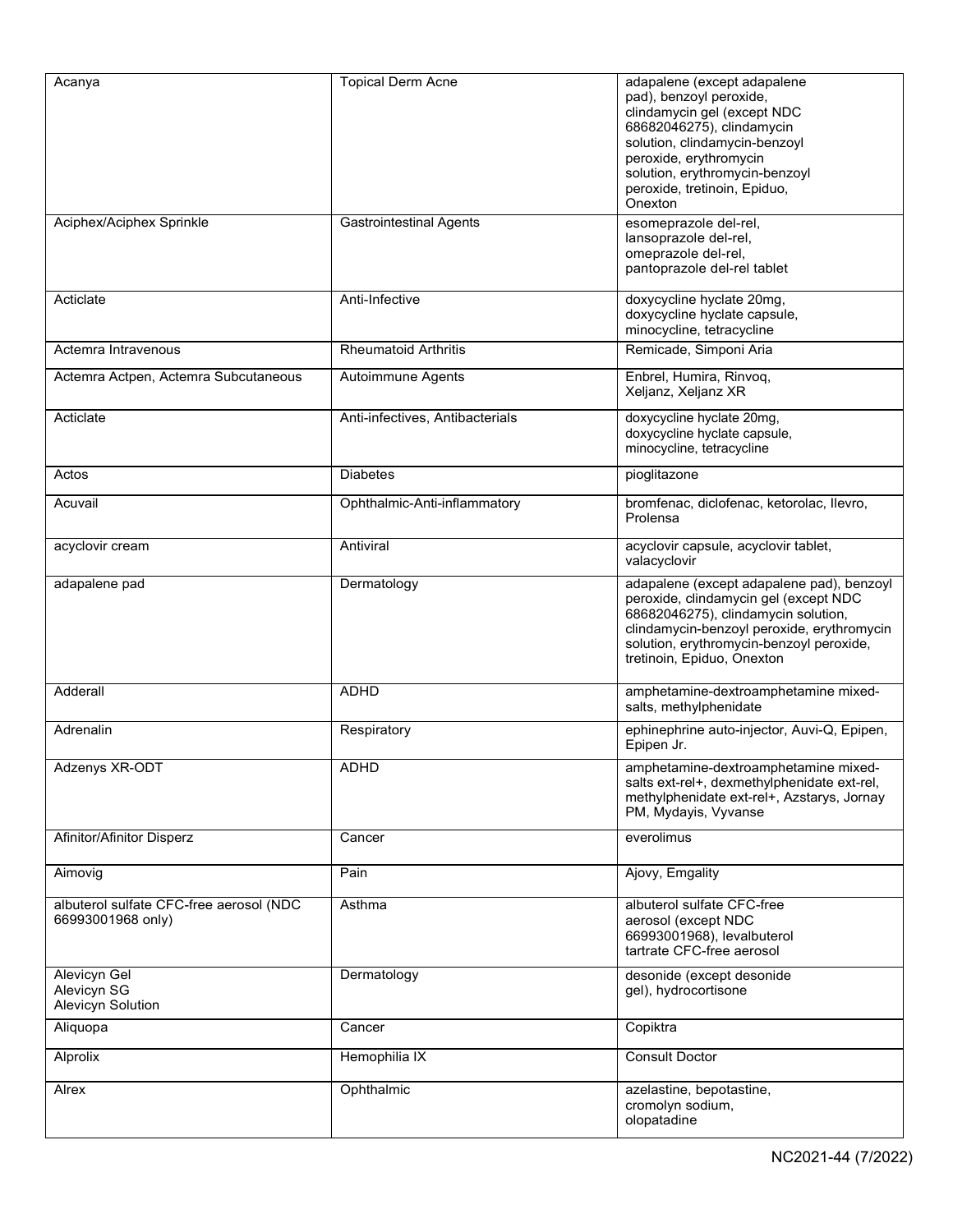| Altoprev            | Cardiovascular antilipemics     | atorvastatin, ezetimibe-<br>simvastatin, fluvastatin, lovastatin,<br>pravastatin, rosuvastatin,<br>simvastatin                                                                                                                                          |
|---------------------|---------------------------------|---------------------------------------------------------------------------------------------------------------------------------------------------------------------------------------------------------------------------------------------------------|
| Alvesco             | Asthma                          | Arnuity Ellipta, Flovent<br>Diskus, Flovent HFA,<br>Pulmicort Flexhaler, Qvar<br>Redihaler                                                                                                                                                              |
| Amitiza             | Irritable Bowel Syndrome        | lubiprostone, Linzess,<br>Symproic                                                                                                                                                                                                                      |
| Amrix               | Musculoskeletal                 | cyclobenzaprine (except cyclobenzaprine<br>tablet 7.5mg)                                                                                                                                                                                                |
| Androgel            | <b>Testosterone Replacement</b> | testosterone gel (except authorized generics<br>for Testim and Vogelxo), testosterone<br>solution, Androderm, Natesto                                                                                                                                   |
| Apexicon E          | Dermatology                     | desoximetasone, (except desoximetasone<br>ointment 0.05%), fluocinonide (except<br>fluocinonide cream 0.1%), Bryhali                                                                                                                                    |
| Apidra              | <b>Diabetes</b>                 | Fiasp, Novolog                                                                                                                                                                                                                                          |
| Apokyn              | Parkinson's Disease             | Inbrija, Kynmobi                                                                                                                                                                                                                                        |
| Aptensio XR         | <b>ADHD</b>                     | amphetamine-dextroamphetamine mixed-<br>salts ext-rel+, dexmethylphenidate ext-rel,<br>methylphenidate ext-rel+, Azstarys, Jornay<br>PM, Mydayis, Vyvanse                                                                                               |
| Aptivus             | Antiretroviral                  | <b>Consult Doctor</b>                                                                                                                                                                                                                                   |
| <b>Aralast NP</b>   | Respiratory                     | Prolastin-C                                                                                                                                                                                                                                             |
| Aranesp             | Hematologic                     | Retacrit                                                                                                                                                                                                                                                |
| Arthrotec           | Anti-inflammatory               | celecoxib, diclofenac sodium,<br>ibuprofen, meloxicam tablet or<br>naproxen (except naproxen CR or<br>naproxen suspension) WITH<br>esomeprazole delayed-rel,<br>lansoprazole delayed rel, omeprazole<br>delayed rel, pantoprazole delayed-rel<br>tablet |
| Asmanex/Asmanex HFA | Asthma                          | Arnuity Ellipta, Flovent Diskus,<br>Flovent HFA, Pulmicort Flexhaler,<br><b>Ovar Redihaler</b>                                                                                                                                                          |
| Atacand             | High blood pressure             | candesartan, irbesartan, losartan,<br>olmesartan, telmisartan, valsartan                                                                                                                                                                                |
| <b>Atacand HCT</b>  | High blood pressure             | candesartan-hydrochlorothiazide,<br>irbesartan-hydrochlorothiazide,<br>losartan-hydrochlorothiazide,<br>olmesartan-hydrochlorothiazide,<br>telmisartan-hydrochlorothiazide,<br>valsartan-hydrochlorothiazide                                            |
| Ativan              | Antianxiety                     | alprazolam, clonazepam, diazepam,<br>lorazepam, oxazepam                                                                                                                                                                                                |
| Atopaderm           | Dermatology                     | desonide (except desonide gel),<br>hydrocortisone                                                                                                                                                                                                       |
| Atripla             | Anti-infectives, Antiretroviral | efavirenz-emtricitabine-tenofovir<br>disoproxil fumarte, efavirenz-<br>lamivudine-tenofovir disoproxil<br>fumarate, Biktarvy, Dovato, Genvoya,<br>Odefsey, Stribild, Symtuza, Triumeq                                                                   |
| Avastin             | Antineoplastic                  | Zirabev                                                                                                                                                                                                                                                 |
| Avenova             | Ophthalmic                      | <b>Consult Doctor</b>                                                                                                                                                                                                                                   |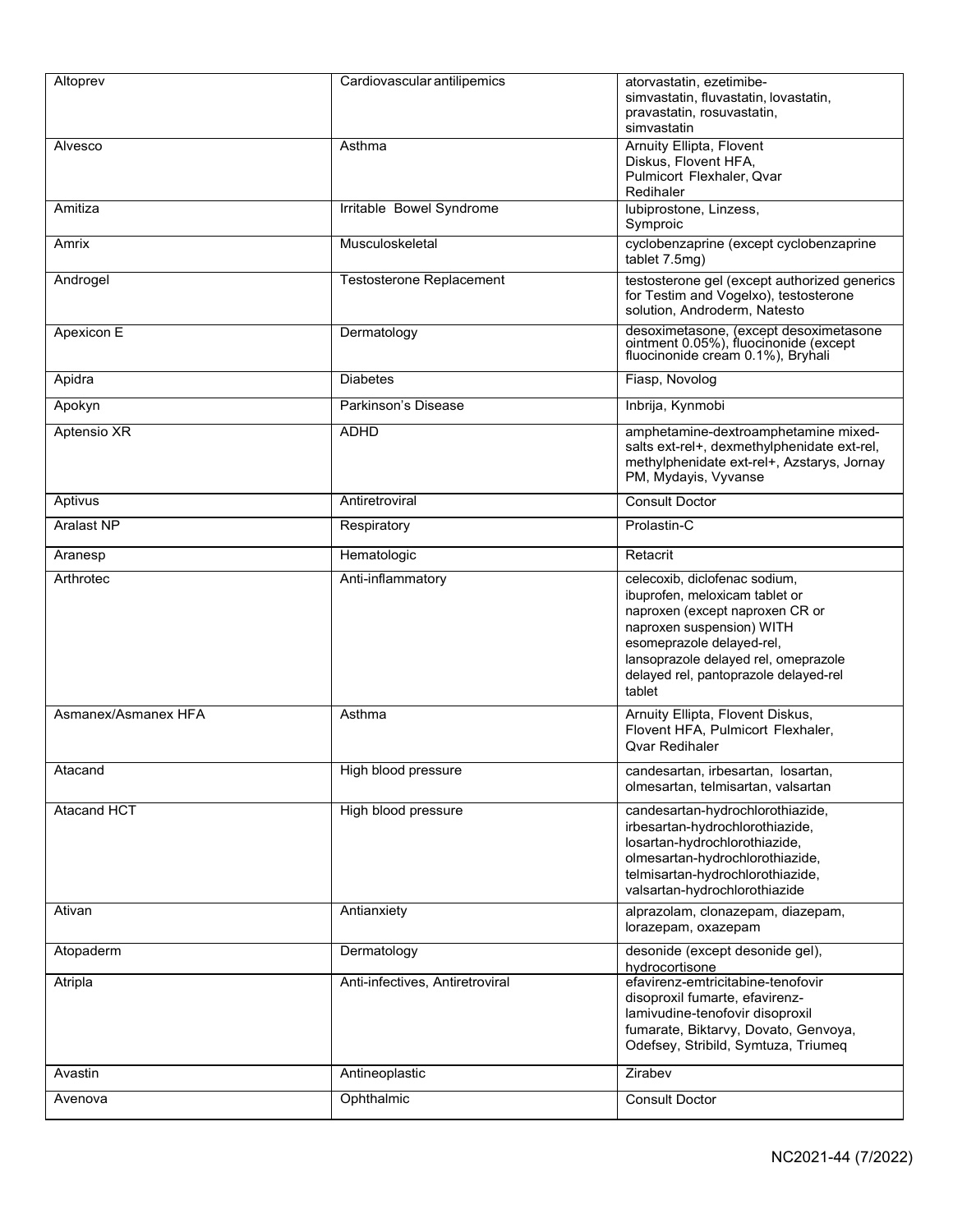| Avsola                                                  | Autoimmune Agents                              | Remicade, Simponi Aria, Stelara<br>Intravenous                                                                                                                                                                                                           |
|---------------------------------------------------------|------------------------------------------------|----------------------------------------------------------------------------------------------------------------------------------------------------------------------------------------------------------------------------------------------------------|
| Azasite                                                 | Ophthalmic-Anti-infective                      | ciprofloxacin, erythromycin,<br>gentamicin, levofloxacin, moxifloxacin,<br>ofloxacin, sulfacetamide, tobramycin,<br>Besivance                                                                                                                            |
| Azelex                                                  | Dermatology                                    | adapalene (except adapalene pad),<br>benzoyl peroxide, clindamycin gel<br>(except NDC 68682046275),<br>clindamycin solution, clindamycin-<br>benzoyl peroxide, erythromycin<br>solution, erythromycin-benzoyl<br>peroxide, tretinoin, Epiduo, Onexton    |
| Azor                                                    | <b>High Blood Pressure</b>                     | amlodipine-olmesartan, amlodipine-<br>telmisartan, amlopdipine-valsartan                                                                                                                                                                                 |
| <b>Balcoltra</b>                                        | Contraceptive                                  | ethinyl estradiol-drospirenone, ethinyl<br>estradiol-drospirenone-levomefolate,<br>ethinyl estradiol-norethindrone<br>acetate, ethinyl estradiol-<br>norethindrone acetate-iron, ethinyl<br>estradiol-norgestimate, Lo Loetrin Fe,<br>Natazia            |
| <b>Banzel Suspension</b>                                | Anticonvulsants                                | clobazam, lamotrigine, rufinamide,<br>topiramate, Trokendi XR                                                                                                                                                                                            |
| <b>Baraclude Tablet</b>                                 | Anti-infectives, Antivirals, Hepatitis B       | entecavir, lamivudine, Vemlidy                                                                                                                                                                                                                           |
| Beau Rx                                                 | Dermalogy                                      | <b>Consult Doctor</b>                                                                                                                                                                                                                                    |
| Beconase AQ                                             | Allergies                                      | azelastine-fluticasone, flunisolide,<br>fluticasone, mometasone                                                                                                                                                                                          |
| <b>Benicar</b>                                          | <b>High Blood Pressure</b>                     | candesartan, irbesartan, losartan,<br>olmesartan, telmisartan, valsartan                                                                                                                                                                                 |
| <b>Benicar HCT</b>                                      | <b>High Blood Pressure</b>                     | candesartan-hydrochlorothiazide,<br>irbesartan-hydrochlorothiazide,<br>losartan-hydrochlorothiazide,<br>olmesartan-hydrochlorothiazide,<br>telmisartan-hydrochlorothiazide,<br>valsartan-hydrochlorothiazide                                             |
| <b>Bensal HP</b>                                        | Dermatology/Misc. Skin Conditions              | desonide (except desonide gel),<br>hydrocortisone                                                                                                                                                                                                        |
| Benzaclin                                               | <b>Topical Derm Acne</b>                       | adapalene (except adapalene pad),<br>benzoyl peroxide, clindamycin gel<br>(except NDC 68682046275),<br>clindamycin solution, clindamycin-<br>benzoyl peroxide, erythromycin<br>solution, erythromycin-benzoyl<br>peroxide, tretinoin, Epiduo,<br>Onexton |
| benzonatate (NDC 69336012615,<br>69499032915 only)      | <b>Respiratory Cough</b>                       | benzonatate (except NDC<br>69336012615, 69499032915)                                                                                                                                                                                                     |
| <b>Bepreve</b>                                          | Allergies                                      | azelastine, bepotastine, cromolyn<br>sodium, olopatadine                                                                                                                                                                                                 |
| <b>Berinert</b>                                         | Hematologic                                    | icatibant, Ruconest                                                                                                                                                                                                                                      |
| Betamethasone Acetate-Betamethasone<br>Sodium Phosphate | <b>Endocrine and Metabolic Corticosteroids</b> | dexamethasone, hydrocortisone,<br>methylprednisolone, prednisolone<br>solution (except prednisolone<br>solution 10mg/5 ml, 20mg/5 ml),<br>prednisone                                                                                                     |
| Betapace Tab/Betapace AF Tab                            | Ventricula Arrhythmias                         | sotalol                                                                                                                                                                                                                                                  |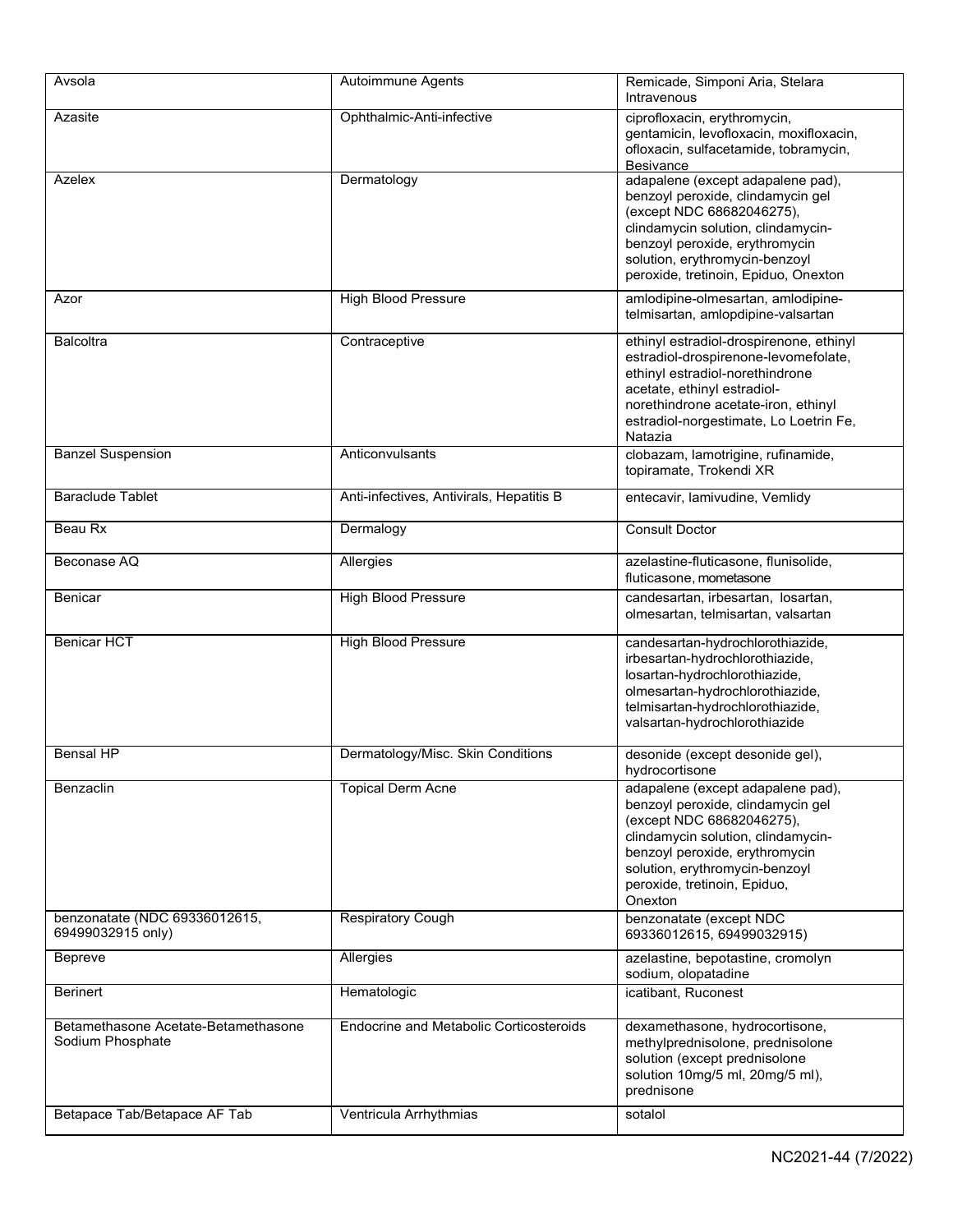| <b>Betimol</b>                                                                         | Ophthalmic-Beta Blocker           | timolol maleate solution, Betoptic S                                                                                                                                                                                                            |
|----------------------------------------------------------------------------------------|-----------------------------------|-------------------------------------------------------------------------------------------------------------------------------------------------------------------------------------------------------------------------------------------------|
| Bevespi Aeroshere                                                                      | <b>COPD</b>                       | Anoro Ellipta, Stiolto Respimat                                                                                                                                                                                                                 |
| Beyaz                                                                                  | Contraceptive                     | ethinyl estradiol-drospirenone,<br>ethinyl estradiol-drospirenone-<br>levomefolate, ethinyl estradiol-<br>norethindrone acetate, ethinyl<br>estradiol-norethindrone acetate-<br>iron, ethinyl estradiol-norgestimate,<br>Lo Loetrin Fe, Natazia |
| bimatoprost solution 0.03%                                                             | Ophthalmic                        | latanoprost, travoprost, Lumigan,<br>Zioptan                                                                                                                                                                                                    |
| <b>Bortezomib</b>                                                                      | Cancer                            | Ninlaro, Velcade                                                                                                                                                                                                                                |
| Botox                                                                                  | <b>Botulinum Toxins</b>           | <b>Consult Doctor</b>                                                                                                                                                                                                                           |
| <b>Bromsite</b>                                                                        | Ophthalmic-Anti-inflammatory      | bromfenac, diclofenac, ketorolac,<br>Ilevro, Prolensa                                                                                                                                                                                           |
| budesonide ext-rel                                                                     | <b>Inflammatory Bowel Disease</b> | balsalazide, mesalamine del-rel<br>(except mesalamine del-rel tablet<br>800mg), mesalamine ext-rel,<br>sulfasalazine, sulfasalazine del-rel,<br>Asacol HD                                                                                       |
| <b>Bupap</b>                                                                           | Pain                              | diclofenac sodium, ibuprofen, naproxen<br>(except naproxen CR or naproxen<br>suspension)                                                                                                                                                        |
| bupropion ext-rel tablet 450mg                                                         | Antidepressant                    | bupropion, bupropion ext-rel (except<br>buproprion ext-rel tablet 450mg)                                                                                                                                                                        |
| butalbital-acetaminophen capsule                                                       | Pain                              | diclofenac sodium, ibuprofen, naproxen<br>(except naproxen CR or naproxen<br>suspension)                                                                                                                                                        |
| butalbital-acetaminophen tablet 25-325 mg,<br>butalbital-acetaminophen tablet 50-300mg | Pain                              | diclofenac sodium, ibuprofen, naproxen<br>(except naproxen CR or naproxen<br>suspension)                                                                                                                                                        |
| Butalbital-Acetaminophen (NDC<br>69499034230 only)                                     | Pain                              | diclofenac sodium, ibuprofen, naproxen<br>(except naproxen CR or naproxen<br>suspension)                                                                                                                                                        |
| butalbital-acetaminophen-caffeine capsule                                              | Pain                              | diclofenac sodium, ibuprofen, naproxen<br>(except naproxen CR or naproxen<br>suspension)                                                                                                                                                        |
| <b>Butrans</b>                                                                         | Pain                              | buprenorphine transdermal, Belbuca                                                                                                                                                                                                              |
| <b>Bydureon Bcise</b>                                                                  | <b>Diabetes</b>                   | Ozempic, Rybelsus, Trulicity, Victoza                                                                                                                                                                                                           |
| <b>Byetta</b>                                                                          | Diabetes (injectable)             | Ozempic, Rybelsus, Trulicity, Victoza                                                                                                                                                                                                           |
| Cafergot                                                                               | Migraines                         | eletriptan, naratriptan, rizatriptan,<br>sumatriptan, zolmitriptan, Nurtec ODT,<br>Onzetra Xsail, Ubrelvy, Zembrace Symtouch,<br>Zomig Nasal Spray                                                                                              |
| calcipotriene cream<br>calcipotriene foam                                              | <b>Topical Dermatology</b>        | calcipotriene ointment, calcipotriene solution                                                                                                                                                                                                  |
| calcipotriene-betamethasone                                                            | Dermatology                       | calcipotriene ointment or calcipotriene<br>solution with desoximetasone (except<br>desoximetasone ointment 0.05%),<br>fluocinonide (except fluocinonide cream<br>0.1%) or Bryhali; Enstilar                                                     |
| Calcipotriene Foam                                                                     | <b>Topical Dermatology</b>        | calcipotriene ointment, calcipotriene solution                                                                                                                                                                                                  |
| calcitriol ointment                                                                    | <b>Topical Dermatology</b>        | calcipotriene ointment, calcipotriene solution                                                                                                                                                                                                  |
| Cambia                                                                                 | Pain                              | diclofenac sodium, ibuprofen, naproxen<br>(except naproxen CR or naproxen<br>suspension)                                                                                                                                                        |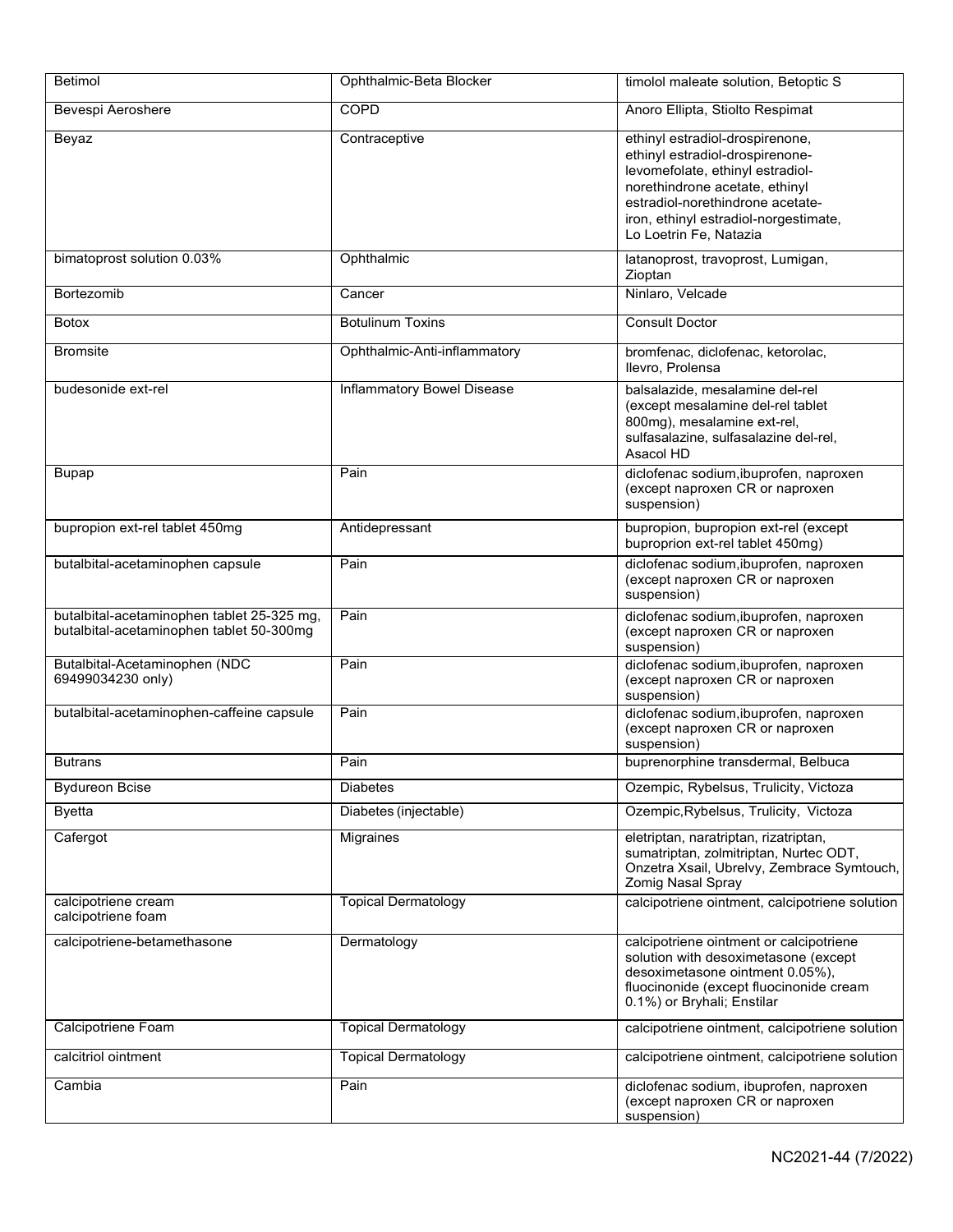| CapsFenac Pak                                                                                                              | Pain                                                   | diclofenac sodium, diclofenac sodium gel<br>1%, diclofenac sodium solution, ibuprofen,<br>meloxicam tablet, naproxen (except<br>naproxen CR or naproxen solution)                                                                                 |
|----------------------------------------------------------------------------------------------------------------------------|--------------------------------------------------------|---------------------------------------------------------------------------------------------------------------------------------------------------------------------------------------------------------------------------------------------------|
| Capsinac                                                                                                                   | Pain                                                   | diclofenac sodium, diclofenac sodium gel<br>1%, diclofenac sodium solution, ibuprofen,<br>meloxicam tablet, naproxen (except<br>naproxen CR or naproxen solution)                                                                                 |
| Carac                                                                                                                      | Dermatology                                            | fluorouracil cream 5%, fluorouracil soln,<br>imiquimod, Zyclara                                                                                                                                                                                   |
| Carafate                                                                                                                   | Gastrointestinal                                       | sucralfate tablet                                                                                                                                                                                                                                 |
| Carbinoxamine Tab 6mg                                                                                                      | Antihistamine                                          | levocetirizine                                                                                                                                                                                                                                    |
| Cardizem<br>Cardizem CD<br>Cardizem LA                                                                                     | <b>High Blood Pressure</b>                             | diltiazem ext-rel (except generic of Cardizem<br>LA)                                                                                                                                                                                              |
| carisoprodol tab 250mg                                                                                                     | Musculoskeletal                                        | cyclobenzaprine (except cyclobenzaprine<br>tablet 7.5mg)                                                                                                                                                                                          |
| Carnitor/Carnitor SF                                                                                                       | Carnitine Deficiency                                   | levocarnitine                                                                                                                                                                                                                                     |
| Cayston                                                                                                                    | <b>Cystic Fibrosis</b>                                 | tobramycin inhalation solution, Bethkis                                                                                                                                                                                                           |
| Celebrex                                                                                                                   | Anti-inflammatory                                      | celecoxib, diclofenac sodium, ibuprofen,<br>meloxicam tablet, naproxen (except<br>naproxen CR or naproxen suspension)                                                                                                                             |
| chlordiazepoxide-clidinium (NDC<br>11534019701, 42494040901 51293069601,<br>51293069610, 67877073101, 70700018501<br>only) | Gastrointestinal/Anticholinergics                      | dicyclomine                                                                                                                                                                                                                                       |
| chlorzoxazone 250mg, 375mg, 500 mg<br>(NDC 73007001303 only), 750mg                                                        | Muscle Relaxer                                         | cyclobenzaprine (except cyclobenzaprine<br>table 7.5mg)                                                                                                                                                                                           |
| clindamycin gel (NDC 68682046275 only)                                                                                     | Acne                                                   | adapalene, benzoyl peroxide, clindamycin gel<br>(except NDC 68682046275), clindamycin<br>solution, clindamycin-benzoyl peroxide,<br>erythromycin solution, erythromycin-benzoyl<br>peroxide, tretinoin, Epiduo, Onexton                           |
| Cialis                                                                                                                     | <b>Erectile Dysfunction</b>                            | silendafil, tadalafil                                                                                                                                                                                                                             |
| Cicatrace                                                                                                                  | Dermatology                                            | <b>Consult Doctor</b>                                                                                                                                                                                                                             |
| Ciloxan                                                                                                                    | Ophthalmic-Anti-infective                              | ciprofloxacin, erythromycin, gentamicin,<br>levofloxacin, moxifloxacin, ofloxacin,<br>sulfacetamide, tobramycin, Besivance                                                                                                                        |
| Cimzia Lyophilized Powder                                                                                                  | Crohn's Disease                                        | Remicade, Simponi Aria, Stelara Intravenous                                                                                                                                                                                                       |
| Cimzia Prefilled Syringe                                                                                                   | Autoimmune Agents                                      | Cosentyx, Enbrel, Humira, Otezla, Rinvoq,<br>Skyrizi, Stelara Subcutaneous, Tremfya,<br>Xeljanz, Xeljanz XR                                                                                                                                       |
| Cinryze                                                                                                                    | <b>Hereditary Angioedema</b>                           | Orladeyo, Takhzyro                                                                                                                                                                                                                                |
| Cipro HC                                                                                                                   | Otic, Anti-infective/Anti-inflammatory<br>Combinations | ciprofloxacin-dexamethasone, ofloxacin otic                                                                                                                                                                                                       |
| Ciprodex                                                                                                                   | Otic, Anti-infective/Anti-inflammatory<br>Combinations | ciprofloxacin-dexamethasone, ofloxacin otic                                                                                                                                                                                                       |
| ciprofloxacin-fluocinolone                                                                                                 | Otic, Anti-infective/Anti-inflammatory<br>Combinations | ciprofloxacin-dexamethasone, ofloxacin otic                                                                                                                                                                                                       |
| clindamycin gel (NDC 68682046275 only)                                                                                     | Acne                                                   | adapalene (except adapalene pad), benzoyl<br>peroxide, clindamycin gel (except NDC<br>68682046275), clindamycin solution,<br>clindamycin-benzoyl peroxide, erythromycin<br>solution, erythromycin-benzoyl peroxide,<br>tretinoin, Epiduo, Onexton |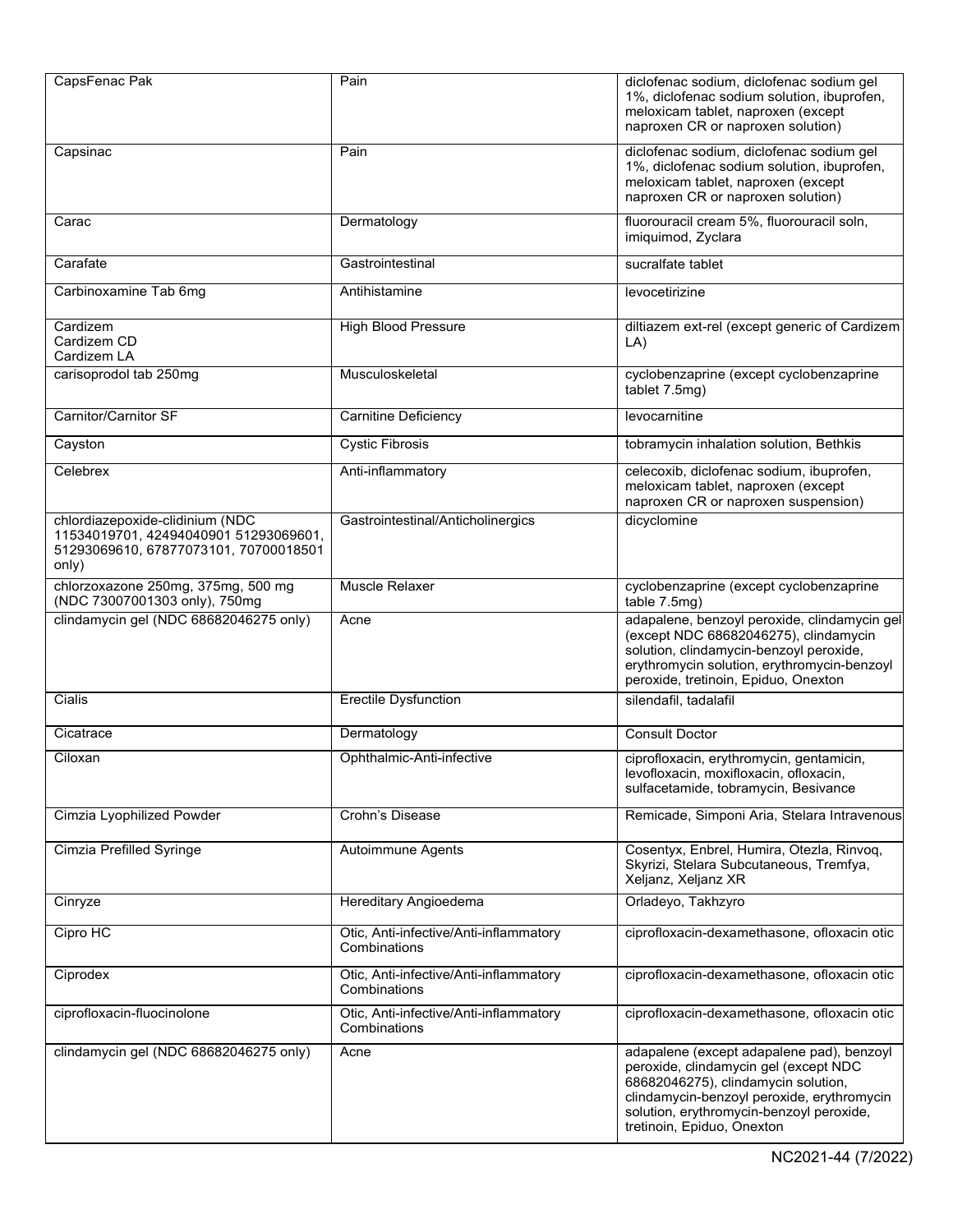| clobetasol spray                                              | Dermatology                                 | clobetasol foam                                                                                                                                                                                                                       |
|---------------------------------------------------------------|---------------------------------------------|---------------------------------------------------------------------------------------------------------------------------------------------------------------------------------------------------------------------------------------|
| Clobex Spray                                                  | Dermatology                                 | clobetasol foam                                                                                                                                                                                                                       |
| clocortolone cream                                            | Dermatology                                 | hydrocortisone butyrate cream,<br>hydrocortisone butyrate ointment,<br>hydrocortisone butyrate solution,<br>mometasone, triamcinolone cream,<br>triamcinolone lotion, triamcinolone ointment<br>(except triamcinolone ointment 0.05%) |
| Colazal                                                       | Gastrointestinal/Inflammatory Bowel Disease | balsalazide, mesalamine del-rel (except<br>mesalamine del-rel tablet 800mg),<br>mesalamine ext-rel, sulfasalazine,<br>sulfasalazine del-rel, Asacol HD                                                                                |
| colchicine capsule                                            | Gout                                        | colchincine tablet, Mitigare                                                                                                                                                                                                          |
| Colcrys                                                       | Gout                                        | colchincine tablet, Mitigare                                                                                                                                                                                                          |
| Complera                                                      | Anti-infectives, Antiretroviral             | efavirenz-emtricitabine-tenofovir disoproxil<br>fumarte, efavirenz-lamivudine-tenofovir<br>disoproxil fumarate, Biktarvy, Dovato,<br>Genvoya, Odefsey, Stribild, Symtuza,<br>Triumeq                                                  |
| Consensi                                                      | <b>High Blood Pressure</b>                  | amlodipine with celecoxib                                                                                                                                                                                                             |
| Contrave                                                      | Anti-Obesity Oral                           | Qsymia, Saxenda, Wegovy                                                                                                                                                                                                               |
| Cordran Cream/Cordran Lotion                                  | Dermatology                                 | desonide (except desonide gel),<br>hydrocortisone                                                                                                                                                                                     |
| Cordran Ointment                                              | Dermatology                                 | hydrocortisone butyrate cream,<br>hydrocortisone butyrate ointment,<br>hydrocortisone butyrate solution,<br>mometasone, triamcinolone cream,<br>triamcinolone lotion, triamcinolone ointment<br>(except triamcinolone ointment 0.05%) |
| Cordran Tape                                                  | Dermatology                                 | clobetasol cream, clobetasol foam,<br>clobetasol gel, clobetasol lotion, clobetasol<br>ointment, halobetasol cream, halobetasol<br>ointment.                                                                                          |
| Coreg CR                                                      | <b>High Blood Pressure</b>                  | atenolol, carvedilol, carvedilol phosphate ext-<br>rel, metoprolol succinate ext-rel, metoprolol<br>tartrate, nadolol, nebivolol, pindolol,<br>propranolol, propranolol ext-rel                                                       |
| CoreMino                                                      | Anti-infectives, Antibacterials             | doxycycline hyclate 20mg, doxycycline<br>hyclate capsule, minocycline, tetracycline                                                                                                                                                   |
| Cozaar                                                        | <b>High Blood Pressure</b>                  | candesartan, irbesartan, losartan,<br>olmesartan, telmisartan, valsartan                                                                                                                                                              |
| Cresemba                                                      | Antifungal                                  | itraconazole                                                                                                                                                                                                                          |
| Crestor                                                       | <b>Cardiovascular Antilipemics</b>          | atorvastatin, ezetimibe-simvastatin,<br>fluvastatin, lovastatin, pravastatin,<br>rosuvastatin, simvastatin                                                                                                                            |
| cyclobenzaprine ext-rel capsule/<br>cyclobenzaprine tab 7.5mg | Musculoskeletal                             | cyclobenzaprine (except cyclobenzaprine<br>7.5 <sub>mq</sub>                                                                                                                                                                          |
| Cuprimine                                                     | <b>Copper Chelating Agent</b>               | penicillamine                                                                                                                                                                                                                         |
| Cymbalta                                                      | Antidepressant                              | desvenlafaxine ext-rel, duloxetine,<br>venlafaxine, venlafaxine ext-rel<br>capsule                                                                                                                                                    |
| Cytomel                                                       | <b>Thyroid Supplement</b>                   | levothyroxine, liothyronine,<br>Synthroid                                                                                                                                                                                             |
| Daraprim                                                      | Anti-infectives, Antimalarial               | pyrimethamine                                                                                                                                                                                                                         |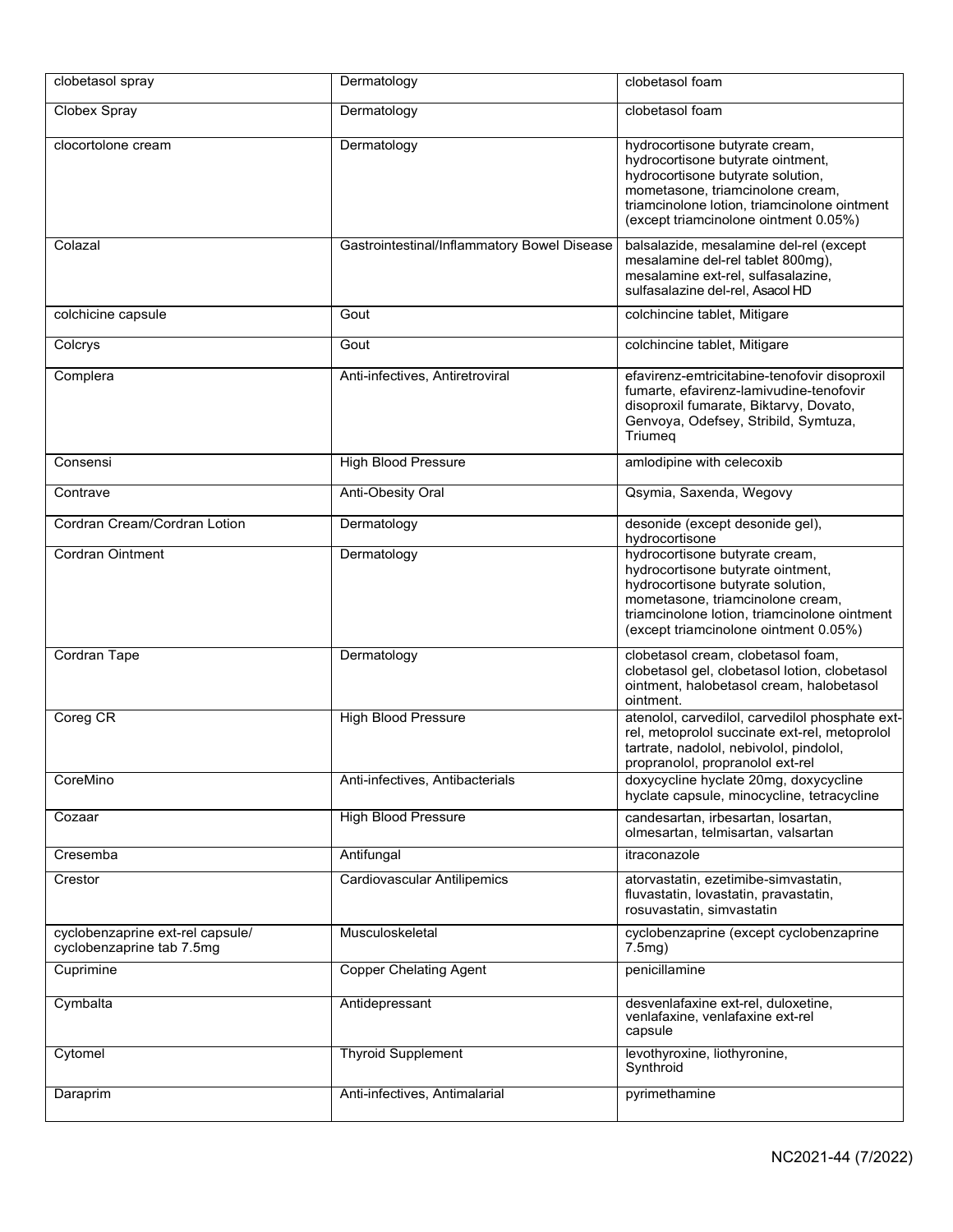| Daytrana                                     | <b>ADHD</b>                     | amphetamine-dextroamphetamine<br>mixed-salts ext-rel+,<br>dexmethylphenidate ext-rel,<br>methylphenidate ext-rel+, Azstarys,<br>Jornay PM, Mydayis, Vyvanse                                                                                       |
|----------------------------------------------|---------------------------------|---------------------------------------------------------------------------------------------------------------------------------------------------------------------------------------------------------------------------------------------------|
| Delzicol                                     | Inflammatory bowel disease      | balsalazide, mesalamine del-rel<br>(except mesalamine del-rel tablet<br>800mg), mesalamine ext-rel,<br>sulfasalazine, sulfasalazine del-rel,<br>Asacol HD                                                                                         |
| Desferal                                     | Iron Chelator                   | deferasirox, deferiprone,<br>deferoxamine                                                                                                                                                                                                         |
| desonide gel                                 | Dermatology                     | desonide (except desonide gel),<br>hydrocortisone                                                                                                                                                                                                 |
| desoximetasone ointment 0.05%                | Dermatology                     | hydrocortisone butyrate cream,<br>hydrocortisone butyrate ointment,<br>hydrocortisone butyrate solution,<br>mometasone, triamcinolone cream,<br>triamcinolone lotion, triamcinolone<br>ointment (except triamcinolone<br>ointment $0.05\%$ )      |
| DesRx                                        | Dermatology                     | desonide (except desonide gel),<br>hydrocortisone                                                                                                                                                                                                 |
| Detrol LA                                    | Overactive bladder/Incontinence | darifenacin ext-rel, oxybutynin ext-rel,<br>solifenacin, tolterodine, tolterodine ext-rel,<br>trospium, trospium ext-rel, Gemtesa,<br>Toviaz                                                                                                      |
| dexchlorpheniramine                          | Allergies                       | levocetirizine                                                                                                                                                                                                                                    |
| Dexilant                                     | Gastrointestinal                | esomeprazole del-rel, lansoprazole del-rel,<br>omeprazole del-rel, pantoprazole del-rel<br>tablet                                                                                                                                                 |
| dexlansoprazole del-rel                      | Gastronintestinal               | esomeprazole del-rel, lansoprazole del-rel,<br>omeprazole del-rel, pantoprazole del-rel<br>tablet                                                                                                                                                 |
| diclofenac potassium tablet 25mg             | Pain                            | diclofenac sodium, ibuprofen, meloxicam<br>tablet, naproxen (except naproxen CR or<br>naproxen solution)                                                                                                                                          |
| Diclofex DC                                  | Pain                            | diclofenac sodium, diclofenac sodium gel<br>1%, diclofenac sodium solution, ibuprofen,<br>meloxicam tablet, naproxen (except<br>naproxen CR or naproxen solution)                                                                                 |
| DicloHeal-60                                 | Pain                            | diclofenac sodium, diclofenac sodium gel<br>1%, diclofenac sodium solution, ibuprofen,<br>meloxicam tablet, naproxen (except<br>naproxen CR or naproxen solution)                                                                                 |
| <b>Differin Lotion</b>                       | Dermatology                     | adapalene (except adapalene pad), benzoyl<br>peroxide, clindamycin gel (except NDC<br>68682046275), clindamycin solution,<br>clindamycin-bénzoyl peroxide, erythromycin<br>solution, erythromycin-benzoyl peroxide,<br>tretinoin, Epiduo, Ónexton |
| diflorasone cream/diflorasone ointment       | Topical dermatology             | desoximetasone (except desoximetasone<br>ointment 0.05%), fluocinonide (except<br>fluocinonide cream 0.1%), Bryhali                                                                                                                               |
| dihydroergotamine spray                      | Migraines                       | eletriptan, naratriptan, rizatriptan,<br>sumatriptan, zolmitriptan, Nurtec ODT,<br>Onzetra Xsail, Ubrelvy, Zembrace Symtouch,<br><b>Zomig Nasal Spray</b>                                                                                         |
| diltiazem ext-rel (generic Cardizem LA only) | <b>High Blood Pressure</b>      | diltiazem ext-rel (except generic Cardizem<br>LA)                                                                                                                                                                                                 |
| Diovan                                       | <b>High Blood Pressure</b>      | candesartan, irbesartan, losartan,<br>olmesartan, telmisartan, valsartan                                                                                                                                                                          |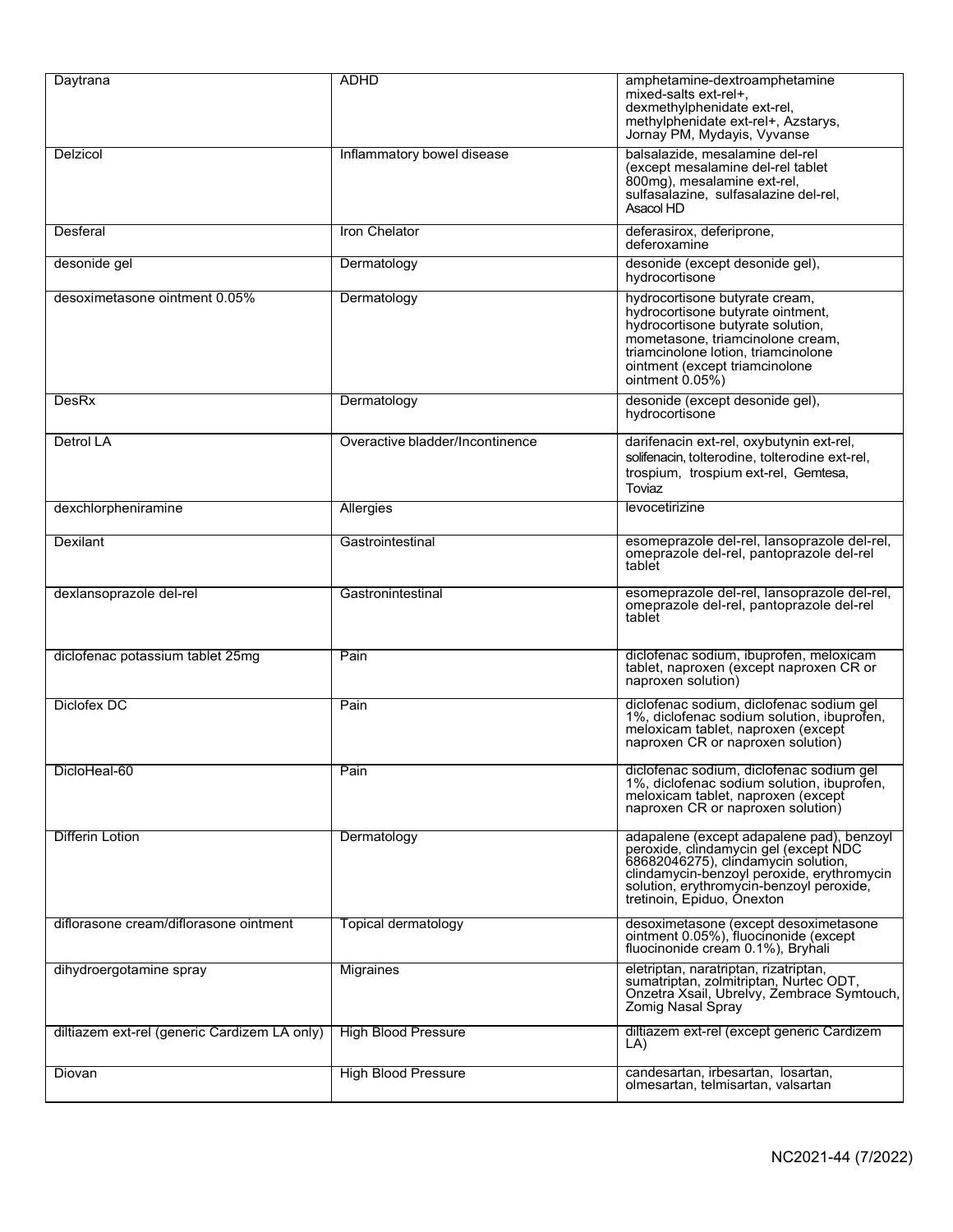| Diovan HCT                                                                                           | High blood pressure             | candesartan-hydrochlorothiazide, irbesartan-<br>hydrochlorothiazide, losartan-<br>hydrochlorothiazide, olmesartan-<br>hydrochlorothiazide, telmisartan-<br>hydrochlorothiazide, valsartan-<br>hydrochlorothiazide<br>levocetirizine |
|------------------------------------------------------------------------------------------------------|---------------------------------|-------------------------------------------------------------------------------------------------------------------------------------------------------------------------------------------------------------------------------------|
| <b>Diphen Elixir</b>                                                                                 | Allergies                       | doxycycline hyclate 20mg, doxycycline                                                                                                                                                                                               |
| Doryx/Doryx MPC                                                                                      | Anti-Infectives, Antibacterials | hyclate capsule, minocycline, tetracycline                                                                                                                                                                                          |
| doxepin cream                                                                                        | <b>Atopic Dermatitis</b>        | desonide (except desonide gel),<br>hydrocortisone, pimecrolimus, tacrolimus,<br>Eucrisa                                                                                                                                             |
| doxycycline hyclate del-rel tablet                                                                   | Anti-Infectives, Antibacterials | doxycycline hyclate 20mg, doxycycline<br>hyclate capsule, minocycline, tetracycline                                                                                                                                                 |
| doxycycline hyclate tablet 50mg (NDC<br>72143021160 only), doxycycline hyclate<br>tablet 75mg, 150mg | Anti-Infectives, Antibacterials | doxycycline hyclate 20mg, doxycycline<br>hyclate capsule, minocycline, tetracycline                                                                                                                                                 |
| doxycycline monohydrate capsule 75mg,<br>150 <sub>mg</sub>                                           | Anti-Infectives, Antibacterials | doxycycline hyclate 20mg, doxycycline<br>hyclate capsule, minocycline, tetracycline                                                                                                                                                 |
| doxycycline monohydrate del-rel capsule                                                              | Dermatology                     | Oracea                                                                                                                                                                                                                              |
| Dulera                                                                                               | Asthma                          | Advair Diskus, Advair HFA+, Breo<br>Ellipta+, Symbicort                                                                                                                                                                             |
| Duobrii                                                                                              | Dermatology                     | calcipotriene ointment or calcipotriene<br>solution with desoximetasone (except<br>desoximetasone ointment 0.05%),<br>fluocinonide (except fluocinonide<br>cream 0.1%) or Bryhali; Enstilar                                         |
| Dutoprol                                                                                             | <b>High Blood Pressure</b>      | metoprolol succinate ext-rel with<br>hydrochlorothiazide                                                                                                                                                                            |
| Dymista                                                                                              | Allergies                       | azelastine-fluticasone, flunisolide,<br>fluticasone, mometasone                                                                                                                                                                     |
| Dyrenium                                                                                             | Edema                           | amiloride, triamterene                                                                                                                                                                                                              |
| Edarbi                                                                                               | High blood pressure             | candesartan, irbesartan, losartan,<br>olmesartan, telmisartan, valsartan                                                                                                                                                            |
| Edarbyclor                                                                                           | High blood pressure             | candesartan-hydrochlorothiazide,<br>irbesartan-hydrochlorothiazide,<br>losartan-hydrochlorothiazide,<br>olmesartan-hydrochlorothiazide,<br>telmisartan-hydrochlorothiazide,<br>valsartan-hydrochlorothiazide                        |
| E.E.S. Granules                                                                                      | Infections                      | erythromycins                                                                                                                                                                                                                       |
| <b>Effexor XR</b>                                                                                    | Antidepressant                  | desvenlafaxine ext-rel, duloxetine,<br>venlafaxine, venlafaxine ext-rel capsule                                                                                                                                                     |
| Elelyso                                                                                              | Type 1 Gaucher Disease          | Cerdelga, Cerezyme                                                                                                                                                                                                                  |
| Elidel                                                                                               | <b>Atopic Dermatitis</b>        | pimecrolimus, tacrolimus, Eucrisa                                                                                                                                                                                                   |
| Eliquis                                                                                              | Hematologic                     | warfarin, Xarelto                                                                                                                                                                                                                   |
| Elmiron                                                                                              | Genitourinary                   | <b>Consult Doctor</b>                                                                                                                                                                                                               |
| EluRyng                                                                                              | Contraceptive                   | Annovera, Nuvaring                                                                                                                                                                                                                  |
| Enteragam                                                                                            | Gastrointestinal                | alosetron, Viberzi, Xifaxan 550mg                                                                                                                                                                                                   |
| Entyvio (For Crohn's Disease only)                                                                   | Autoimmune Agents               | Remicade, Stelara Intravenous                                                                                                                                                                                                       |
| Epiceram                                                                                             | Dermatologic                    | desonide (except desonide gel),<br>hydrocortisone                                                                                                                                                                                   |
| Epaned                                                                                               | <b>High Blood Pressure</b>      | enalapril, fosinopril, lisinopril, quinapril,<br>ramipril                                                                                                                                                                           |
| Epogen                                                                                               | Hematologic                     | Retacrit                                                                                                                                                                                                                            |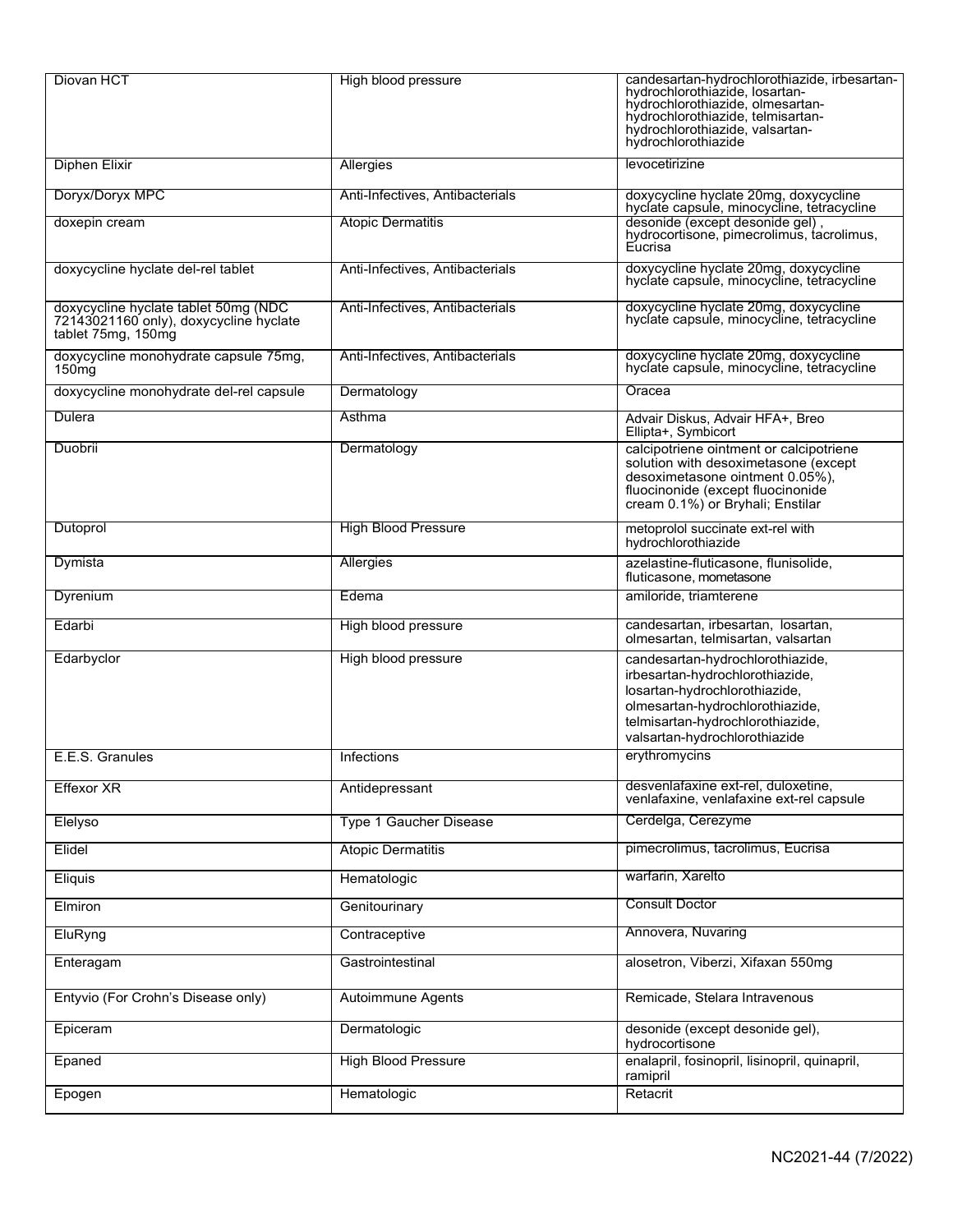| ergotamine-caffeine                                                                                          | Headache                               | eletriptan, naratriptan, rizatriptan,<br>sumatriptan, zolmitriptan, Nurtec ODT,<br>Onzetra Xsail, Ubrelvy, Zembrace Symtouch,<br>Zomig Nasal Spray                                                                                                |
|--------------------------------------------------------------------------------------------------------------|----------------------------------------|---------------------------------------------------------------------------------------------------------------------------------------------------------------------------------------------------------------------------------------------------|
| Eryped                                                                                                       | Infections                             | erythromycins                                                                                                                                                                                                                                     |
| estradiol vaginal tablet                                                                                     | Menopausal Sympton Agents              | estradiol vaginal cream, Imvexxy, Vagifem                                                                                                                                                                                                         |
| Estring                                                                                                      | Menopausal Symptom Agents              | estradiol vaginal cream, Imvexxy, Vagifem                                                                                                                                                                                                         |
| ethinyl estradiol-etonogestrel                                                                               | Contraceptive                          | Annovera, Nuvaring                                                                                                                                                                                                                                |
| Evekeo                                                                                                       | <b>ADHD</b>                            | amphetamine-dextroamphetamine mixed<br>salts, methylphenidate                                                                                                                                                                                     |
| Exforge                                                                                                      | <b>High Blood Pressure</b>             | amlodipine-olmesartan, amlodipine-<br>telmisartan, amlopdipine-valsartan                                                                                                                                                                          |
| Exforge HCT                                                                                                  | <b>High Blood Pressure</b>             | amlodipine-valsartan-hydrochlorothiazide,<br>olmesartan-amlodipine-hydrochlorothiazide                                                                                                                                                            |
| Exjade                                                                                                       | Iron Chelator                          | deferasirox, deferiprone, deferoxamine                                                                                                                                                                                                            |
| Extavia                                                                                                      | <b>Multiple Sclerosis</b>              | dimethyl fumarate del-rel, glatiramer,<br>Aubagio, Avonex, Betaseron, Copaxone,<br>Gilenya, Kesimpta, Mayzent, Ocrevus, Rebif,<br>Tysabri, Vumerity, Zeposia                                                                                      |
| Fabior                                                                                                       | Dermatology                            | adapalene (except adapalene pad), benzoyl<br>peroxide, clindamycin gel (except NDC<br>68682046275), clindamycin solution,<br>clindamycin-benzoyl peroxide, erythromycin<br>solution, erythromycin-benzoyl peroxide,<br>tretinoin, Epiduo, Onexton |
| Fanapt                                                                                                       | Antipsychotics                         | aripiprazole, clozapine, olanzapine,<br>quetiapine, quetiapine ext-rel, risperidone,<br>ziprasidone, Caplyta, Latuda, Vraylar                                                                                                                     |
| Feiba                                                                                                        | Hematologic                            | Novoseven RT, Sevenfact                                                                                                                                                                                                                           |
| Femring                                                                                                      | Menopausal Symptom Agents              | estradiol vaginal cream, Imvexxy, Vagifem                                                                                                                                                                                                         |
| fenofibrate capsule 50mg<br>fenofibrate capsule 130mg<br>fenofibrate tablet 40mg<br>fenofibrate tablet 120mg | Cardiovascular                         | fenofibrate (except fenofibrate capsule 50mg,<br>130mg, fenofibrate tablet 40mg, 120mg),<br>fenofibric acid del-rel                                                                                                                               |
| Fenoglide Tab 120mg                                                                                          | Cardiovascular                         | fenofibrate (except fenofibrate capsule 50mg,<br>130mg, fenofibrate tablet 40mg, 120mg),<br>fenofibric acid del-rel                                                                                                                               |
| fenoprofen                                                                                                   | Nonsteroidal, anti-infammatory (NSAID) | diclofenac sodium, ibuprofen, meloxicam<br>tablet, naproxen (except naproxen CR or<br>naproxen suspension)                                                                                                                                        |
| Fenoprofen Capsule                                                                                           | Nonsteroidal, anti-infammatory (NSAID) | diclofenac sodium, ibuprofen, meloxicam<br>tablet, naproxen (except naproxen CR or<br>naproxen suspension)                                                                                                                                        |
| Ferriprox                                                                                                    | Iron Chelator                          | deferasirox, deferiprone, deferoxamine                                                                                                                                                                                                            |
| Fexmid                                                                                                       | Musculoskeletal                        | cyclobenzaprine (except cyclobenzaprine<br>tablet 7.5mg)                                                                                                                                                                                          |
| Finacea Gel                                                                                                  | Rosacea                                | azelaic acid gel, metronidazole, Finacea<br>Foam, Soolantra                                                                                                                                                                                       |
| <b>Fioricet Capsule</b>                                                                                      | Pain                                   | diclofenac sodium, ibuprofen, naproxen<br>(except naproxen CR or naproxen<br>suspension)                                                                                                                                                          |
| Flarex                                                                                                       | Ophthalmic-Anti-inflammatory           | dexamethasone, difluprednate, loteprednol,<br>prednisolone acetate 1%                                                                                                                                                                             |
| flucytosine capsule 500mg                                                                                    | Anti-infectives/Antifungals            | fluconazole                                                                                                                                                                                                                                       |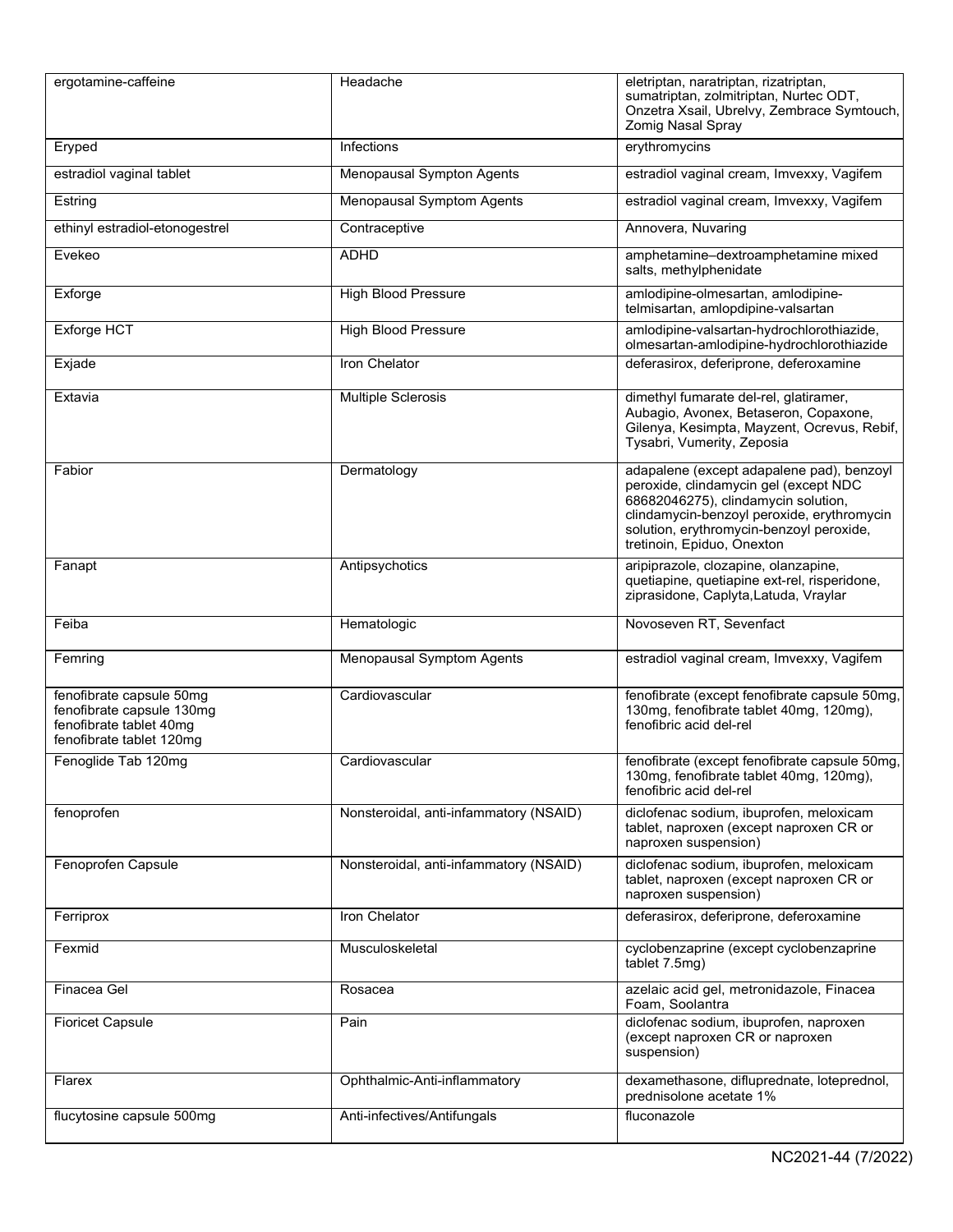| fluocinonide cream 0.1%                               | <b>Topical steroid</b>           | clobetasol cream, halobetasol cream                                                                                                                                                                                                   |
|-------------------------------------------------------|----------------------------------|---------------------------------------------------------------------------------------------------------------------------------------------------------------------------------------------------------------------------------------|
| fluorouracil cream 0.5%                               | Dermatology                      | fluorouracil cream 5%, fluorouracil soln,<br>imiquimod, Zyclara                                                                                                                                                                       |
| fluoxetine tablet 60mg                                | Depression                       | citalopram, escitalopram, fluoxetine (except<br>fluoxetine tablet 60mg), fluoxetine tablet<br>(generics for Sarafem), paroxetine HCI,<br>paroxetine HCI ext-rel (except NDC<br>60505367503), sertraline, Trintellix                   |
| fluoxetine tablet (generics for Sarafem only)         | Premenstrual Dysporic Disorder   | fluoxetine (except fluoxetine tablet 60mg,<br>fluoxetine tablet (generics for Sarafem),<br>paroxetine HCI ext-rel (except NDC<br>60505367503), sertraline                                                                             |
| flurandrenolide cream/flurandrenolide lotion          | Dermatology                      | desonide (except desonide gel),<br>hydrocortisone                                                                                                                                                                                     |
| flurandrenolide ointment                              | Dermatology                      | hydrocortisone butyrate cream,<br>hydrocortisone butyrate ointment,<br>hydrocortisone butyrate solution,<br>mometasone, triamcinolone cream,<br>triamcinolone lotion, triamcinolone ointment<br>(except triamcinolone ointment 0.05%) |
| <b>FML Forte</b><br><b>FML Liquifilm</b><br>FML S.O.P | Ophthalmic-Anti-inflammatory     | dexamethasone, difluprednate, loteprednol,<br>prednisolone acetate 1%                                                                                                                                                                 |
| Focalin XR                                            | <b>ADHD</b>                      | amphetamine-dextroamphetamine mixed-<br>salts ext-rel+, dexmethylphenidate ext-rel,<br>methylphenidate ext-rel+, Azstarys, Jornay<br>PM, Mydayis, Vyvanse                                                                             |
| Follistim AQ                                          | Infertility                      | Gonal-F                                                                                                                                                                                                                               |
| Fortamet                                              | <b>Diabetes</b>                  | metformin, metformin ext-rel (except generic<br>Fortamet or Glumetza)                                                                                                                                                                 |
| Fortesta                                              | Testosterone Replacement         | testosterone gel (except authorized generics<br>for Testim and Vogelxo), testosterone<br>solution, Androderm, Natesto                                                                                                                 |
| Fosrenol                                              | <b>Kidney Disease</b>            | calcium acetate, sevelamer carbonate,<br>Auryxia, Phoslyra, Velphoro                                                                                                                                                                  |
| Fulphila                                              | Hematologic                      | Ziextenzo                                                                                                                                                                                                                             |
| Gel-One                                               | Osteoarthritis                   | Durolane, Euflexxa, Gelsyn-3, Supartz FX                                                                                                                                                                                              |
| Glassia                                               | Respiratory                      | Prolastin-C                                                                                                                                                                                                                           |
| Gleevec                                               | Cancer                           | imatinib mesylate, Bosulif, Sprycel                                                                                                                                                                                                   |
| Glucagen Hypokit                                      | Metabolic                        | Baqsimi, Gvoke, Zegalogue                                                                                                                                                                                                             |
| Glucagon Emergency Kit                                | Metabolic                        | Baqsimi, Gvoke, Zegalogue                                                                                                                                                                                                             |
| Glumetza                                              | <b>Diabetes</b>                  | metformin, metformin ext-rel (except generic<br>Fortamet or Glumetza)                                                                                                                                                                 |
| Glycopyrrolate Tab 1.5mg                              | Gastrointestinal/Anticholinergic | dicyclomine                                                                                                                                                                                                                           |
| Golytely                                              | Laxatives                        | peg 3350-eletrolytes (except generics for<br>Moviprep), Clenpiq                                                                                                                                                                       |
| Granix                                                | Hematologic                      | Nivestym                                                                                                                                                                                                                              |
| halcinonide cream                                     | Dermatology                      | desoximetasone, (except desoximetasone<br>ointment 0.05%), fluocinonide (except<br>fluocinonide cream 0.1%), Bryhali                                                                                                                  |
| Halog                                                 | Dermatology                      | desoximetasone, (except desoximetasone<br>ointment 0.05%), fluocinonide (except<br>fluocinonide cream 0.1%), Bryhali                                                                                                                  |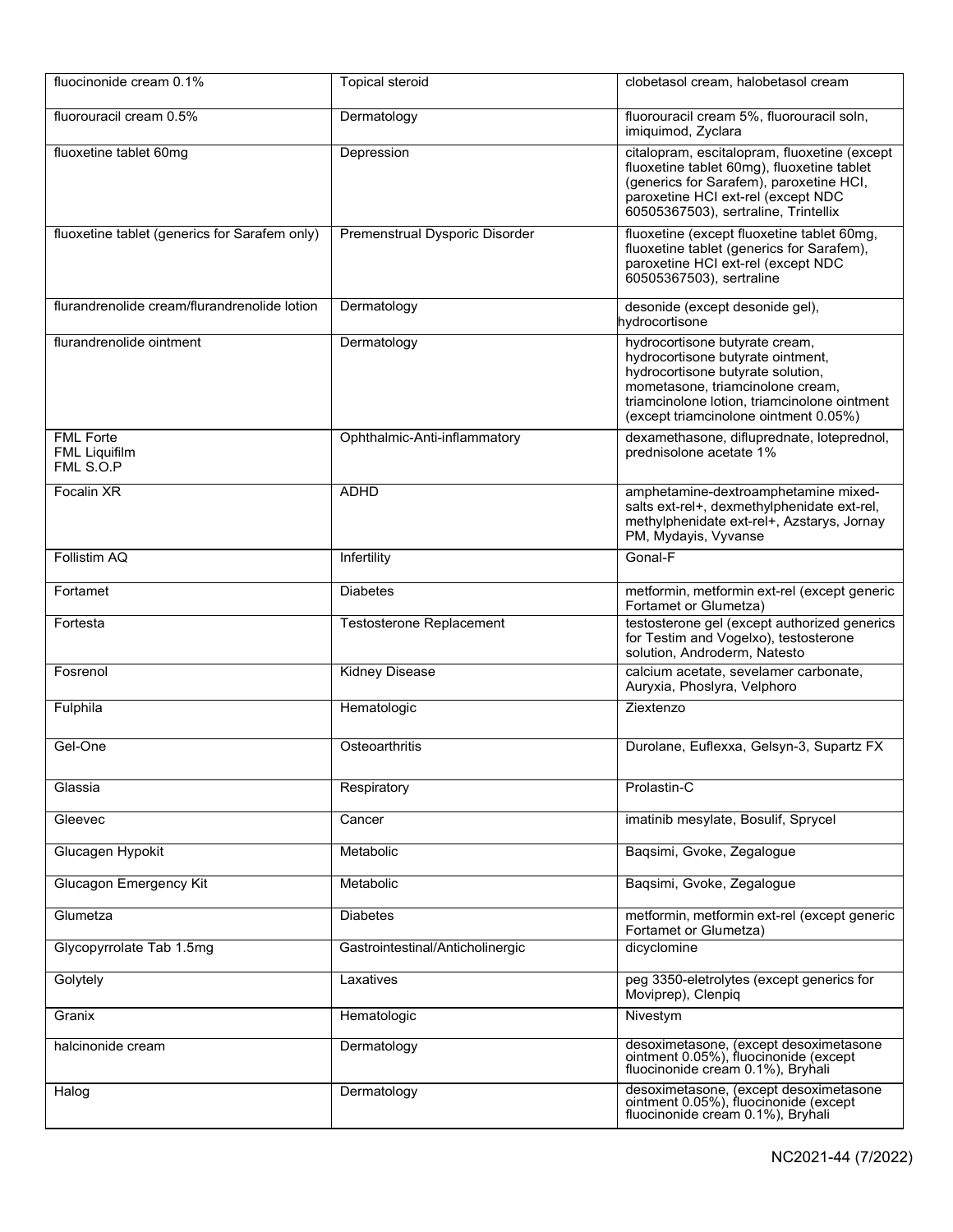| heparin sodium in 5% dextrose<br>Heparin Sodium in 5% Dextrose                    | Hematologic                            | enoxaparin, fondaparinux                                                                                                                                                                                                              |
|-----------------------------------------------------------------------------------|----------------------------------------|---------------------------------------------------------------------------------------------------------------------------------------------------------------------------------------------------------------------------------------|
| Herceptin/Herceptin Hylecta                                                       | Antineoplastic                         | Kanjinti, Trazimera                                                                                                                                                                                                                   |
| Horizant                                                                          | Restless Leg Syndrome                  | gabapentin, pregabalin, pregabalin ext-rel,<br>Gralise                                                                                                                                                                                |
| Humalog                                                                           | Diabetes (insulin)                     | Fiasp, Novolog                                                                                                                                                                                                                        |
| Humalog Mix 50/50                                                                 | Diabetes (insulin)                     | Novalog Mix 70/30                                                                                                                                                                                                                     |
| Humalog Mix 75/25                                                                 | Diabetes (insulin)                     | Novalog Mix 70/30                                                                                                                                                                                                                     |
| Humatrope                                                                         | <b>Growth Hormones</b>                 | Genotropin, Norditropin                                                                                                                                                                                                               |
| Humulin 70/30                                                                     | Diabetes (insulin)                     | Novolin 70/30                                                                                                                                                                                                                         |
| Humulin N                                                                         | Diabetes (insulin)                     | Novolin N                                                                                                                                                                                                                             |
| Humulin R                                                                         | Diabetes (insulin)                     | Novolin <sub>R</sub>                                                                                                                                                                                                                  |
| NOTE: Humulin R U-500 concentrate will not<br>be subject to review.               |                                        |                                                                                                                                                                                                                                       |
| Hyalgan                                                                           | Osteoarthritis                         | Durolane, Euflexxa, Gelsyn-3, Supartz FX                                                                                                                                                                                              |
| hydrocortisone butyrate lipophilic cream<br>0.1% / hydrocortisone butyrate lotion | Dermatology                            | hydrocortisone butyrate cream,<br>hydrocortisone butyrate ointment,<br>hydrocortisone butyrate solution,<br>mometasone, triamcinolone cream,<br>triamcinolone lotion, triamcinolone ointment<br>(except triamcinolone ointment 0.05%) |
| hyoscyamine sulfate ext-rel                                                       | Gastrointestinal/Anticholinergics      | dicyclomine                                                                                                                                                                                                                           |
| <b>Hysingla ER</b>                                                                | Pain                                   | fentanyl transdermal, hydrocodone ext-rel,<br>hydromorphone ext-rel, methadone,<br>morphine ext-rel., Nucynta ER, Xtampza ER                                                                                                          |
| Hyzaar                                                                            | <b>High Blood Pressure</b>             | candesartan-hydrochlorothiazide, irbesartan-<br>hydrochlorothiazide, losartan-<br>hydrochlorothiazide, olmesartan-<br>hydrochlorothiazide, telmisartan-<br>hydrochlorothiazide, valsartan-<br>hydrochlorothiazide                     |
| Iclofenac CP                                                                      | Pain                                   | diclofenac sodium, diclofenac sodium gel<br>1%, diclofenac sodium solution, ibuprofen,<br>meloxicam tablet, naproxen (except<br>naproxen CR or naproxen solution)                                                                     |
| Iclusig                                                                           | Cancer                                 | imatinib mesylate, Bosulif, Sprycel                                                                                                                                                                                                   |
| icosapent ethyl                                                                   | <b>Cardiovascular Antilipemics</b>     | omega-3 acid ethyl esters, Vascepa                                                                                                                                                                                                    |
| Ilumya                                                                            | Autoimmune Agents                      | Remicade                                                                                                                                                                                                                              |
| Incruse Ellipta                                                                   | COPD                                   | Spiriva, Yupelri                                                                                                                                                                                                                      |
| Inderal LA/Inderal XL                                                             | <b>High Blood Pressure</b>             | atenolol, carvedilol, carvedilol phosphate ext-<br>rel, metoprolol succinate ext-rel, metoprolol<br>tartrate, nadolol, nebivolol, pindolol,<br>propranolol, propranolol ext-rel                                                       |
| Indocin                                                                           | Analgesics/NSAIDS                      | diclofenac sodium, ibuprofen, meloxicam<br>tablet, naproxen (except naproxen CR or<br>naproxen suspension)                                                                                                                            |
| indomethacin capsule 20mg                                                         | Nonsteroidal, anti-infammatory (NSAID) | diclofenac sodium, ibuprofen, meloxicam<br>tablet, naproxen (except naproxen CR or<br>naproxen suspension)                                                                                                                            |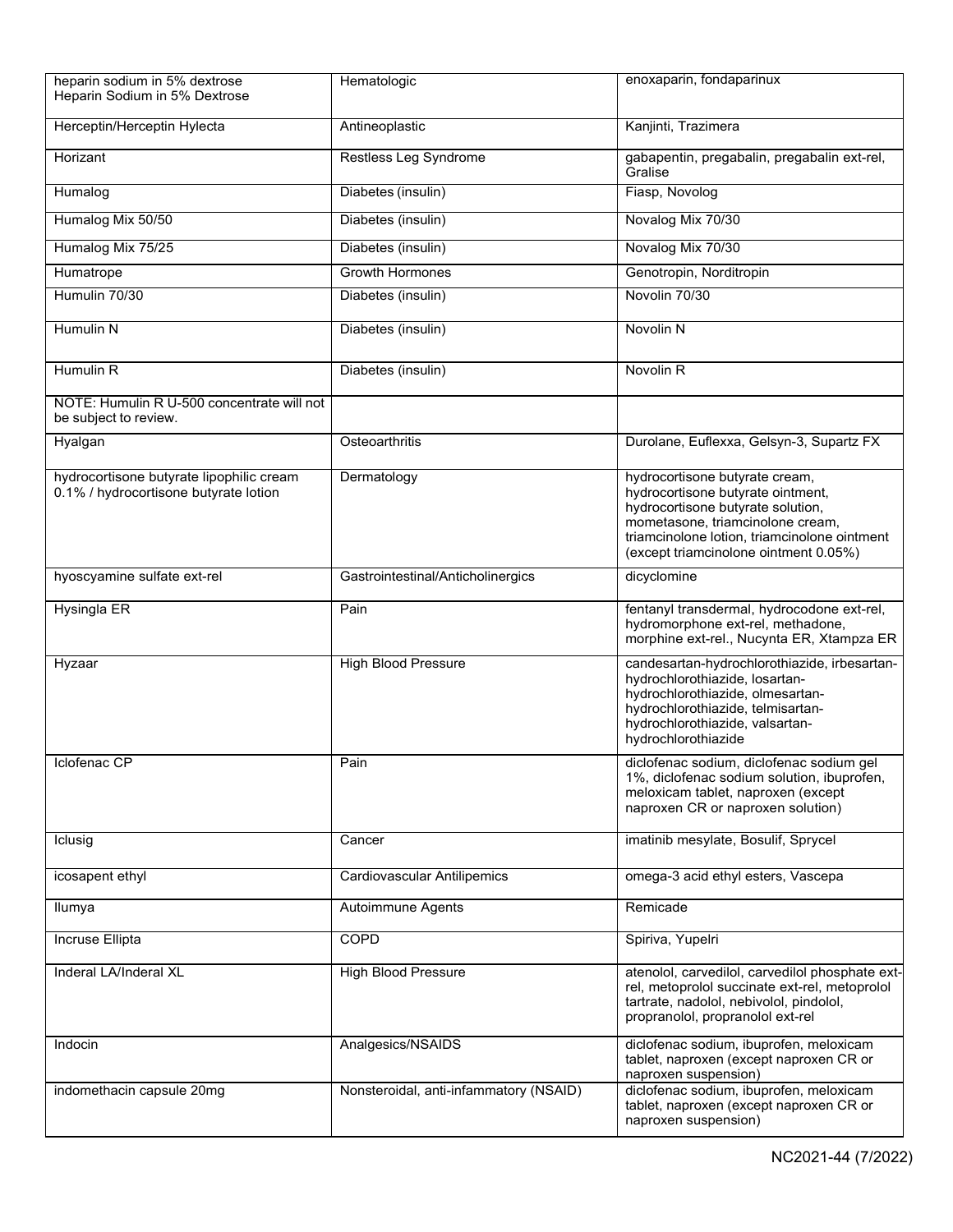| Inflammacin                                       | Analgesics/NSAID                   | diclofenac sodium, diclofenac sodium gel 1%,<br>diclofenac sodium solution, ibuprofen,<br>meloxicam tablet, naproxen (except<br>naproxen CR or naproxen suspension)                                                                                                                                                                                                                          |
|---------------------------------------------------|------------------------------------|----------------------------------------------------------------------------------------------------------------------------------------------------------------------------------------------------------------------------------------------------------------------------------------------------------------------------------------------------------------------------------------------|
| Inflectra                                         | Autoimmune Agents                  | Remicade, Simponi Aria, Stelara Intravenous                                                                                                                                                                                                                                                                                                                                                  |
| Innopran XL                                       | <b>High Blood Pressure</b>         | atenolol, carvedilol, carvedilol phosphate ext-<br>rel, metoprolol succinate ext-rel, metoprolol<br>tartrate, nadolol, nebivolol, pindolol,<br>propranolol, propranolol ext-rel                                                                                                                                                                                                              |
| Intrarosa                                         | <b>Menopausal Symptom Agents</b>   | estradiol vaginal cream, Imvexxy, Vagifem                                                                                                                                                                                                                                                                                                                                                    |
| Intuniv                                           | Attention deficit hyperactivity    | amphetamine-dextroamphetamine mixed<br>salts ext-rel+, atomoxetine,<br>dexmethylphenidate ext-rel, guanfacine ext-<br>rel, methylphenidate ext-rel+, Azstarys,<br>Jornay PM, Mydayis, Qelbree, Vyvanse                                                                                                                                                                                       |
| Inveltys                                          | Ophthalmic-Anti-inflammatory       | dexamethasone, difluprednate, loteprednol,<br>prednisolone acetate 1%                                                                                                                                                                                                                                                                                                                        |
| ivermectin cream                                  | Dermatology/Rosacea                | azelaic acid gel, metronidazole, Finacea<br>Foam, Soolantra                                                                                                                                                                                                                                                                                                                                  |
| Invirase                                          | Antiretroviral                     | atazanavir, Evotaz, Prezcobix, Prezista                                                                                                                                                                                                                                                                                                                                                      |
| Invokamet/Invokamet XR                            | <b>Diabetes</b>                    | Synjardy, Synjardy XR, Xigduo XR                                                                                                                                                                                                                                                                                                                                                             |
| Invokana                                          | <b>Diabetes</b>                    | Farxiga, Jardiance                                                                                                                                                                                                                                                                                                                                                                           |
| isosorbide dinitrate 40mg                         | Cardiovascular                     | isosorbide dinitrate (except isosorbide<br>dinitrate 40mg), isosorbide mononitrate                                                                                                                                                                                                                                                                                                           |
| Jadenu                                            | Iron Chelator                      | deferasirox, deferiprone, deferoxamine                                                                                                                                                                                                                                                                                                                                                       |
| Jalyn                                             | Prostate condition                 | dutasteride-tamsulosin; dutasteride or<br>finasteride with alfuzosin ext-rel, doxazosin,<br>silodosin, tamsulosin or terazosin                                                                                                                                                                                                                                                               |
| Jentadueto<br>Jentadueto XR                       | <b>Diabetes</b>                    | Janumet, Janumet XR                                                                                                                                                                                                                                                                                                                                                                          |
| Juxtapid                                          | <b>Cardiovascular Antilipemics</b> | Praluent                                                                                                                                                                                                                                                                                                                                                                                     |
| Kamdoy                                            | Dermatologic                       | desonide (except desonide gel),<br>hydrocortisone                                                                                                                                                                                                                                                                                                                                            |
| Kapzin DC                                         | Pain                               | diclofenac sodium, diclofenac sodium gel<br>1%, diclofenac sodium solution, ibuprofen,<br>meloxicam tablet, naproxen (except<br>naproxen CR or naproxen solution)                                                                                                                                                                                                                            |
| Kazano                                            | <b>Diabetes</b>                    | Janumet, Janumet XR,                                                                                                                                                                                                                                                                                                                                                                         |
| Keppra/Keppra XR                                  | Anticonvulsants                    | carbamazepine, carbamazepine ext-rel,<br>divalproex sodium, divalproex sodium ext-<br>rel, gabapentin, lamotrigine, lamotrigine ext-<br>rel, levetiracetam, levetiracetam ext-rel,<br>oxcarbazepine, phenobarbital, phenytoin,<br>phenytoin sodium extended, primidone,<br>tiagabine, topiramate, valproic acid,<br>zonisamide, Aptiom, Fycompa, Oxtellar XR,<br>Trokendi XR, Vimpat, Xcopri |
| ketoconazole foam 2%                              | Dermatology                        | ketoconazole shampoo 2%, selenium sulfide<br>lotion 2.5%                                                                                                                                                                                                                                                                                                                                     |
| Ketodan                                           | Dermatology                        | ketoconazole shampoo 2%, selenium sulfide<br>lotion 2.5%                                                                                                                                                                                                                                                                                                                                     |
| ketoprofen cap 25mg<br>ketoprofen ext-rel capsule | Pain and Inflammation              | diclofenac sodium, ibuprofen, meloxicam<br>tablet, naproxen (except naproxen CR or<br>naproxen suspension)                                                                                                                                                                                                                                                                                   |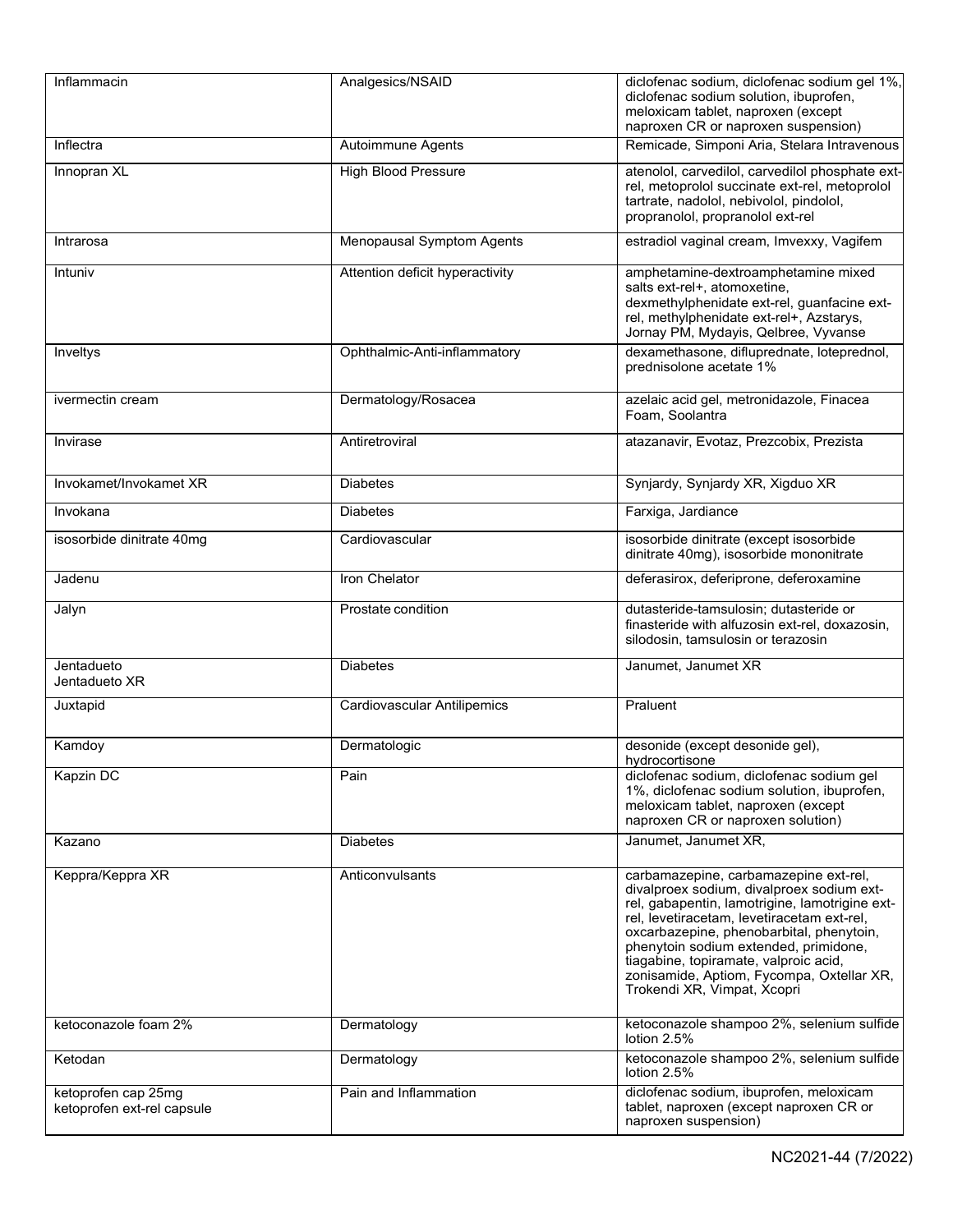| Kineret                                | <b>Rheumatoid Arthritis</b>       | Enbrel, Humira, Rinvoq, Xelijanz, Xelijanz<br>XR.                                                                                                                                                                                                                                                                                                                                                                   |
|----------------------------------------|-----------------------------------|---------------------------------------------------------------------------------------------------------------------------------------------------------------------------------------------------------------------------------------------------------------------------------------------------------------------------------------------------------------------------------------------------------------------|
| Kombiglyze XR                          | <b>Diabetes</b>                   | Janumet, Janumet XR                                                                                                                                                                                                                                                                                                                                                                                                 |
| Kuvan                                  | Phenylketonuria                   | sapropterin                                                                                                                                                                                                                                                                                                                                                                                                         |
| Kyprolis                               | Cancer                            | Ninlaro, Velcade                                                                                                                                                                                                                                                                                                                                                                                                    |
| Lacrisert                              | Dry Eye Disease                   | Restatsis, Xiidra                                                                                                                                                                                                                                                                                                                                                                                                   |
| Lactulose Pak                          | Constipation                      | lactulose solution                                                                                                                                                                                                                                                                                                                                                                                                  |
| Lamictal/Lamictal ODT                  | Anticonvulsants                   | carbamazepine, carbamazepine ext-rel,<br>clobazam, divalproex sodium, divalproex<br>sodium ext-rel, gabapentin, lamotrigine,<br>lamotrigine ext-rel, levetiracetam,<br>levetiracetam ext-rel, oxcarbazepine,<br>phenobarbital, phenytoin, phenytoin sodium<br>extended, primidone, rufinamide, tiagabine,<br>topiramate, valproic acid, zonisamide,<br>Aptiom, Fycompa, Oxtellar XR, Trokendi XR,<br>Vimpat, Xcopri |
| Lamictal XR                            | Anticonvulsants                   | carbamazepine, carbamazepine ext-rel,<br>divalproex sodium, divalproex sodium ext-<br>rel, gabapentin, lamotrigine, lamotrigine ext-<br>rel, levetiracetam, levetiracetam ext-rel,<br>oxcarbazepine, phenobarbital, phenytoin,<br>phenytoin sodium extended, primidone,<br>tiagabine, topiramate, valproic acid,<br>zonisamide, Aptiom, Fycompa, Oxtellar XR,<br>Trokendi XR, Vimpat, Xcopri                        |
| Lanoxin Tab (125 mcg and 250 mcg only) | Heart failure                     | digoxin                                                                                                                                                                                                                                                                                                                                                                                                             |
| lanthanum carbonate                    | <b>Kidney Disease</b>             | calcium acetate, sevelamer carbonate,<br>Auryxia, Phoslyra, Velphoro                                                                                                                                                                                                                                                                                                                                                |
| Lantus                                 | <b>Diabetes</b>                   | Basaglar, Levemir                                                                                                                                                                                                                                                                                                                                                                                                   |
| Lastacaft                              | Ophthalmic-Allergies              | azelastine, bepotastine, cromolyn sodium,<br>olopatadine                                                                                                                                                                                                                                                                                                                                                            |
| Lazanda                                | Pain                              | fentanyl transdermal lozenge, Subsys                                                                                                                                                                                                                                                                                                                                                                                |
| <b>Lescol XL</b>                       | Cardiovascular antilipemics       | atorvastatin, ezetimibe-simvastatin,<br>fluvastatin, lovastatin, pravastatin,<br>rosuvastatin, simvastatin                                                                                                                                                                                                                                                                                                          |
| Letairis                               | Cardiovascular                    | ambrisentan, bosentan, Opsumit                                                                                                                                                                                                                                                                                                                                                                                      |
| Leukine                                | Hematologic                       | Nivestym                                                                                                                                                                                                                                                                                                                                                                                                            |
| levorphanol                            | Pain                              | fentanyl transdermal, hydrocodone ext-rel,<br>hydromorphone ext-rel, methadone,<br>morphine ext-rel., Nucynta ER, Xtampza ER                                                                                                                                                                                                                                                                                        |
| Lexapro                                | Depression                        | citalopram, escitalopram, fluoxetine (except<br>fluoxetine tablet 60mg, fluoxetine tablet<br>[generics for Sarafem]), paroxetine HCI,<br>paroxetine HCI ext-rel (except NDC<br>60505367503), sertraline, Trintellix                                                                                                                                                                                                 |
| Lexiva                                 | Antiretroviral                    | atazanavir, Evotaz, Prezcobix, Prezista                                                                                                                                                                                                                                                                                                                                                                             |
| Lialda                                 | <b>Inflammatory Bowel Disease</b> | balsalazide, mesalamine del-rel (except<br>mesalamine del-rel tablet 800mg),<br>mesalamine ext-rel, sulfasalazine,<br>sulfasalazine del-rel, Asacol HD                                                                                                                                                                                                                                                              |
| Librax                                 | Gastrointestinal/Anticholinergics | dicyclomine                                                                                                                                                                                                                                                                                                                                                                                                         |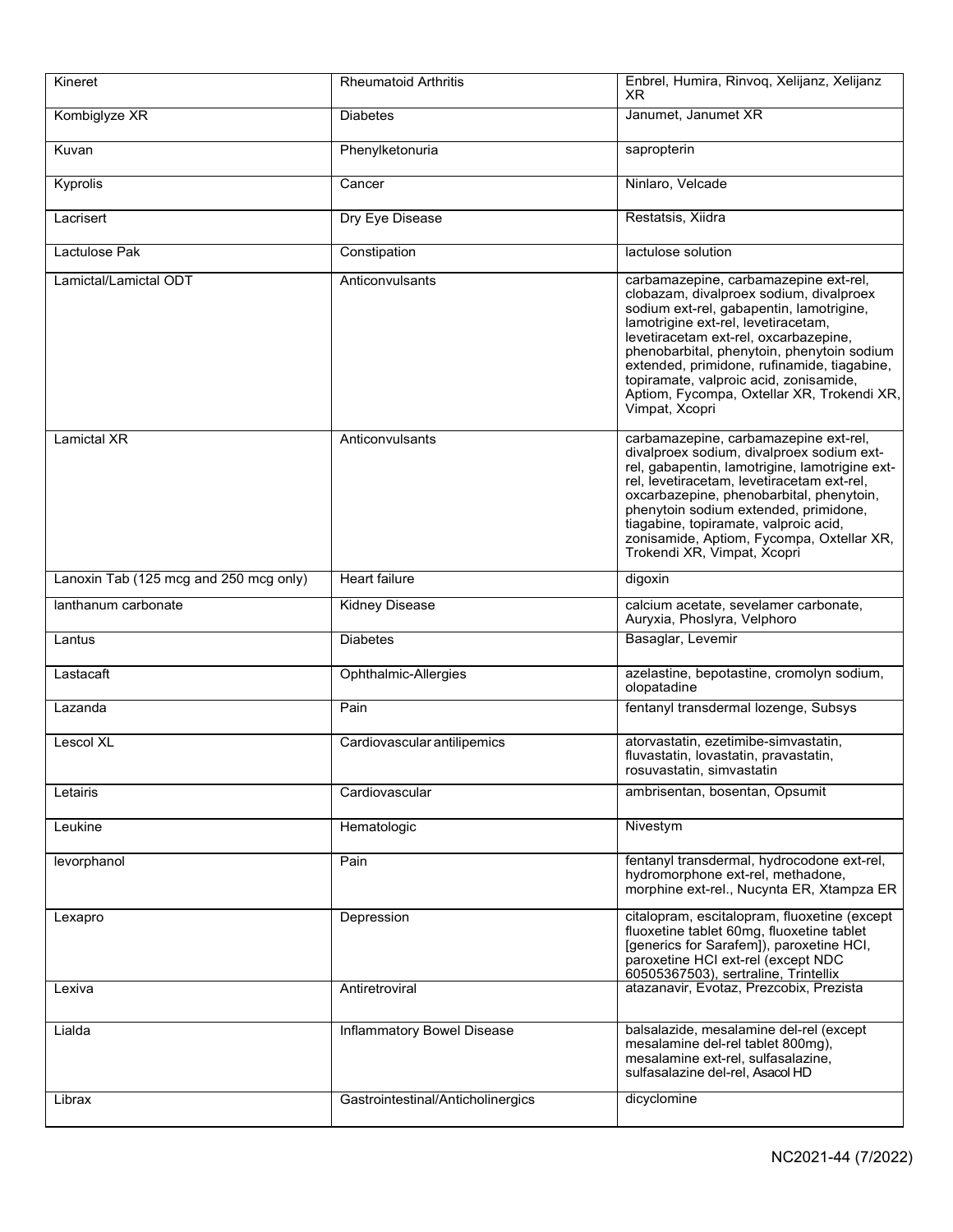| Lidocaine-Tetracaine Cream (NDC<br>710800063115 only)          | Topical/Dermatology               | lidocaine/prilocaine                                                                                                                                   |
|----------------------------------------------------------------|-----------------------------------|--------------------------------------------------------------------------------------------------------------------------------------------------------|
| Lidotrex                                                       | Topical/Dermatology               | lidocaine/prilocaine                                                                                                                                   |
| Lipitor                                                        | Cardiovascular antilipemics       | atorvastatin, ezetimibe-simvastatin,<br>fluvastatin, lovastatin, pravastatin,<br>rosuvastatin, simvastatin                                             |
| Lithostat                                                      | Genitourinary                     | <b>Consult Doctor</b>                                                                                                                                  |
| Livalo                                                         | Cardiovascular antilipemics       | atorvastatin, ezetimibe-simvastatin,<br>fluvastatin, lovastatin, pravastatin,<br>rosuvastatin, simvastatin                                             |
| Lofena                                                         | Pain and Inflammation             | diclofenac sodium, ibuprofen, meloxicam<br>tablet, naproxen (except naproxen CR or<br>naproxen suspension)                                             |
| Lorzone                                                        | Musculoskeletal                   | cyclobenzaprine (except cyclobenzaprine<br>tablet 7.5mg)                                                                                               |
| Lotemax<br>Lotemax SM                                          | Ophthalmic                        | dexamethasone, difluprednate, loteprednol,<br>prednisolone acetate 1%                                                                                  |
| luliconazole                                                   | Antifungal                        | ciclopirox, clotrimazole, econazole,<br>ketroconazole cream 2%, Naftin                                                                                 |
| Lunesta                                                        | Hypnotics                         | doxepin, eszopiclone, ramelteon, zolpidem,<br>zolpidem ext-rel, Belsomra                                                                               |
| Lupron Depot                                                   | <b>Prostate Cancer</b>            | Eligard, Firmagon                                                                                                                                      |
| Lyrica                                                         | Pain                              | duloxetine, pregabalin, pregabalin ext-rel                                                                                                             |
| Macrodantin                                                    | <b>Urinary Tract Infection</b>    | nitrofurantoin (except NDC 16571074024,<br>70408023932)                                                                                                |
| Matzim LA                                                      | High blood pressure               | diltiazem ext-rel (except generic of Cardizem<br>LA)                                                                                                   |
| Mavyret                                                        | <b>Hepatitis C</b>                | Epclusa, Harvoni, Vosevi                                                                                                                               |
| Maxalt<br>Maxalt-MLT                                           | Pain                              | eletriptan, naratriptan, rizatriptan,<br>sumatriptan, zolmitriptan, Nurtec ODT,<br>Onzetra Xsail, Ubrelvy, Zembrace Symtouch,<br>Zomig Nasal Spray     |
| Maxidex                                                        | Ophthalmic-Anti-inflammatory      | dexamethasone, difluprednate, loteprednol,<br>prednisolone acetate 1%                                                                                  |
| mefenamic acid (NDC 69336012830 only)                          | Pain                              | diclofenac sodium, ibuprofen, meloxicam<br>tablet, naproxen (except naproxen CR or<br>naproxen suspension)                                             |
| Mekinist                                                       | Cancer                            | Cotellic, Mektovi                                                                                                                                      |
| meloxicam capsule                                              | Pain                              | diclofenac sodium, ibuprofen, meloxicam<br>tablet, naproxen (except naproxen CR or<br>naproxen suspension)                                             |
| Menest                                                         | <b>Menopausal Symptom Agents</b>  | estradiol                                                                                                                                              |
| mesalamine del-rel tablet 800mg                                | <b>Inflammatory Bowel Disease</b> | balsalazide, mesalamine del-rel (except<br>mesalamine del-rel tablet 800mg),<br>mesalamine ext-rel, sulfasalazine,<br>sulfasalazine del-rel, Asacol HD |
| metaxalone 400mg                                               | Musculoskeletal                   | cyclobenzaprine (except cyclobenzaprine<br>$7.5mg$ )                                                                                                   |
| metformin ext-rel (generics for Fortamet and<br>Glumetza only) | <b>Diabetes</b>                   | metformin, metformin ext-rel (except<br>generics for Fortamet and Glumetza)                                                                            |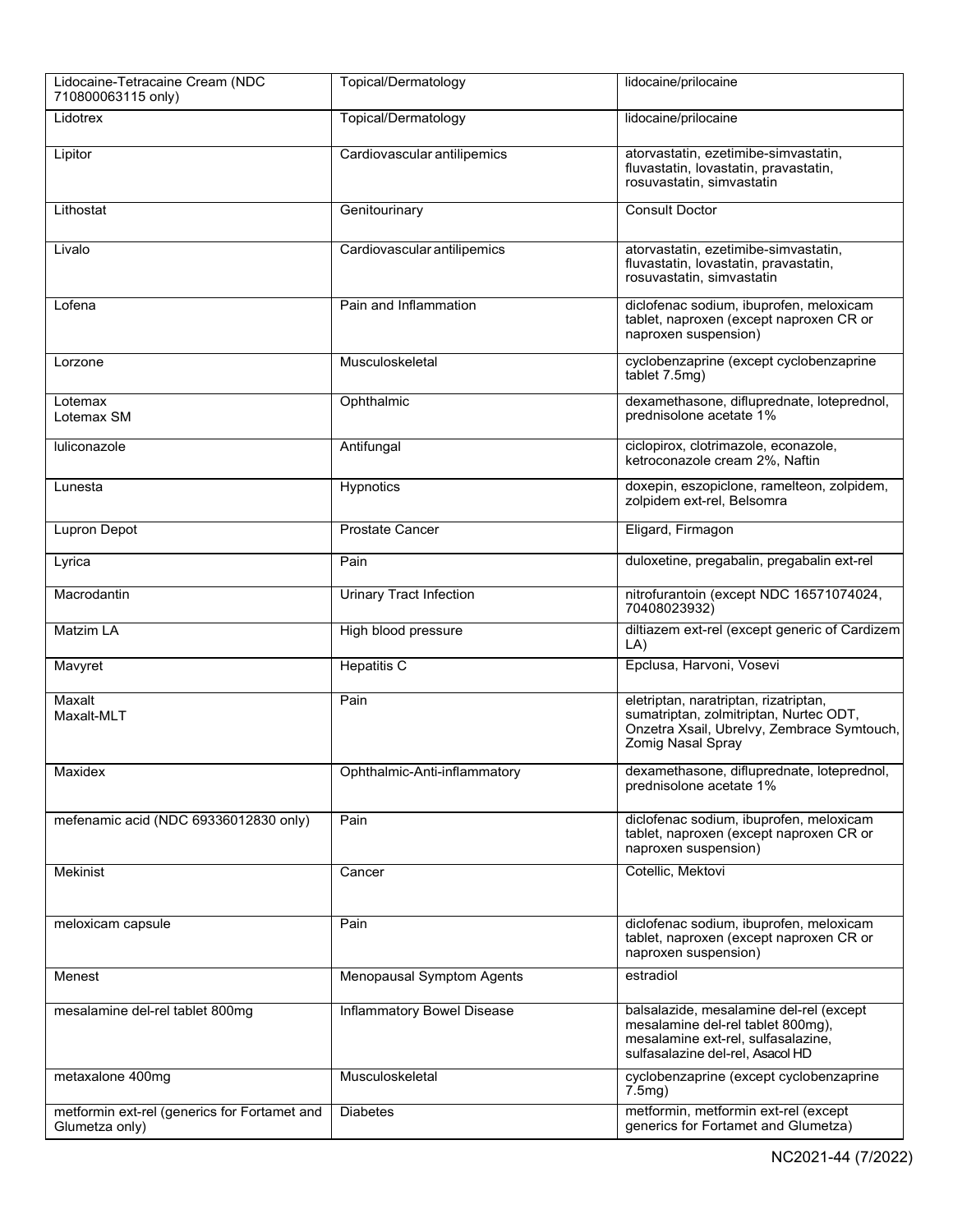| methocarbamol 500mg (NDC 69036091010<br>only), methocarbamol 750mg (NDC<br>69036093090, 70868090190 only) | Musculoskeletal                                | cyclobenzaprine (except cyclobenzaprine<br>7.5 <sub>mq</sub>                                                                                                                                                                                                                                 |
|-----------------------------------------------------------------------------------------------------------|------------------------------------------------|----------------------------------------------------------------------------------------------------------------------------------------------------------------------------------------------------------------------------------------------------------------------------------------------|
| Miacalcin Injection                                                                                       | Postmenopausal osteoporosis                    | alendronate, calcitonin-salmon, ibandronate,<br>risedronate, Forteo, Prolia, Tymlos                                                                                                                                                                                                          |
| <b>Micardis</b>                                                                                           | <b>High Blood Pressure</b>                     | candesartan, irbesartan, losartan,<br>olmesartan, telmisartan, valsartan                                                                                                                                                                                                                     |
| <b>Micardis HCT</b>                                                                                       | <b>High Blood Pressure</b>                     | candesartan-hydrochlorothiazide, irbesartan-<br>hydrochlorothiazide, losartan-<br>hydrochlorothiazide, olmesartan-<br>hydrochlorothiazide, telmisartan-<br>hydrochlorothiazide, valsartan-<br>hydrochlorothiazide                                                                            |
| Migergot                                                                                                  | Migraines                                      | eletriptan, naratriptan, rizatriptan,<br>sumatriptan, zolmitriptan, Nurtec ODT,<br>Onzetra Xsail, Ubrelvy, Zembrace Symtouch,<br>Zomig Nasal Spray                                                                                                                                           |
| Millipred                                                                                                 | Pain and Inflammation                          | dexamethasone, hydrocortisone,<br>methylprednisolone, prednisolone solution<br>(except prednisolone solution 10mg/5 ml,<br>20mg/5 ml), prednisone                                                                                                                                            |
| Minastrin 24 FE                                                                                           | Contraceptive                                  | ethinyl estradiol-drospirenone, ethinyl<br>estradiol-drospirenone-levomefolate, ethinyl<br>estradiol-norethindrone acetate, ethinyl<br>estradiol-norethindrone acetate-iron, ethinyl<br>estradiol-norgestimate, Lo Loetrin Fe,<br>Natazia                                                    |
| Minivelle                                                                                                 | Estrogen replacement                           | estradiol, Divigel, Evamist                                                                                                                                                                                                                                                                  |
| minocycline ext-rel                                                                                       | Anti-infectives/Antibacterials/Tetracyclines   | doxycycline hyclate 20mg, doxycycline<br>hyclate capsule, minocycline, tetracycline                                                                                                                                                                                                          |
| Mirvaso                                                                                                   | Dermatology                                    | azelaic acid gel, metronidazole, Finacea<br>Foam, Soolantra                                                                                                                                                                                                                                  |
| Mondoxyne NL Capsule 75mg                                                                                 | Anti-infectives/Antibacterials/Tetracyclines   | doxycycline hyclate 20mg, doxycycline<br>hyclate capsule, minocycline, tetracycline                                                                                                                                                                                                          |
| Monovisc                                                                                                  | Osteoarthritis                                 | Durolane, Euflexxa, Gelsyn-3, Supartz FX                                                                                                                                                                                                                                                     |
| Movantik                                                                                                  | Gastrointestinal                               | lubiprostone, Symproic                                                                                                                                                                                                                                                                       |
| <b>MoviPrep</b>                                                                                           | Laxative                                       | peg 3350-eletrolytes (except generics for<br>Moviprep), Clenpiq                                                                                                                                                                                                                              |
| Mulpleta                                                                                                  | Hematologic                                    | <b>Consult Doctor</b>                                                                                                                                                                                                                                                                        |
| mupirocin cream                                                                                           | <b>Dermatology Antibiotics</b>                 | gentamicin, mupirocin ointment                                                                                                                                                                                                                                                               |
| Myrbetriq                                                                                                 | Overactive Bladder/Incontinence                | darifenacin ext-rel, oxybutynin ext-rel,<br>solifenacin, tolterodine, tolterodine ext-rel,<br>trospium, trospium ext-rel, Gemtesa, Toviaz                                                                                                                                                    |
| Mytesi                                                                                                    | Gastrointestinal                               | diphenoxylate-atropine, loperamide                                                                                                                                                                                                                                                           |
| Naprelan                                                                                                  | Pain and inflammation                          | diclofenac sodium, ibuprofen, meloxicam<br>tablet, naproxen (except naproxen CR or<br>naproxen suspension)                                                                                                                                                                                   |
| naproxen CR<br>naproxen suspension                                                                        | Pain and Inflammation                          | diclofenac sodium, ibuprofen, meloxicam<br>tablet, naproxen (except naproxen CR or<br>naproxen suspension)                                                                                                                                                                                   |
| naproxen-esomeprazole<br>Nature Throid                                                                    | Pain and inflammation<br><b>Thyroid Agents</b> | diclofenac sodium, ibuprofen, meloxicam<br>tablet or naproxen (except naproxen CR or<br>naproxen suspension) WITH esomeprazole<br>delayed-rel, lansoprazole delayed-rel,<br>omeprazole delayed-rel, pantoprazole<br>delayed-rel tablet or Dexilant<br>levothyroxine, liothyronine, Synthroid |
|                                                                                                           |                                                |                                                                                                                                                                                                                                                                                              |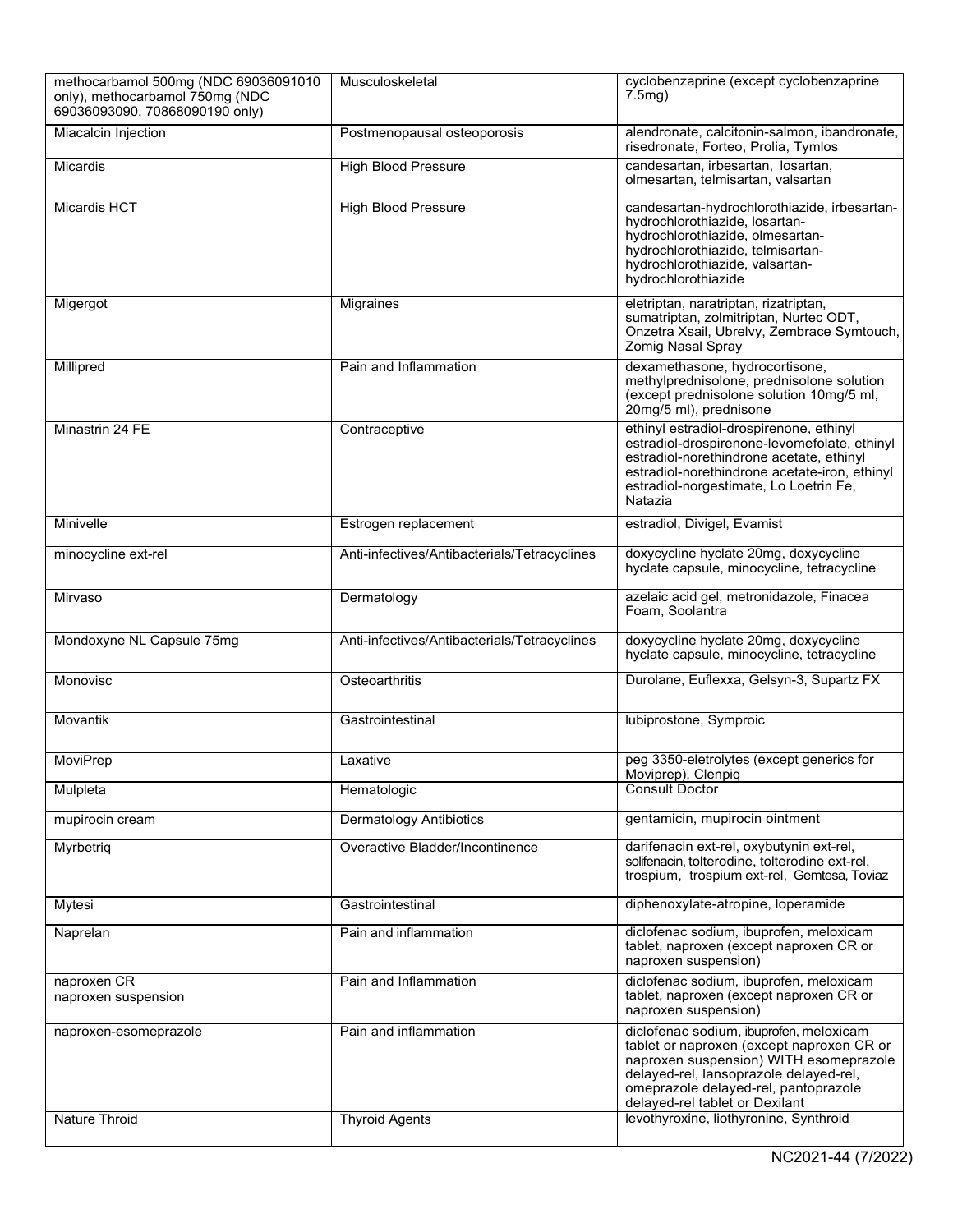| Neo-Synalar                                           | Anti-Infective                  | desonide (except desonide gel) or<br>hydrocortisone With gentamicin                                                                                                 |
|-------------------------------------------------------|---------------------------------|---------------------------------------------------------------------------------------------------------------------------------------------------------------------|
| Nesina                                                | <b>Diabetes</b>                 | Januvia                                                                                                                                                             |
| Neulasta<br>Neulasta Onpro                            | Hematologic                     | Ziextenzo                                                                                                                                                           |
| Neupogen                                              | Hematologic                     | Nivestym                                                                                                                                                            |
| Nevenac                                               | Ophthalmic-Anti-inflammatory    | bromfenac, diclofenac, ketorolac, llevro,<br>Prolensa                                                                                                               |
| Nexium                                                | <b>Gastrointestinal Agents</b>  | esomeprazole del-rel, lansoprazole del-rel,<br>omeprazole del-rel, pantoprazole del-rel<br>tablet                                                                   |
| niacin tablet 500mg                                   | Cardiovascular                  | niacin ext-rel                                                                                                                                                      |
| Niacor                                                | Cardiovascular                  | niacin ext-rel                                                                                                                                                      |
| Nilandron                                             | Cancer                          | abiraterone, bicalutamide, Erleada, Xtandi,<br>Yonsa                                                                                                                |
| nitrofurantoin (NDC 16571074024,<br>70408023932 only) | Anti-Infectives, Antibacterials | nitrofurantoin (except NDC 16571074024,<br>70408023932)                                                                                                             |
| <b>Nolix</b>                                          | Dermatology                     | desonide (except desonide gel),<br>hydrocortisone                                                                                                                   |
| Norgesic Forte                                        | Musculoskeletal                 | cyclobenzaprine (except cyclobenzaprine<br>tablet 7.5mg)                                                                                                            |
| Noritate                                              | Dermatology                     | azelaic aicd gel, metronidazole, Finacea<br>Foam, Soolantra                                                                                                         |
|                                                       |                                 |                                                                                                                                                                     |
| Norpace                                               | Antiarrhythmics                 | disopyramide                                                                                                                                                        |
| Nourianz                                              | Parkinson's Disease             | amantadine, entacapone, pramipexole,<br>pramipexole ext-rel, rasagiline, ropinirole,<br>ropinirole ext-rel, selegiliine, Neupro                                     |
| Norvasc                                               | High blood pressure             | amlodipine                                                                                                                                                          |
| Noxafil                                               | Antifungal                      | fluconazole, itraconazole                                                                                                                                           |
| Nplate                                                | Hematologic                     | Promacta, Tavalisse                                                                                                                                                 |
| NuDiclo SoluPak /<br>NuDiclo TabPak                   | Analgesics/NSAID                | diclofenac sodium, diclofenac sodium gel 1%,<br>diclofenac sodium solution, ibuprofen,<br>meloxicam tablet, naproxen (except<br>naproxen CR or naproxen suspension) |
| Nuedexta                                              | <b>Pseudobulbar Affect</b>      | <b>Consult Doctor</b>                                                                                                                                               |
| Nutropin AQ                                           | Growth hormones                 | Genotropin, Norditropin                                                                                                                                             |
| Nuvigil                                               | Sleep apnea, Narcolepsy         | armodafinil, modafinil, Sunosi, Wakix,<br>Xywav                                                                                                                     |
| Olux-E                                                | Dermatology                     | clobetasol foam                                                                                                                                                     |
| omeprazole sodium bicarbonate                         | Gastrointestinal agents         | esomeprazole del-rel, lansoprazole del-rel,<br>omeprazole del-rel, pantoprazole del-rel<br>tablet                                                                   |
| Omnaris                                               | Allergies                       | azelastine-fluticasone, flunisolide,<br>fluticasone, mometasone                                                                                                     |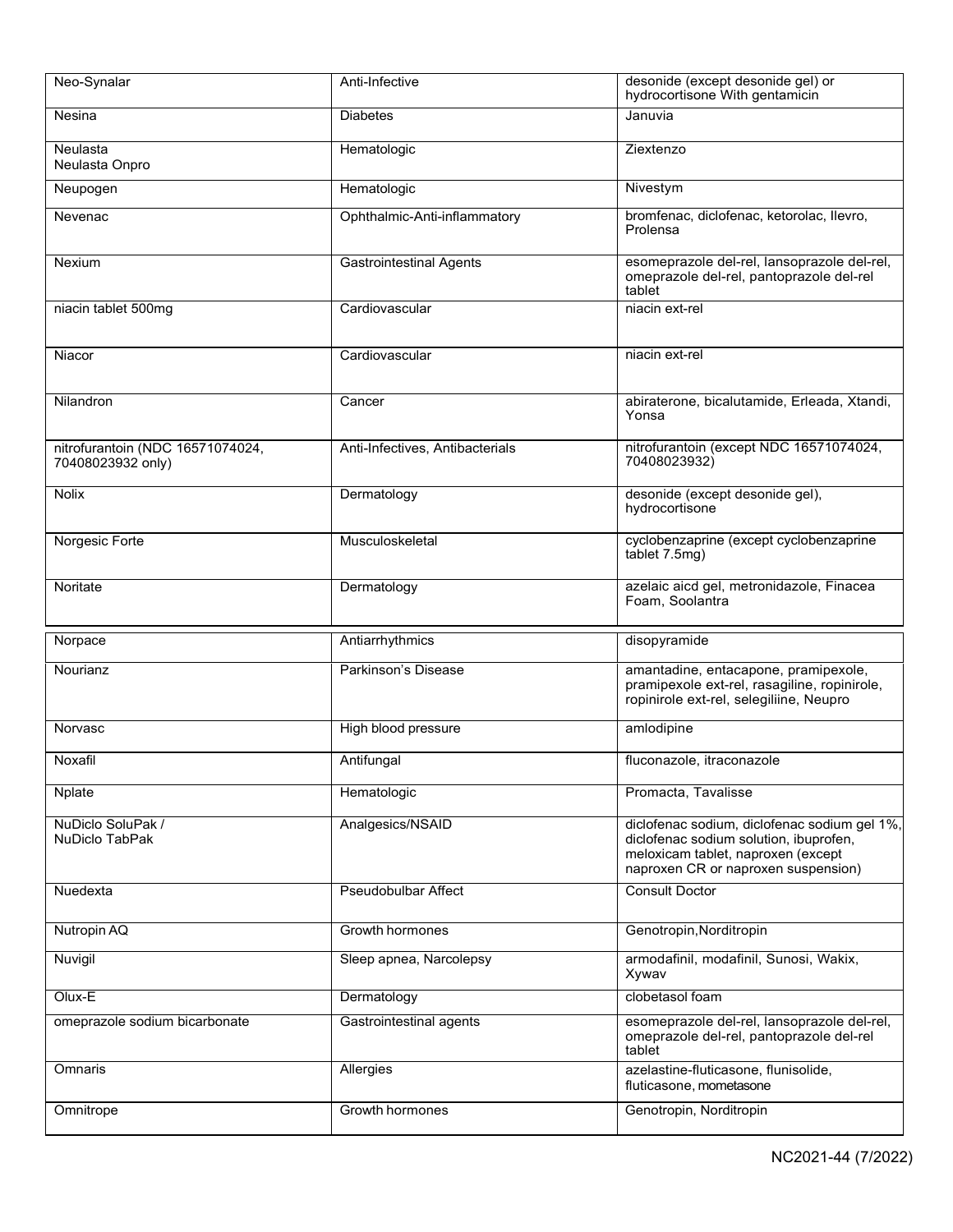| Onfi                                                  | Anticonvulsant                     | clobazam, lamotrigine, rufinamide,<br>topiramate, Trokendi XR                                                                                                                                                          |
|-------------------------------------------------------|------------------------------------|------------------------------------------------------------------------------------------------------------------------------------------------------------------------------------------------------------------------|
| Onglyza                                               | <b>Diabetes</b>                    | Januvia                                                                                                                                                                                                                |
| Orencia Clickject                                     | <b>Autoimmune Agents</b>           | Cosentyx, Enbrel, Humira, Otezla, Rinvoq,<br>Skyrizi, Stelara Subcutaneous, Tremfya,<br>Xeljanz, Xeljanz XR                                                                                                            |
| Orencia Intravenous                                   | <b>Rheumatoid Arthritis</b>        | Remicade, Simponi Aria                                                                                                                                                                                                 |
| Orencia Subcutaneous                                  | Autoimmune Agents                  | Cosentyx, Enbrel, Humira, Otezla, Rinvoq,<br>Skyrizi, Stelara Subcutaneous, Tremfya,<br>Xeljanz, Xeljanz XR                                                                                                            |
| orphendarine-aspirin-caffeine                         | Musculoskeletal                    | cyclobenzaprine (except cyclobenzaprine<br>tabet 7.5mg)                                                                                                                                                                |
| Orphengesic Forte                                     | Musculoskeletal                    | cyclobenzaprine (except cyclobenzaprine<br>tabet 7.5mg)                                                                                                                                                                |
| Orthovisc                                             | Osteoarthritis                     | Durolane, Euflexxa, Gelsyn-3, Supartz FX                                                                                                                                                                               |
| Oseni                                                 | <b>Diabetes</b>                    | Janumet, Janumet XR, Januvia with<br>pioglitazone                                                                                                                                                                      |
| Osmoprep                                              | Laxative                           | peg 3350-eletrolytes (except generics for<br>Moviprep), Clenpiq                                                                                                                                                        |
| Osphena                                               | <b>Menopausal Symptom Agents</b>   | estradiol                                                                                                                                                                                                              |
| oxiconazle (NDCs 00168035830,<br>51672135902 only)    | Dermatology                        | ciclopirox, clotrimazole, econazole,<br>ketroconazole cream 2%, Naftin                                                                                                                                                 |
| Oxycontin                                             | Pain                               | fentanyl transdermal, hydrocodone ext-rel,<br>hydromorphone ext-rel, methadone,<br>morphine ext-rel., Nucynta ER, Xtampza ER                                                                                           |
| oxymorphone ext-rel                                   | <b>Opioid Analgesic</b>            | fentanyl transdermal, hydrocodone ext-rel,<br>hydromorphone ext-rel, methadone,<br>morphine ext-rel, Nucynta ER, Xtampza ER                                                                                            |
| Oxytrol                                               | Overactive bladder/Incontinence    | darifenacin ext-rel, oxybutynin ext-rel,<br>solifenacin, tolterodine, tolterodine ext-rel,<br>trospium, trospium ext-rel, Gemtesa,<br>Toviaz                                                                           |
| pantoprazole delayed-rel suspension                   | Gastrointestinal                   | esomeprazole del-rel, lansoprazole del-<br>rel, omeprazole del-rel, pantoprazole<br>del-rel tablet                                                                                                                     |
| paroxetine HCI ext-rel (NDC 60505367503<br>only)      | Antidepressant                     | citalopram, escitalopram, fluoxetine<br>(except fluoxetine tablet 60mg,<br>fluoxetine tablet [generics for Sarafem]),<br>paroxetine HCI, paroxetine HCI ext-rel<br>(except NDC 60505367503), sertraline,<br>Trintellix |
| paroxetine mesylate capsule 7.5mg                     | Menopausal Vosmotor Symptom Agents | paroxetine HCI                                                                                                                                                                                                         |
| Paxil/Paxil CR                                        | Antidepressant                     | citalopram, escitalopram, fluoxetine<br>(except fluoxetine tablet 60mg,<br>fluoxetine tablet [generics for Sarafem]),<br>paroxetine HCI, paroxetine HCI ext-rel<br>(except NDC 60505367503), sertraline,<br>Trintellix |
| peg 3350-electrolytes (generics for MoviPrep<br>only) | <b>Gastrointestinal Laxatives</b>  | peg 3350-eletrolytes (except generics<br>for Moviprep), Clenpiq                                                                                                                                                        |
| Pennsaicin                                            | Pain                               | diclofenac sodium, diclofenac sodium<br>gel 1%, diclofenac sodium solution,<br>ibuprofen, meloxicam tablet, naproxen<br>(except naproxen CR or naproxen<br>solution)                                                   |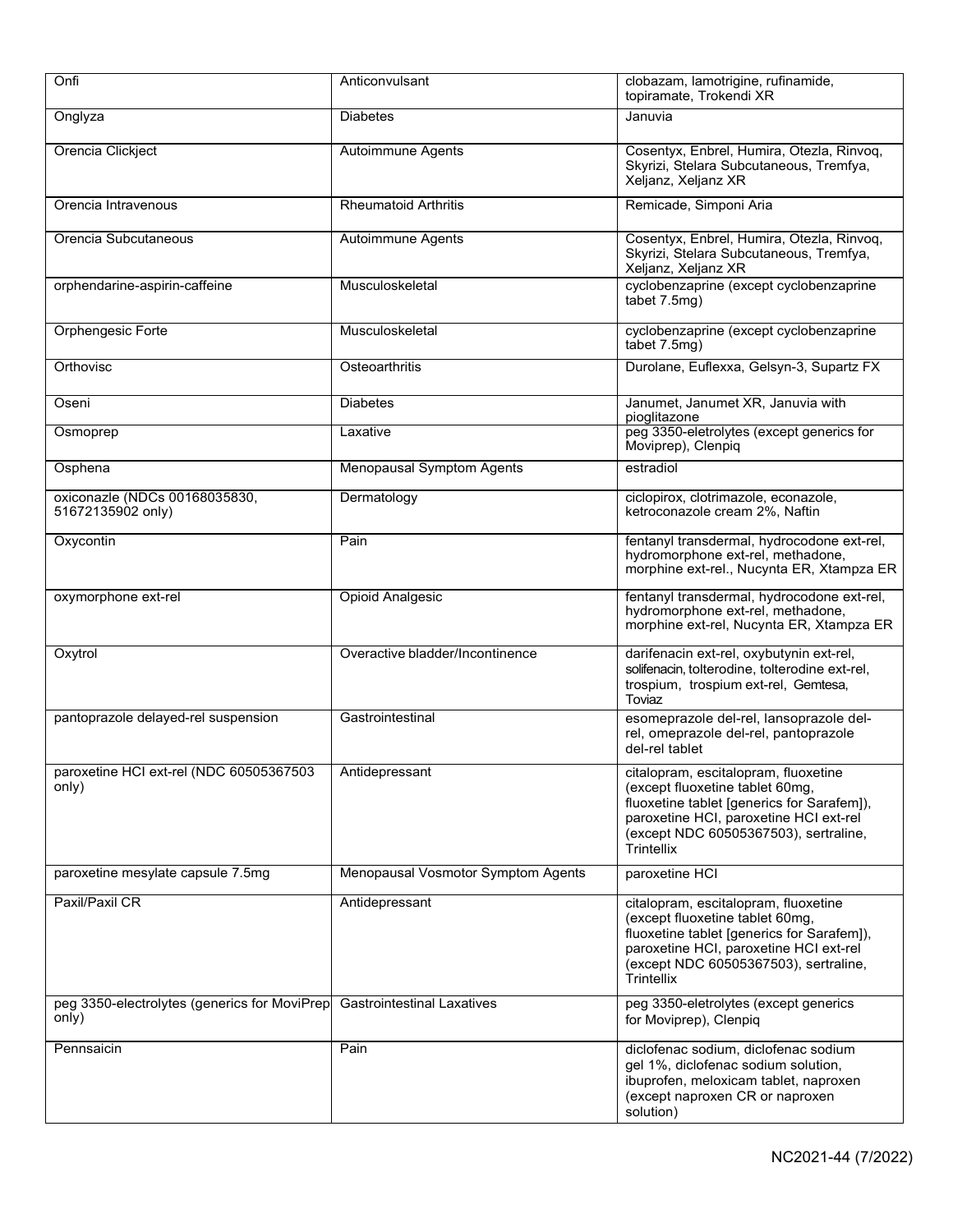| Pennsaid                                                            | Pain and inflammation                    | diclofenac sodium, diclofenac sodium<br>gel 1%, diclofenac sodium solution,<br>ibuprofen, meloxicam tablet, naproxen<br>(except naproxen CR or naproxen<br>suspension)                                                 |
|---------------------------------------------------------------------|------------------------------------------|------------------------------------------------------------------------------------------------------------------------------------------------------------------------------------------------------------------------|
| Pentasa                                                             | <b>Inflammatory Bowel Disease</b>        | balsalazide, mesalamine del-rel<br>(except mesalamine del-rel tablet<br>800mg), mesalamine ext-rel,<br>sulfasalazine, sulfasalazine del-rel,<br>Asacol HD                                                              |
| Percocet                                                            | Pain                                     | hydrocodone-acetaminophen,<br>hydromorphone, morphine,<br>oxycodone-acetaminophen, Nucynta                                                                                                                             |
| Pexeva                                                              | Antidepressant                           | citalopram, escitalopram, fluoxetine<br>(except fluoxetine tablet 60mg,<br>fluoxetine tablet [generics for<br>Sarafem]), paroxetine HCI, paroxetine<br>HCI ext-rel (except NDC<br>60505367503), sertraline, Trintellix |
| Plavix                                                              | Hematologic                              | clopidogrel, prasugrel, Brilinta                                                                                                                                                                                       |
| Polytoza                                                            | Dermatology                              | <b>Consult Doctor</b>                                                                                                                                                                                                  |
| posaconazole del-rel tablet                                         | Anti-infectives/Antifunglas              | fluconazole, itraconazole                                                                                                                                                                                              |
| Pradaxa                                                             | Hemotologic                              | warfarin, Xarelto                                                                                                                                                                                                      |
| <b>Pred Forte</b>                                                   | Ophthalmic/Anti-inflammatories/Steroidal | dexamethasone, difluprednate, loteprednol,<br>prednisolone acetate 1%                                                                                                                                                  |
| <b>Pred Mild</b>                                                    | Ophthalmic-Anti-inflammatory             | dexamethasone, difluprednate, loteprednol,<br>prednisolone acetate 1%                                                                                                                                                  |
| prednisolone solution 10 mg/5 ml<br>prednisolone solution 20mg/5 ml | Endocrine and Metabolic Corticosteroids  | dexamethasone, hydrocortisone,<br>methylprednisolone, prednisolone solution<br>(except prednisolone solution 10mg/5 ml,<br>20mg/5 ml), prednisone                                                                      |
| Premarin                                                            | <b>Menopausal Symptom Agents</b>         | estradiol                                                                                                                                                                                                              |
| Premarin Cream                                                      | <b>Menopausal Symptom Agents</b>         | estradiol vaginal cream, Imvexxy, Vagifem                                                                                                                                                                              |
| Prevacid                                                            | Gastrointestinal agents                  | esomeprazole del-rel, lansoprazole del-rel,<br>omeprazole del-rel, pantoprazole del-rel<br>tablet                                                                                                                      |
| Prevident                                                           | Dental                                   | <b>Consult Doctor</b>                                                                                                                                                                                                  |
| Prilosec                                                            | Gastrointestinal                         | esomeprazole del-rel, lansoprazole del-rel,<br>omeprazole del-rel, pantoprazole del-rel<br>tablet                                                                                                                      |
| Pristig                                                             | Antidepressant                           | desvenlafaxine ext-rel, duloxetine,<br>venlafaxine, venlafaxine ext-rel capsule                                                                                                                                        |
| Proair HFA/Proair Respiclick                                        | Asthma                                   | albuterol sulfate CFC-free aerosol (except<br>NDC 66993001968), levalbuterol tartrate<br>CFC-free aerosol                                                                                                              |
| Procrit                                                             | Hematologic                              | Retacrit                                                                                                                                                                                                               |
| Prodigen                                                            | Anti-diarrheal/Probiotic                 | <b>Consult Doctor</b>                                                                                                                                                                                                  |
| Prometrium                                                          | <b>Menopausal Symptom Agents</b>         | medroxyprogesterone, progesterone,<br>micronized                                                                                                                                                                       |
| Protonix                                                            | Gastrointestinal agents                  | esomeprazole del-rel, lansoprazole del-rel,<br>omeprazole del-rel, pantoprazole del-rel<br>tablet                                                                                                                      |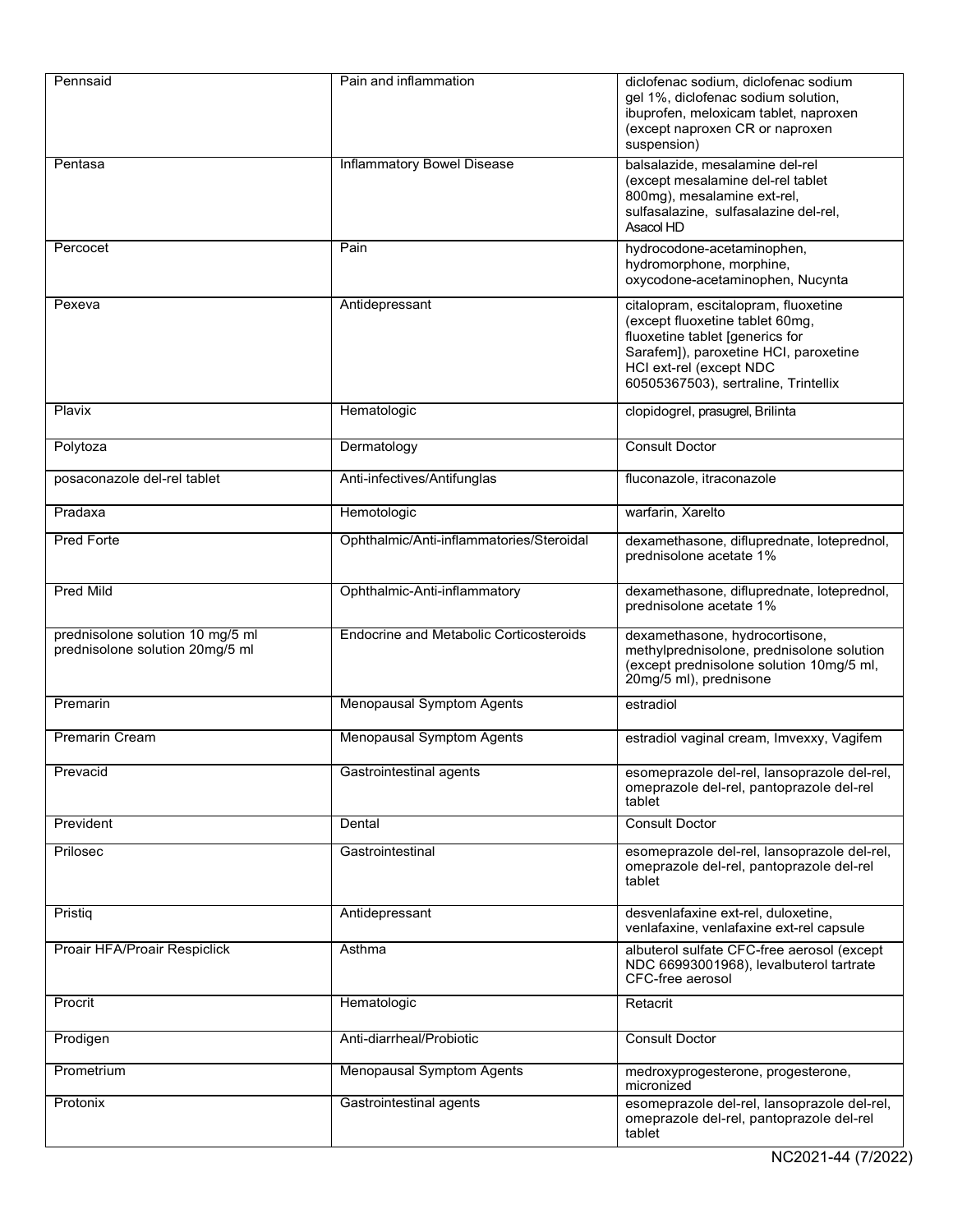| Provad               | <b>Gastrointestinal Probiotic</b> | <b>Consult Doctor</b>                                                                                                                                                                                               |
|----------------------|-----------------------------------|---------------------------------------------------------------------------------------------------------------------------------------------------------------------------------------------------------------------|
| <b>Proventil HFA</b> | Asthma                            | albuterol sulfate CFC-free aerosol,<br>levalbuterol tartrate CFC-free aerosol                                                                                                                                       |
| Provigil             | narcolepsy                        | armodafinil, modafinil, Sunosi, Wakix,<br>Xywav                                                                                                                                                                     |
| Prozac               | Depression                        | citalopram, escitalopram, fluoxetine (except<br>fluoxetine tablet 60mg, fluoxetine tablet<br>[generics for Sarafem]), paroxetine HCI,<br>paroxetine HCI ext-rel (except NDC<br>60505367503), sertraline, Trintellix |
| Psorcon              | <b>Topical Dermatology</b>        | desoximetasone, (except desoximetasone<br>ointment 0.05%), fluocinonide cream (except<br>fluocinonide cream 0.1%), Bryhali                                                                                          |
| Qnasl                | Allergies                         | azelastine-fluticasone, flunisolide,<br>fluticasone, mometasone                                                                                                                                                     |
| Qtern                | <b>Diabetes</b>                   | Glyxambi                                                                                                                                                                                                            |
| quazepam             | Sleep Disorder                    | doxepin, eszopiclone, ramelteon, zolpidem,<br>zolpidem ext-rel, Belsomra                                                                                                                                            |
| Quillichew ER        | <b>ADHD</b>                       | amphetamine-dextroamphetamine mixed-<br>salts ext-rel+, dexmethylphenidate ext-rel,<br>methylphenidate ext-rel+, Azstarys, Jornay<br>PM, Mydayis, Vyvanse                                                           |
| <b>Quillivant XR</b> | <b>ADHD</b>                       | amphetamine-dextroamphetamine mixed-<br>salts ext-rel+, dexmethylphenidate ext-rel,<br>methylphenidate ext-rel+, Azstarys, Jornay<br>PM, Mydayis, Vyvanse                                                           |
| Rapaflo              | Benign Prostatic hyperplasia      | alfuzosin ext-rel, doxazosin, silodosin,<br>tamsulosin, terazosin                                                                                                                                                   |
| Rayos                | Pain and inflammation             | dexamethasone, hydrocortisone,<br>methylprednisolone, prednisolone solution<br>(except prednisolone solution 10mg/5 ml,<br>20mg/5 ml), prednisone                                                                   |
| Recedo               | <b>Scar Treatment</b>             | <b>Consult Doctor</b>                                                                                                                                                                                               |
| Remodulin            | Cardiovascular                    | treprostinil                                                                                                                                                                                                        |
| Renflexis            | Autoimmune Agents                 | Remicade, Simponi Aria, Stelara Intravenous                                                                                                                                                                         |
| Repatha              | Cardiovascular PCSK9 Inhibitors   | Praluent                                                                                                                                                                                                            |
| Riabni               | Antineoplastic                    | Ruxience                                                                                                                                                                                                            |
| Rimso-50             | Interstitial cystitis             | <b>Consult Doctor</b>                                                                                                                                                                                               |
| Riomet               | <b>Diabetes</b>                   | metformin, metformin ext-rel (except generic<br>Fortamet or Glumetza)                                                                                                                                               |
| Rituxan              | Antineoplastic                    | Ruxience                                                                                                                                                                                                            |
| Rozerem              | Hypnotics                         | doxepin, eszopiclone, ramelteon, zolpidem,<br>zolpidem ext-rel, Belsomra                                                                                                                                            |
| Ryclora              | Allergies                         | levocetirizine                                                                                                                                                                                                      |
| Rytary               | Parkinson's Disease               | carbidopa-levodopa, carbidopa-levodopa ext-<br>rel                                                                                                                                                                  |
| Sabril               | Anticonvulsant                    | vigabatrin                                                                                                                                                                                                          |
| Saizen               | Growth hormones                   | Genotropin, Norditropin                                                                                                                                                                                             |
| Sandostatin LAR      | Acromegaly                        | Somatuline Depot                                                                                                                                                                                                    |
| Scarsilk Pad         | Dermatology                       | <b>Consult Doctor</b>                                                                                                                                                                                               |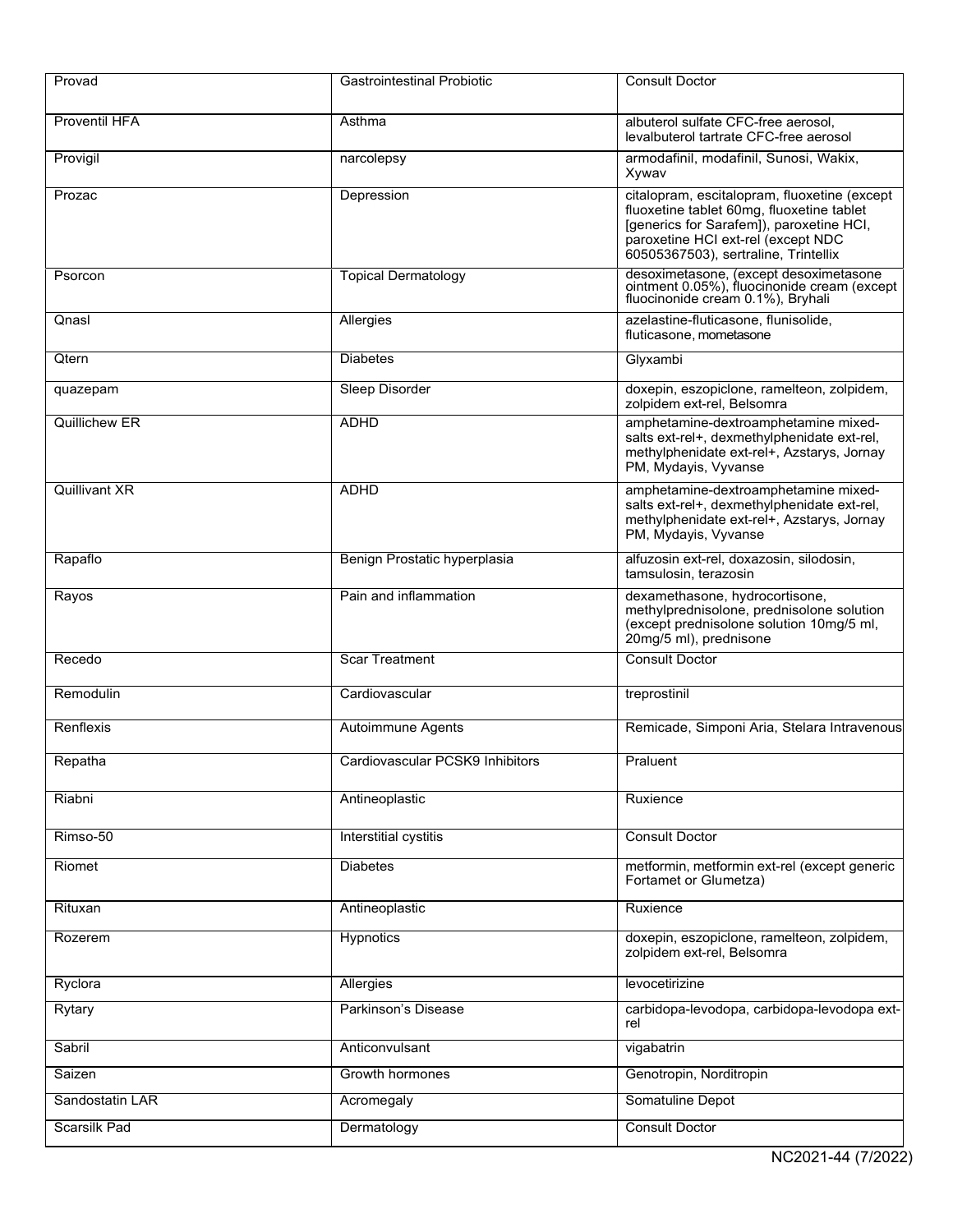| Seasonique                   | Contraceptive                 | ethinyl estradiol-drospirenone, ethinyl<br>estradiol-drospirenone-levomefolate, ethinyl<br>estradiol-levonorgestrel, ethinyl estradiol-<br>norethindrone acetate, ethinyl estradiol-<br>norethindrone acetate-iron, ethinyl estradiol-<br>norgestimate, Lo Loetrin Fe, Natazia |
|------------------------------|-------------------------------|--------------------------------------------------------------------------------------------------------------------------------------------------------------------------------------------------------------------------------------------------------------------------------|
| Seroquel XR                  | Antipsychotic                 | aripiprazole, clozapine, olanzapine,<br>quetiapine, quetiapine ext-rel, risperidone,<br>ziprasidone, Caplyta, Latuda, Vraylar                                                                                                                                                  |
| <b>Signifor LAR</b>          | Acromegaly                    | Somatuline Depot                                                                                                                                                                                                                                                               |
| Silenor                      | <b>Sleep Disorder</b>         | doxepin, eszopiclone, ramelteon, zolpidem,<br>zolpidem ext-rel, Belsomra                                                                                                                                                                                                       |
| Sil-K Pad                    | <b>Scar Treatment</b>         | <b>Consult Doctor</b>                                                                                                                                                                                                                                                          |
| Silivex                      | Dermatology                   | <b>Consult Doctor</b>                                                                                                                                                                                                                                                          |
| Siltrex                      | Dermatology                   | <b>Consult Doctor</b>                                                                                                                                                                                                                                                          |
| Simponi                      | <b>Rheumatoid Arthritis</b>   | Cosentyx, Enbrel, Humira, Otezla, Rinvoq,<br>Skyrizi, Stelara subcutaneous, Tremfya,<br>Xeljanz, Xeljanz XR                                                                                                                                                                    |
| Singular                     | Asthma                        | montelukast, zafirlukast                                                                                                                                                                                                                                                       |
| Somavert                     | Acromegaly                    | Somatuline Depot                                                                                                                                                                                                                                                               |
| Sorilux                      | Antipsoriatics                | calcipotriene ointment, calcipotriene solution                                                                                                                                                                                                                                 |
| Sprix                        | Pain and Inflammation         | diclofenac sodium, ibuprofen, meloxicam<br>tablet, naproxen (except naproxen CR or<br>naproxen suspension)                                                                                                                                                                     |
| Stendra                      | <b>Erectile Dysfunction</b>   | sildenafil, tadalafil                                                                                                                                                                                                                                                          |
| Suboxone                     | <b>Opioid Dependency</b>      | buprenorphine-naloxone sublingual, Zubsolv                                                                                                                                                                                                                                     |
|                              |                               |                                                                                                                                                                                                                                                                                |
| sucralfate suspension        | <b>Ulcers</b>                 | sucralfate tablet                                                                                                                                                                                                                                                              |
| sumatriptan-naproxen         | Headache                      | diclofenac sodium, ibuprofen or naproxen<br>(except naproxen CR or naproxen<br>suspension) with eletriptan, naratriptan,<br>rizatriptan, sumatriptan, zolmitriptan, Nurtec<br>ODT, Onzetra Xsail, Ubrelvy, Zembrace<br>Symtouch or Zomig Nasal Spray                           |
| Suprep                       | Laxatives                     | peg 3350-eletrolytes (except generics for                                                                                                                                                                                                                                      |
| Sure Result DSS Premium Pack | Pain                          | Moviprep), Clenpiq<br>diclofenac sodium, diclofenac sodium gel<br>1%, diclofenac sodium solution, ibuprofen,<br>meloxicam tablet, naproxen (except<br>naproxen CR or naproxen solution)                                                                                        |
| Symjepi                      | Respiratory                   | epinephrine auto-injector, Auvi-Q, Epipen,<br>Epipen Jr.                                                                                                                                                                                                                       |
| Synerderm                    | Dermatology                   | desonide (except desonide gel),<br>hydrocortisone                                                                                                                                                                                                                              |
| Synvisc<br>Synvisc One       | Osteoarthritis                | Durolane, Euflexxa, Gelsyn-3, Supartz FX                                                                                                                                                                                                                                       |
| Syprine                      | <b>Copper Chelating Agent</b> | trientine                                                                                                                                                                                                                                                                      |
| Tafinlar                     | Cancer                        | Braftovi, Zelboraf                                                                                                                                                                                                                                                             |
| Taltz                        | <b>Plaque Psoriasis</b>       | Cosentyx, Enbrel, Humira, Otezla, Skyrizi,<br>Stelara Subcutaneous, Tremfya, Xeljanz,<br>Xeljanz XR                                                                                                                                                                            |
| Targadox                     | Anti-infective                | doxycycline hyclate 20mg, doxycycline<br>hyclate capsule, minocycline, tetracycline                                                                                                                                                                                            |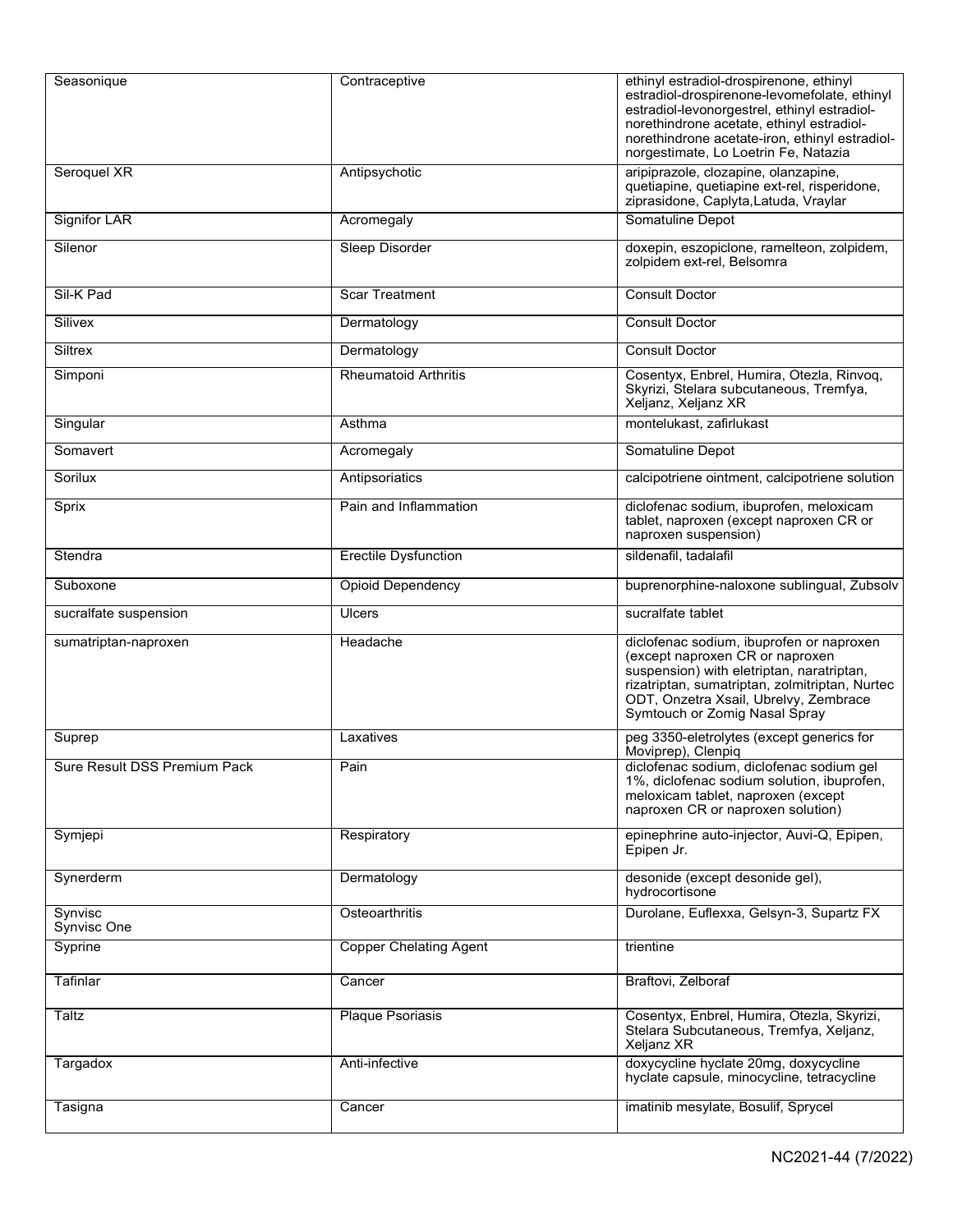| tavaborole                                                              | Anti-infectives, Antifungals    | terbinafine tablet                                                                                                                                                                                                                                                                                                                                                                                                     |
|-------------------------------------------------------------------------|---------------------------------|------------------------------------------------------------------------------------------------------------------------------------------------------------------------------------------------------------------------------------------------------------------------------------------------------------------------------------------------------------------------------------------------------------------------|
| Taytulla                                                                | Contraceptive                   | ethinyl estradiol-drospirenone, ethinyl<br>estradiol-drospirenone-levomefolate, ethinyl<br>estradiol-norethindrone acetate, ethinyl<br>estradiol-norethindrone acetate-iron, ethinyl<br>estradiol-norgestimate, Lo Loetrin Fe,<br>Natazia                                                                                                                                                                              |
| Tazorac                                                                 | Dermatology/Antipsoriatics      | calcipotriene cream, calcipotriene solution                                                                                                                                                                                                                                                                                                                                                                            |
| Tazorac                                                                 | Dermatology/Acne                | adapalene (except adapalene pad), benzoyl<br>peroxide, clindamycin gel (except NDC<br>68682046275), clindamycin solution,<br>clindamycin-benzoyl peroxide, erythromycin<br>solution, erythromycin-benzoyl peroxide,<br>tretinoin, Epiduo, Onexton                                                                                                                                                                      |
| Tecfidera                                                               | <b>Multiple Sclerosis</b>       | dimethyl fumarate del-rel, glatiramer,<br>Aubagio, Avonex, Betaseron, Copaxone,<br>Gilenya, Kesimpta, Mayzent, Ocrevus, Rebif,<br>Tysabri, Vumerity, Zeposia                                                                                                                                                                                                                                                           |
| Testim                                                                  | <b>Testosterone Replacement</b> | testosterone gel (except authorized generics<br>for Testim and Vogelxo), testosterone<br>solution, Androderm, Natesto                                                                                                                                                                                                                                                                                                  |
| testosterone gel 1%(authorized generics for<br>Testim and Vogelxo only) | Testosterone Replacement        | testosterone gel (except authorized generics<br>for Testim and Vogelxo), testosterone<br>solution, Androderm, Natesto                                                                                                                                                                                                                                                                                                  |
| Theo-24                                                                 | Respiratory                     | ipratropium inhalation solution, Perforomist,<br>Serevent, Spiriva, Striverdi Respimat, Yupelri                                                                                                                                                                                                                                                                                                                        |
| Thiola/Thiola EC                                                        | Genitourinary                   | tiopronin                                                                                                                                                                                                                                                                                                                                                                                                              |
| <b>Timoptic Ocudose</b>                                                 | Ophthalmic                      | timolol maleate solution, Betoptic S                                                                                                                                                                                                                                                                                                                                                                                   |
| Tirosint                                                                | <b>Thyroid Agents</b>           | levothyroxine, Synthroid                                                                                                                                                                                                                                                                                                                                                                                               |
| Tobi / Tobi Podhaler                                                    | <b>Cystic Fibrosis</b>          | tobramycin inhalation solution, Bethkis                                                                                                                                                                                                                                                                                                                                                                                |
| <b>Tobradex St</b>                                                      | Ophthalmic-Anti-infective       | neomycin-polymyxin B-bacitracin-<br>hyrocortisone, neomycin-polymyxin B-<br>dexamethasone, tobramycın-<br>dexamethasone, Tobradex Ointment                                                                                                                                                                                                                                                                             |
| topiramate ext-rel capsule (generics for<br>Qudexy XR only)             | Anticonvulsant                  | carbamazepine, carbamazepine ext-rel,<br>clobazam, divalproex sodium,<br>divalproex sodium ext-rel, gabapentin,<br>lamotrigine, lamotrigine ext-rel,<br>levetiracetam, levetiracetam ext-rel,<br>oxcarbazepine, phenobarbital,<br>phenytoin, phenytoin sodium extended,<br>primidone, rufinamide, tiagabine,<br>topiramate, valproic acid, zonisamide,<br>Aptiom, Fycompa, Oxtellar XR, Trokendi<br>XR, Vimpat, Xcopri |
| <b>Toprol XL</b>                                                        | High blood pressure             | atenolol, carvedilol, carvedilol<br>phosphate ext-rel, metoprolol succinate<br>ext-rel, metoprolol tartrate, nadolol,<br>nebivolol, pindolol, propranolol,<br>propranolol ext-rel                                                                                                                                                                                                                                      |
| Tracleer                                                                | Cardiovascular                  | ambrisentan, bosentan, Opsumit                                                                                                                                                                                                                                                                                                                                                                                         |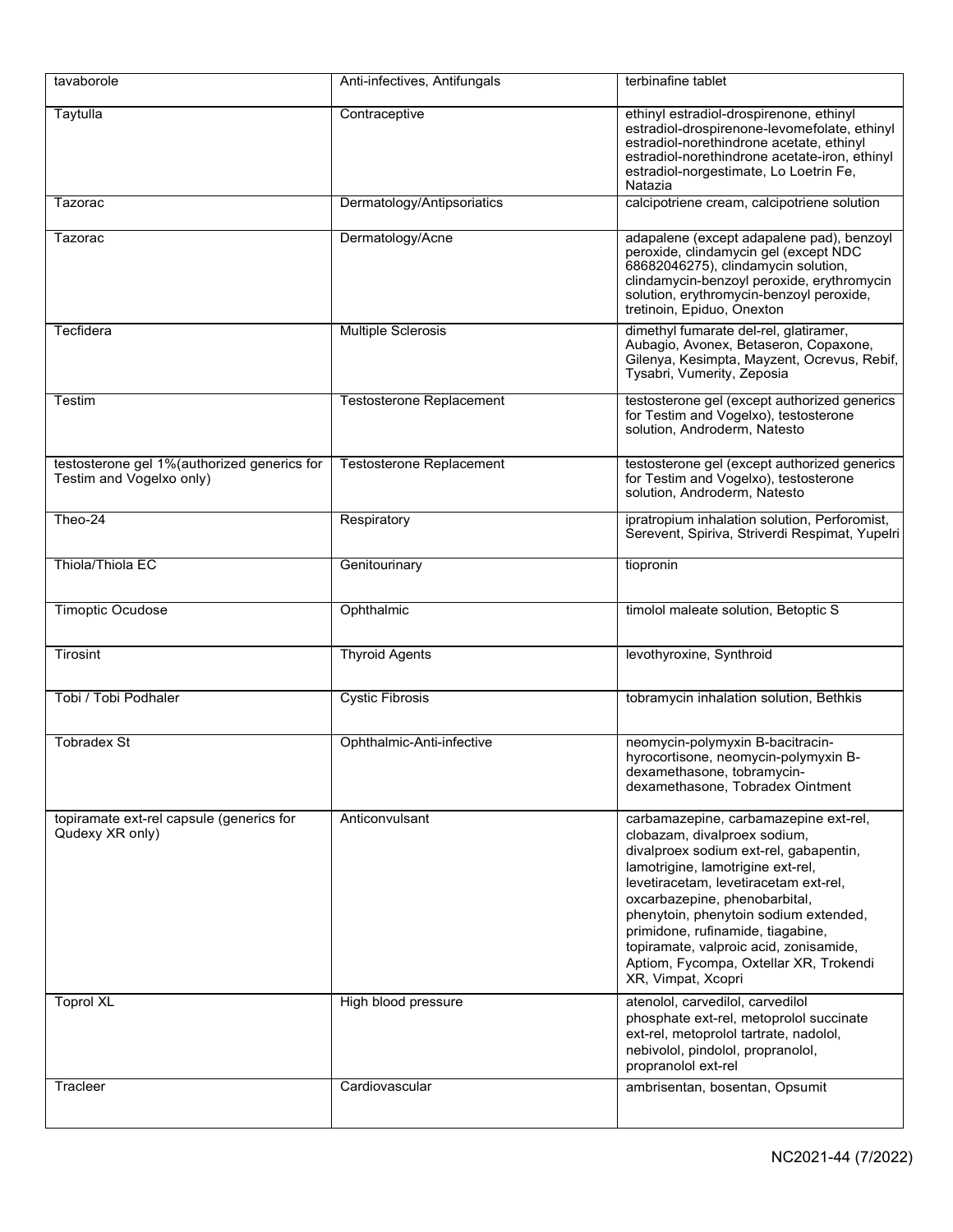| Tradjenta                                                   | <b>Diabetes</b>                                 | Januvia                                                                                                                                                                                                                                                |
|-------------------------------------------------------------|-------------------------------------------------|--------------------------------------------------------------------------------------------------------------------------------------------------------------------------------------------------------------------------------------------------------|
| tramadol (NDC 52817019610 only)<br>tramadol ext-rel capsule | Pain                                            | tramadol (except NDC 52817019610,<br>tramadol ext-rel tablet                                                                                                                                                                                           |
| Transderm-Scop                                              | Antiemetic                                      | meclizine, scopolamine transdermal                                                                                                                                                                                                                     |
| Travatan Z                                                  | Ophthalmic                                      | latanoprost, travoprost, Lumigan,<br>Zioptan                                                                                                                                                                                                           |
| <b>Trelstar Mixject</b>                                     | <b>Prostate Cancer</b>                          | Eligard, Firmagon                                                                                                                                                                                                                                      |
| Treximet                                                    | Headache                                        | diclofenac sodium, ibuprofen or<br>naproxen (except naproxen CR or<br>naproxen suspension) with eletriptan,<br>naratriptan, rizatriptan, sumatriptan,<br>zolmitriptan, Nurtec ODT, Onzetra Xsail,<br>Ubrelvy Zembrace Symtouch or Zomig<br>Nasal Spray |
| triamcinolone aerosol 0.2%                                  | Dermatology                                     | hydrocortisone butyrate cream,<br>hydrocortisone butyrate ointment,<br>hydrocortisone butyrate solution,<br>mometasone, triamcinolone cream,<br>triamcinolone lotion, triamcinolone<br>ointment (except triamcinolone ointment<br>0.05%                |
| triamcinolone ointment 0.05%                                | Dermatology                                     | hydrocortisone butyrate cream,<br>hydrocortisone butyrate ointment,<br>hydrocortisone butyrate solution,<br>mometasone, triamcinolone cream,<br>triamcinolone lotion, triamcinolone<br>ointment (except triamcinolone ointment<br>$0.05\%$             |
| Trianex                                                     | Dermatology                                     | hydrocortisone butyrate cream,<br>hydrocortisone butyrate ointment,<br>hydrocortisone butyrate solution,<br>mometasone, triamcinolone cream,<br>triamcinolone lotion, triamcinolone<br>ointment (except triamcinolone ointment<br>$0.05\%$ )           |
| Tricor                                                      | Cardiovascular                                  | fenofibrate (except fenofibrate capsule 50mg,<br>130mg, fenofibrate tablet 40mg, 120mg),<br>fenofibric acid del-rel                                                                                                                                    |
| Truvada                                                     | Anti-infectives, Antiretroviral                 | abacavir-lamivudine, emtricitabine-tenofovir<br>disoproxil fumate, Cimduo, Descovy,<br>Temixys                                                                                                                                                         |
| Truxima                                                     | antineoplastic                                  | Ruxience                                                                                                                                                                                                                                               |
| Tudorza                                                     | Chronic obstructive pulmonary disease<br>(COPD) | Spiriva, Yupelri                                                                                                                                                                                                                                       |
| Udenyca                                                     | Hematologic                                     | Ziextenzo                                                                                                                                                                                                                                              |
| <b>Uloric Tablet</b>                                        | Gout                                            | allopurinol                                                                                                                                                                                                                                            |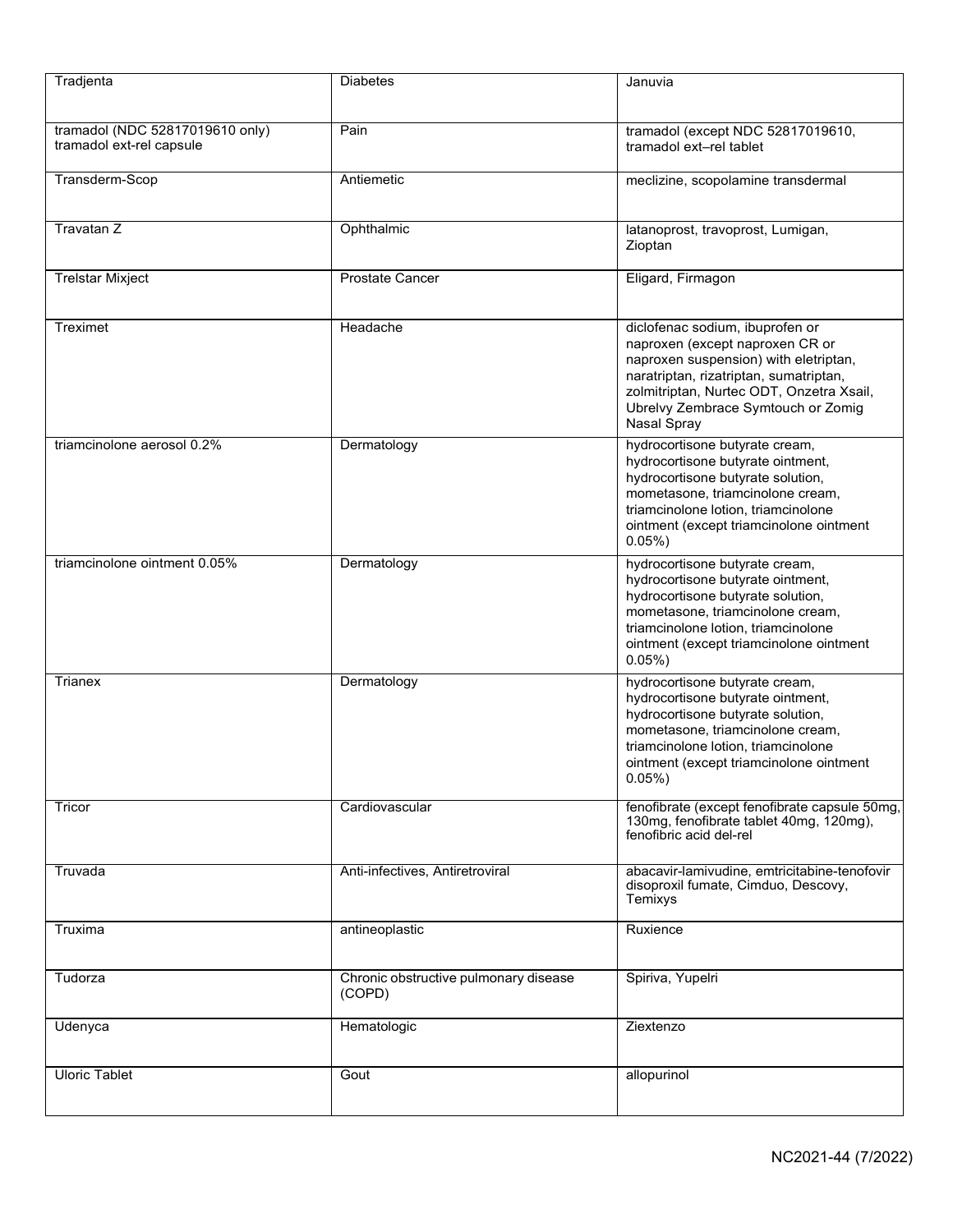| Ultravate                                  | Dermatology                  | clobetasol cream, clobetasol foam,<br>clobetasol gel, clobetasol lotion, clobetasol<br>ointment, halobetasol cream, halobetasol<br>ointment                                                                                                                                                       |
|--------------------------------------------|------------------------------|---------------------------------------------------------------------------------------------------------------------------------------------------------------------------------------------------------------------------------------------------------------------------------------------------|
| Uroxatral                                  | Benign Prostatic hyperplasia | alfuzosin ext-rel, doxazosin, silodosin,<br>tamsulosin, terazosin                                                                                                                                                                                                                                 |
| Valcyte                                    | Anti-Infective, Antivirals   | valganciclovir                                                                                                                                                                                                                                                                                    |
| Valtrex                                    | Anti-infective, Antivirals   | acyclovir capsule, acyclovir tablet,<br>valacyclovir                                                                                                                                                                                                                                              |
| Vanoxide-HC                                | Acne vulgaris                | adapalene (except adapalene pad), benzoyl<br>peroxide, clindamycin gel (except NDC<br>68682046275), clindamycin solution,<br>clindamycin-benzoyl peroxide, erythromycin<br>solution, erythromycin-benzoyl peroxide,<br>tretinoin, Epiduo, Onexton                                                 |
| Vectical                                   | <b>Topical Dermatology</b>   | calcipotriene ointment, calcipotriene solution                                                                                                                                                                                                                                                    |
| Veltin                                     | <b>Topical Derm Acne</b>     | adapalene, benzoyl peroxide, clindamycin gel<br>adapalene (except adapalene pad), benzoyl<br>peroxide, clindamycin gel (except NDC<br>68682046275), clindamycin solution,<br>clindamycin-benzoyl peroxide, erythromycin<br>solution, erythromycin-benzoyl peroxide,<br>tretinoin, Epiduo, Onexton |
| venlafaxine ext-rel tablet (except 225 mg) | Antidepressant               | desvenlafaxine ext-rel, duloxetine,<br>venlafaxine, venlafaxine ext-rel capsule                                                                                                                                                                                                                   |
| <b>Ventolin HFA</b>                        | Asthma                       | albuterol sulfate CFC-free aerosol (except<br>NDC 66993001968), levalbuterol tartrate<br>CFC-free aerosol                                                                                                                                                                                         |
| Veregen                                    | Dermatology                  | imiquimod                                                                                                                                                                                                                                                                                         |
| Viagra                                     | <b>Erectile Dysfunction</b>  | sildenafil, tadalafil                                                                                                                                                                                                                                                                             |
| Viibryd                                    | Antidepressant               | citalopram, escitalopram,<br>fluoxetine (except fluoxetine tablet<br>60mg, fluoxetine tablet [generics<br>for Sarafem]), paroxetine HCI,<br>paroxetine HCI ext-rel (except<br>NDC 60505367503), sertraline,<br>Trintellix                                                                         |
| <b>Viekira Pak</b>                         | Hepatitis                    | Epclusa, Harvoni                                                                                                                                                                                                                                                                                  |
| Viracept                                   | Antiretroviral               | atazanavir, Evotaz, Prezcobix, Prezista                                                                                                                                                                                                                                                           |
| Visco-3                                    | Osteoarthritis               | Durolane, Euflexxa, Gelzyn-3, Supartz FX                                                                                                                                                                                                                                                          |
| Vivelle-Dot                                | Estrogen replacement         | estradiol, Divigel, Evamist                                                                                                                                                                                                                                                                       |
| Vogelxo                                    | Testosterone Replacement     | testosterone gel (except authorized generics<br>for Testim and Vogelxo), testosterone<br>solution, Androderm, Natesto                                                                                                                                                                             |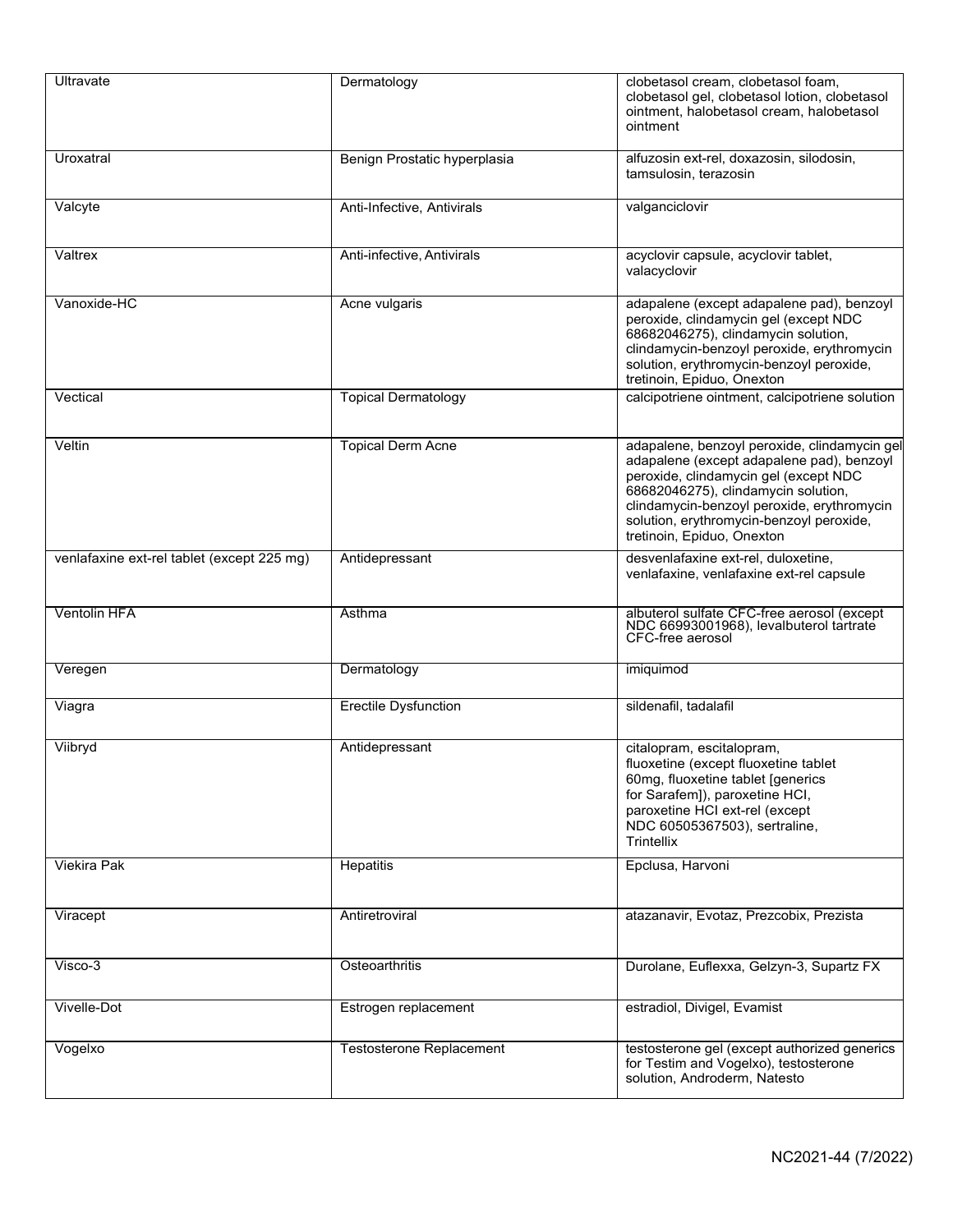| Vtol LQ            | Pain                               | diclofenac sodium, ibuprofen, naproxen<br>(except naproxen CR or naproxen<br>suspension)                                                                                                                                                  |
|--------------------|------------------------------------|-------------------------------------------------------------------------------------------------------------------------------------------------------------------------------------------------------------------------------------------|
| Westhroid          | <b>Thyroid Agents</b>              | levothyroxine, liothyronine, Synthroid                                                                                                                                                                                                    |
| <b>WP Thyroid</b>  | <b>Thyroid Agents</b>              | levothyroxine, liothyronine, Synthroid                                                                                                                                                                                                    |
| Xalkori            | Cancer                             | Alecensa, Alunbrig, Zykadia                                                                                                                                                                                                               |
| Xanax, Xanax XR    | Anxiety                            | alprazolam, clonazepam, diazepam,<br>lorazepam, oxazepam                                                                                                                                                                                  |
| Xenazine           | Huntington's Disease Agents        | tetrabenazine, Austedo                                                                                                                                                                                                                    |
| Xenical            | Anti-obesity                       | Qsymia, Saxenda, Wegovy                                                                                                                                                                                                                   |
| Xolegel            | <b>Topical Dermatology</b>         | ciclopirox, ketoconazole cream 2%                                                                                                                                                                                                         |
| <b>Xopenex HFA</b> | Asthma                             | albuterol sulfate CFC-free aerosol (except<br>NDC 66993001968), levalbuterol tartrate<br>CFC-free aerosol                                                                                                                                 |
| Yasmin             | Contraceptive                      | ethinyl estradiol-drospirenone, ethinyl<br>estradiol-drospirenone-levomefolate, ethinyl<br>estradiol-norethindrone acetate, ethinyl<br>estradiol-norethindrone acetate-iron, ethinyl<br>estradiol-norgestimate, Lo Loetrin Fe,<br>Natazia |
| Yaz                | Contraceptive                      | ethinyl estradiol-drospirenone, ethinyl<br>estradiol-drospirenone-levomefolate, ethinyl<br>estradiol-norethindrone acetate, ethinyl<br>estradiol-norethindrone acetate-iron, ethinyl<br>estradiol-norgestimate, Lo Loetrin Fe,<br>Natazia |
| Yuvafem            | <b>Menopausal Symptom Agents</b>   | estradiol vaginal cream, Imvexxy, Vagifem                                                                                                                                                                                                 |
| Zarxio             | Hematologic                        | Nivestym                                                                                                                                                                                                                                  |
| Zegerid            | <b>Gastrointestinal Agents</b>     | esomeprazole del-rel, lansoprazole del-rel,<br>omeprazole del-rel, pantoprazole del-rel<br>tablet                                                                                                                                         |
| Zelac              | <b>Gastrointestinal Probiotic</b>  | <b>Consult Doctor</b>                                                                                                                                                                                                                     |
| Zemaira            | <b>Pulmonary Enzyme Deficiency</b> | Prolastin-C                                                                                                                                                                                                                               |
| Zepatier           | Anti-infectives, Antivirals        | Epclusa, Harvoni                                                                                                                                                                                                                          |
| Zerviate           | <b>Ophthalmic-Allergies</b>        | azelastine, bepotastine, cromolyn sodium,<br>olopatadine                                                                                                                                                                                  |
| Zestoretic         | <b>High Blood Pressure</b>         | fosinopril-hydrochlorothiazide, lisinopril<br>hydrochlorothiazide, quinapril-<br>hydrochlorothiazide                                                                                                                                      |
| Zetia              | <b>High Cholesterol</b>            | ezetimibe                                                                                                                                                                                                                                 |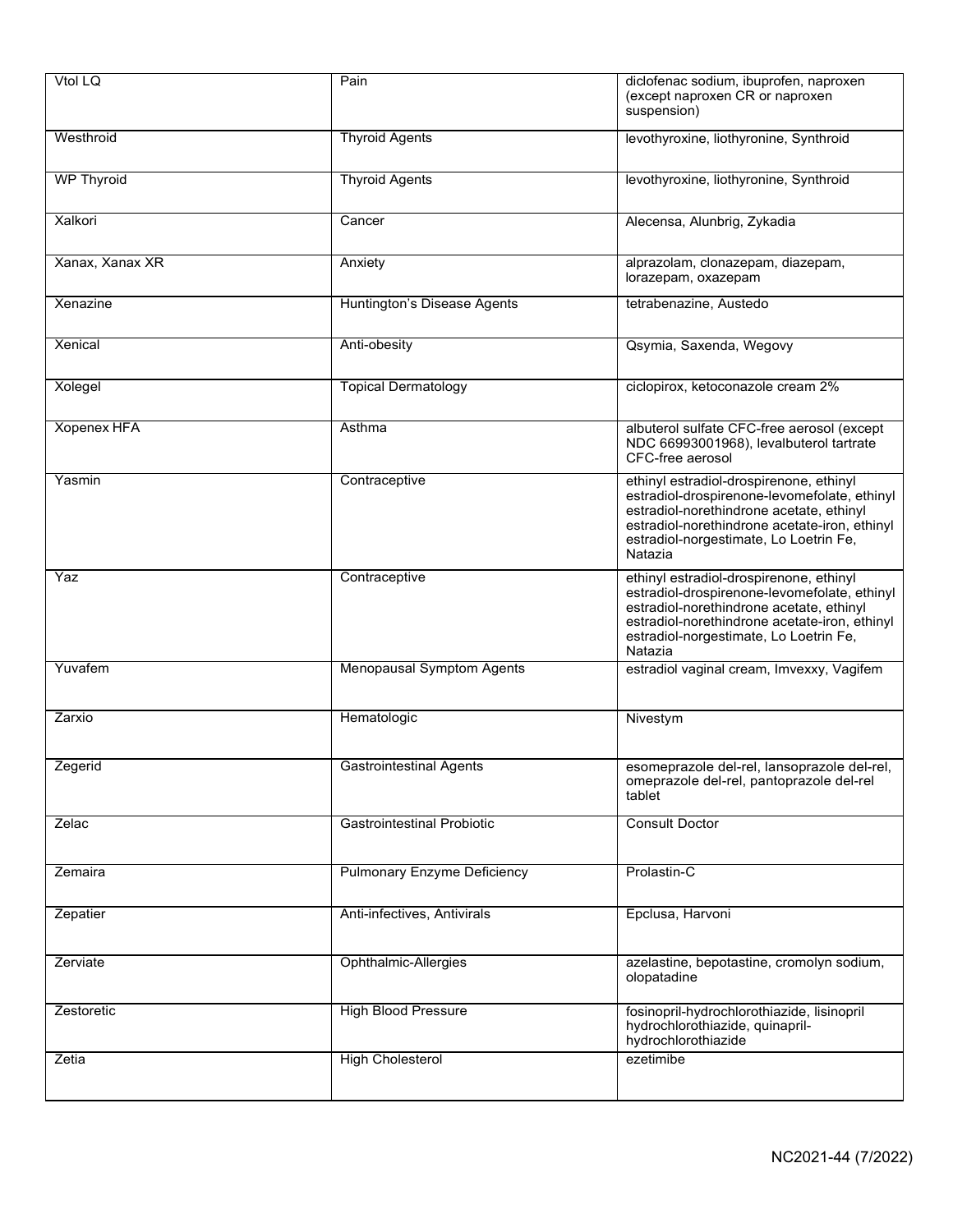| Zetonna             | Allergies                | azelastine-fluticasone, flunisolide,<br>fluticasone, mometasone                                                                                                                                                                                                                                                                                                                                        |
|---------------------|--------------------------|--------------------------------------------------------------------------------------------------------------------------------------------------------------------------------------------------------------------------------------------------------------------------------------------------------------------------------------------------------------------------------------------------------|
| Ziana               | <b>Topical Derm Acne</b> | adapalene (except adapalene pad),<br>benzoyl peroxide, clindamycin gel<br>(except NDC 68682046275),<br>clindamycin solution, clindamycin-<br>benzoyl peroxide, erythromycin<br>solution, erythromycin-benzoyl<br>peroxide, tretinoin, Epiduo,<br>Onexton                                                                                                                                               |
| Ziclopro            | Pain                     | diclofenac sodium, diclofenac<br>sodium gel 1%, diclofenac sodium<br>solution, ibuprofen, meloxicam<br>tablet, naproxen (except naproxen<br>CR or naproxen solution)                                                                                                                                                                                                                                   |
| zileuton ext-rel    | Asthma                   | montelukast, zafirlukast                                                                                                                                                                                                                                                                                                                                                                               |
| Zirgan              | Antivirals               | trifluridine                                                                                                                                                                                                                                                                                                                                                                                           |
| Zoladex             | <b>Prostate Cancer</b>   | Eligard, Firmagon                                                                                                                                                                                                                                                                                                                                                                                      |
| Zoladex             | Endometriosis            | Orilissa                                                                                                                                                                                                                                                                                                                                                                                               |
| Zoloft              | Antidepressant           | citalopram, escitalopram,<br>fluoxetine (except fluoxetine tablet<br>60mg, fluoxetine tablet [generics<br>for Sarafem]), paroxetine HCI,<br>paroxetine HCI ext-rel (except<br>NDC 60505367503), sertraline,<br>Trintellix                                                                                                                                                                              |
| zolpidem sublingual | Sleep hypnotic           | doxepin, eszopiclone, ramelteon,<br>zolpidem, zolpidem ext-rel,<br><b>Belsomra</b>                                                                                                                                                                                                                                                                                                                     |
| Zolpimist           | Sleep disorders          | doxepin, eszopiclone, ramelteon,<br>zolpidem, zolpidem ext-rel,<br><b>Belsomra</b>                                                                                                                                                                                                                                                                                                                     |
| Zonegran            | Epilepsy                 | carbamazepine, carbamazepine<br>ext-rel, divalproex sodium,<br>divalproex sodium ext-rel,<br>gabapentin, lamotrigine,<br>lamotrigine ext-rel, levetiracetam,<br>levetiracetam ext-rel,<br>oxcarbazepine, phenobarbital,<br>phenytoin, phenytoin sodium<br>extended, primidone, tiagabine,<br>topiramate, valproic acid,<br>zonisamide, Aptiom, Fycompa,<br>Oxtellar XR, Trokendi XR, Vimpat,<br>Xcopri |
| Zontivity           | Hematologic              | <b>Consult Doctor</b>                                                                                                                                                                                                                                                                                                                                                                                  |
| <b>Zortress</b>     | Rapamycin Derivatives    | everolimus                                                                                                                                                                                                                                                                                                                                                                                             |
| Zorvolex            | Pain and Inflammation    | diclofenac sodium, ibuprofen,<br>meloxicam tablet, naproxen (except<br>naproxen CR or naproxen<br>naproxen suspension)                                                                                                                                                                                                                                                                                 |
| Zydelig             | Cancer                   | Copiktra                                                                                                                                                                                                                                                                                                                                                                                               |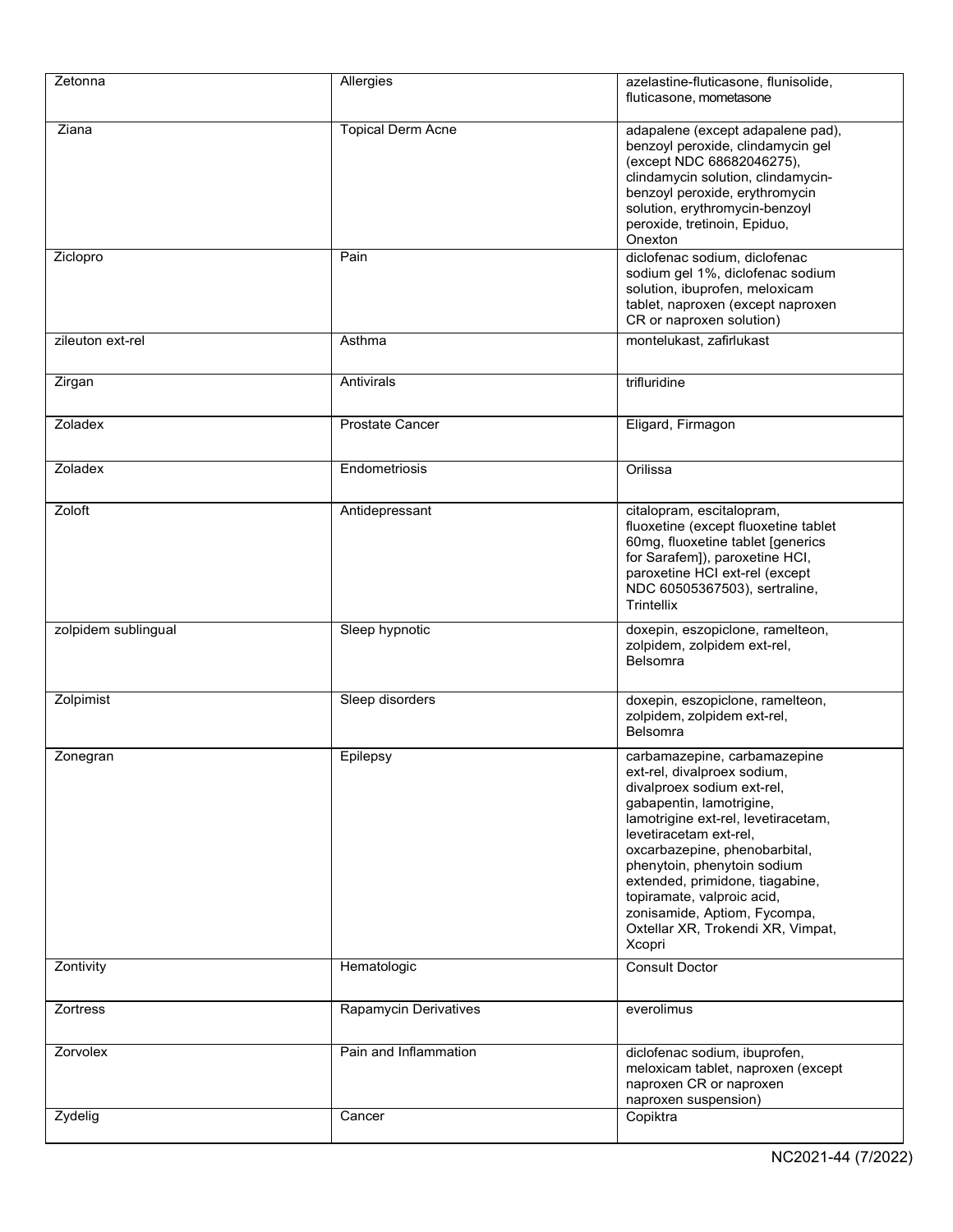| Zuplenz | Antiemetic      | granisetron, ondansetron, Sancuso                                                                                                            |
|---------|-----------------|----------------------------------------------------------------------------------------------------------------------------------------------|
| Zylet   | Ophthalmic      | neomycin-polymyxin B-bacitracin-<br>hyrocortisone, neomycin-polymyxin<br>B-dexamethasone, tobramycin-<br>dexamethasone, Tobradex<br>Ointment |
| Zytiga  | Prostate cancer | abiraterone, bicalutamide, Erleada,<br>Xtandi, Yonsa                                                                                         |

Lowercase alternative drugs indicate generic. Initial capitalized drugs indicate brand + Listing does not include certain NDCs

Prior Authorization Process on Formulary Drugs and supplies with Clinically Effective Alternatives

#### Authorization Proces

- 1. Upon receipt of a prescription for one of the above listed drugs or supplies, the pharmacist will be provided a list of available alternatives.
- 2. The pharmacist will call your physician to discuss changing the prescription to an alternative.
- 3. If there is a medical reason that you cannot take an available alternative, your physician must call CVS Caremark at 855-240-0536.
- 4. CVS Caremark will evaluate the information received based on clinical criteria.

#### Approval

After approval is received, the claim will process electronically at the pharmacy and a letter will be sent to you and your physician indicating the approval and the time period for the approval.

#### Denial

If denied, a letter is sent to both you and your physician. The denial letter will outline directions on how to appeal the decision.

## Specialty Guideline Management

Specialty Guideline Management is a program that supports safe, clinically appropriate and cost-effective use of specialty medications. The following specialty medications require prior authorization.

| <b>Specialty Drug Class</b>          | <b>Drug Names</b>                                                                                               |
|--------------------------------------|-----------------------------------------------------------------------------------------------------------------|
| Acromegaly                           | Bynfezia, Mycapssa, octreotide (Sandostatin), Sandostatin LAR<br>Depot, Signifor LAR Somatuline Depot, Somavert |
| Alcohol and Opioid Dependency        | Vivitrol                                                                                                        |
| Alpha-1 Antitrypsin (AAT) Deficiency | Aralast NP, Glassia, Prolastin-C Zemaira                                                                        |
| Amyloidosis                          | Onpattro, Tegsedi, Vyndamax, Vyndagel                                                                           |
| Anemia                               | Aranesp, Epogen, Mircera, Procrit, Reblozyl, Retacrit                                                           |
| Asthma                               | Cinquair, Dupixent, Fasenra, Nucala, Xolair                                                                     |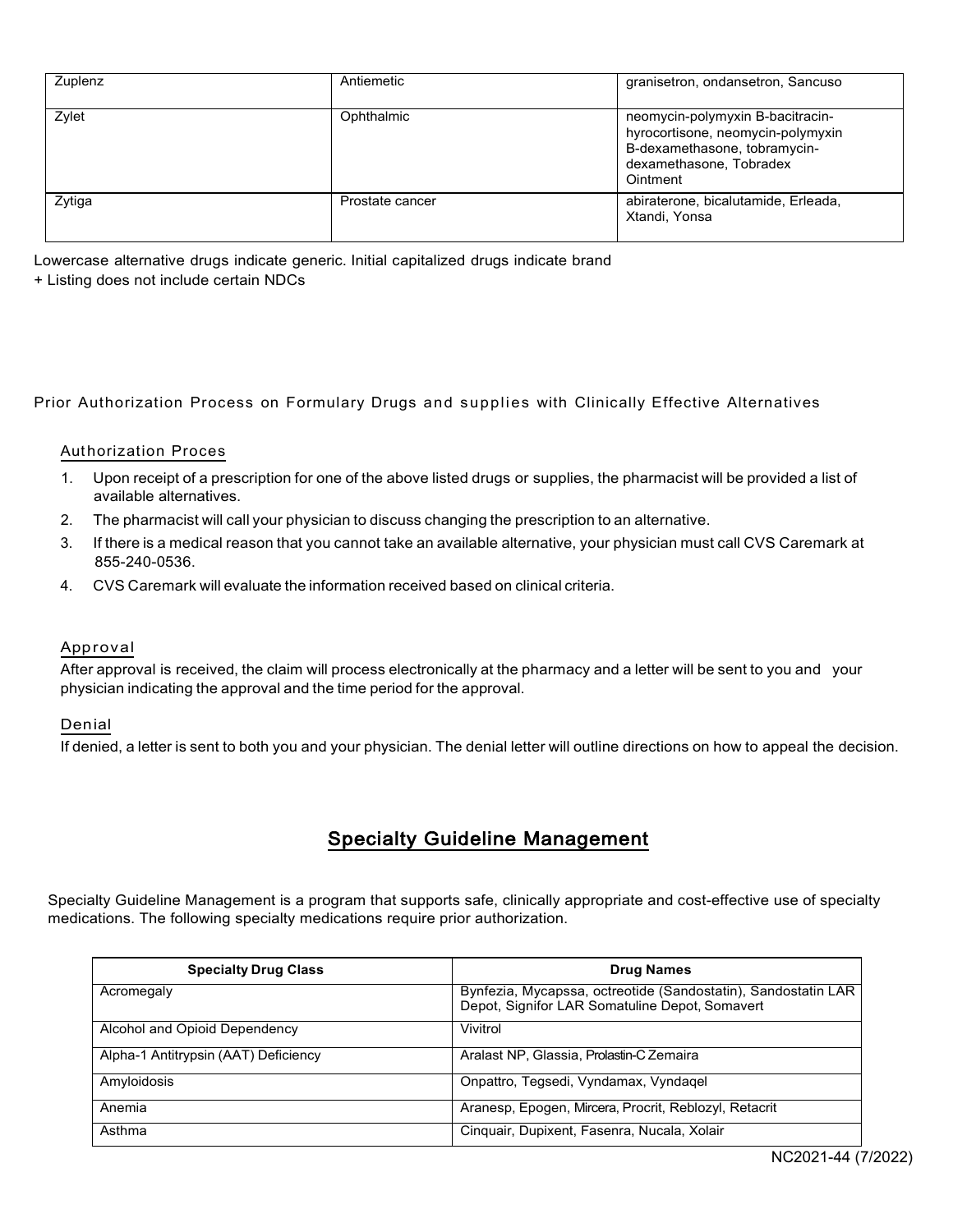| <b>Atopic Dermatitis</b>                                         | Dupixent                                                                                                                                                                                                                                                                                                                                                                                                                                                    |
|------------------------------------------------------------------|-------------------------------------------------------------------------------------------------------------------------------------------------------------------------------------------------------------------------------------------------------------------------------------------------------------------------------------------------------------------------------------------------------------------------------------------------------------|
| <b>Bone Disorder</b>                                             | Strensiq, Voxzogo                                                                                                                                                                                                                                                                                                                                                                                                                                           |
| <b>Botulinum Toxins</b>                                          | Botox, Dysport, Myobloc, Xeomin                                                                                                                                                                                                                                                                                                                                                                                                                             |
| <b>Cardiac Disorders</b>                                         | Tikosyn                                                                                                                                                                                                                                                                                                                                                                                                                                                     |
| Central Precocious Puberty (CPP)                                 | Fensolvi, leuprolid, Lupron Depot-PED, Supprelin LA                                                                                                                                                                                                                                                                                                                                                                                                         |
| Cryopyrin-Associated Periodic Syndromes (CAPS)                   | Arcalyst, Ilaris, Kineret                                                                                                                                                                                                                                                                                                                                                                                                                                   |
| Cushing's Syndrome                                               | Isturisa, Korlym, Signifor                                                                                                                                                                                                                                                                                                                                                                                                                                  |
| Cystic Fibrosis (CF)                                             | Bethkis, Bronchitol, Cayston, Kalydeco, Kitabis Pak, Orkambi,<br>Pulmozyme, Symdeko, TOBI Podhaler, tobramycin inhalation<br>solution (TOBI), Trikafta                                                                                                                                                                                                                                                                                                      |
| Dupuytren's Contracture                                          | <b>Xiaflex</b>                                                                                                                                                                                                                                                                                                                                                                                                                                              |
| Electrolyte Disorder                                             | Keveyis, (tolvaptan)Samsca                                                                                                                                                                                                                                                                                                                                                                                                                                  |
| <b>Enzyme Deficiency Disorder</b>                                | Ryplazim                                                                                                                                                                                                                                                                                                                                                                                                                                                    |
| Gastrointestinal Disorders - Other                               | Bylvay, Chenodal, Cholbam, Gattex, Livmarli, Ocaliva, Zorbtive                                                                                                                                                                                                                                                                                                                                                                                              |
| Gout                                                             | Krystexxa                                                                                                                                                                                                                                                                                                                                                                                                                                                   |
| Growth Hormone (GH) and Related Disorders                        | Genotropin, Humatrope, Increlex, Norditropin,<br>Nutropin/Nutropin AQ, Omnitrope, Saizen, Skytrofa,<br>Zomacton                                                                                                                                                                                                                                                                                                                                             |
| Hematopoietics                                                   | Mozobil                                                                                                                                                                                                                                                                                                                                                                                                                                                     |
| Hemophilia and Related Bleeding Disorders                        | Advate, Adynovate, Afstyla, Alphanate, AlphaNine SD, Alproloix,<br>BeneFIX, Coagadex, Corifact, Eloctate, Esperoct, Feiba NF, Feiba<br>VH, Fibryga, Helixate FS, Hemlibra, Hemofil M, Humate-P,<br>Idelvion, Ixinity, Jivi, Koate-DVI, Kogenate FS, Kovaltry,<br>Monoclate-P, Mononine, Novoeight, NovoSeven, Nuwiq, Obizur,<br>Profilnine SD, Rebinyn, Recombinate, Riastap, Rixubis,<br>Sevenfact, Stimate Nasal Spray, Tretten, Vonvendi, Wilate, Xyntha |
| <b>Hepatitis C</b>                                               | Epclusa, Harvoni, Mavyret, Pegasys, Ribavirin (ribavirin<br>capsules/tablets), Copegus, Moderiba, Rebetol, Ribasphere,<br>Ribasphere Ribatab, Sovaldi, Viekira Pak, Vosevi, Zepatier                                                                                                                                                                                                                                                                        |
| Hereditary Angioedema (HAE)                                      | Berinert, Cinryze, Firazyr, Haegarda, Kalbitor, Orladeyo, Ruconest,<br>Takhzyro                                                                                                                                                                                                                                                                                                                                                                             |
| <b>Hormonal Therapies</b>                                        | Aveed, Eligard, Fensolvi, Firmagon, leuprolide, Lupaneta Pack,<br>Lupron Depot, Natpara, Trelstar, Triptodur, Vantas, Zoladez                                                                                                                                                                                                                                                                                                                               |
|                                                                  |                                                                                                                                                                                                                                                                                                                                                                                                                                                             |
| Human Immunodeficiency Virus (HIV)                               | Cabenuva, Egrifta, Fuzeon, Serostim                                                                                                                                                                                                                                                                                                                                                                                                                         |
| Immune Deficiencies and Related Disorders                        | Asceniv, Bivigam, Carimune NF, Cutaquig,, Cuvitru, Flebogamma,<br>GamaSTAN S/D, Gammagard, Gammaked, Gammaplex,<br>Gamunex, Hizentra, HyQvia, Octagam, Panzyga, Privigen,<br>Xembify                                                                                                                                                                                                                                                                        |
| <b>Infectious Disease</b>                                        | Actimmune, Arikayce                                                                                                                                                                                                                                                                                                                                                                                                                                         |
| Infertility                                                      | Bravelle, Cetrotide, chorionic gonadotropin (Novarel, Ovidrel,<br>Pregnyl), Follistim AQ, ganirelix acetate, Gonal-F, leuprolide,<br>Menopur, Repronex                                                                                                                                                                                                                                                                                                      |
| Inflammatory Bowel Disease (IBD)                                 | Avsola, Cimzia, Entyvio, Humira, Inflectra, Remicade, Renflexis,<br>Simponi, Stelara, Tysabri                                                                                                                                                                                                                                                                                                                                                               |
| Iron Overload                                                    | deferasirox (Jadenu), deferoxamine (Desferal), Exjade, Ferriprox                                                                                                                                                                                                                                                                                                                                                                                            |
| <b>Lipid Disorder</b>                                            | Evkeeza, Juxtapid, Praluent, Repatha                                                                                                                                                                                                                                                                                                                                                                                                                        |
| Lipodystrophy                                                    | Myalept                                                                                                                                                                                                                                                                                                                                                                                                                                                     |
| Lysosomal Storage Disorder (LSD) and Related<br><b>Disorders</b> | Adagen, Aldurazyme, Cerdelga, Cerezyme, Cystadane, Cystadrops,<br>Cystagon, Cystaran, Elaprase, Elelyso, Fabrazyme, Galafold,<br>Kanuma, Lumizyme, Mepsevii, Naglazyme, Nexviazyme, Nityr,<br>Orfadin, Procysbi, Vimzim, VPRIV, Zavesca                                                                                                                                                                                                                     |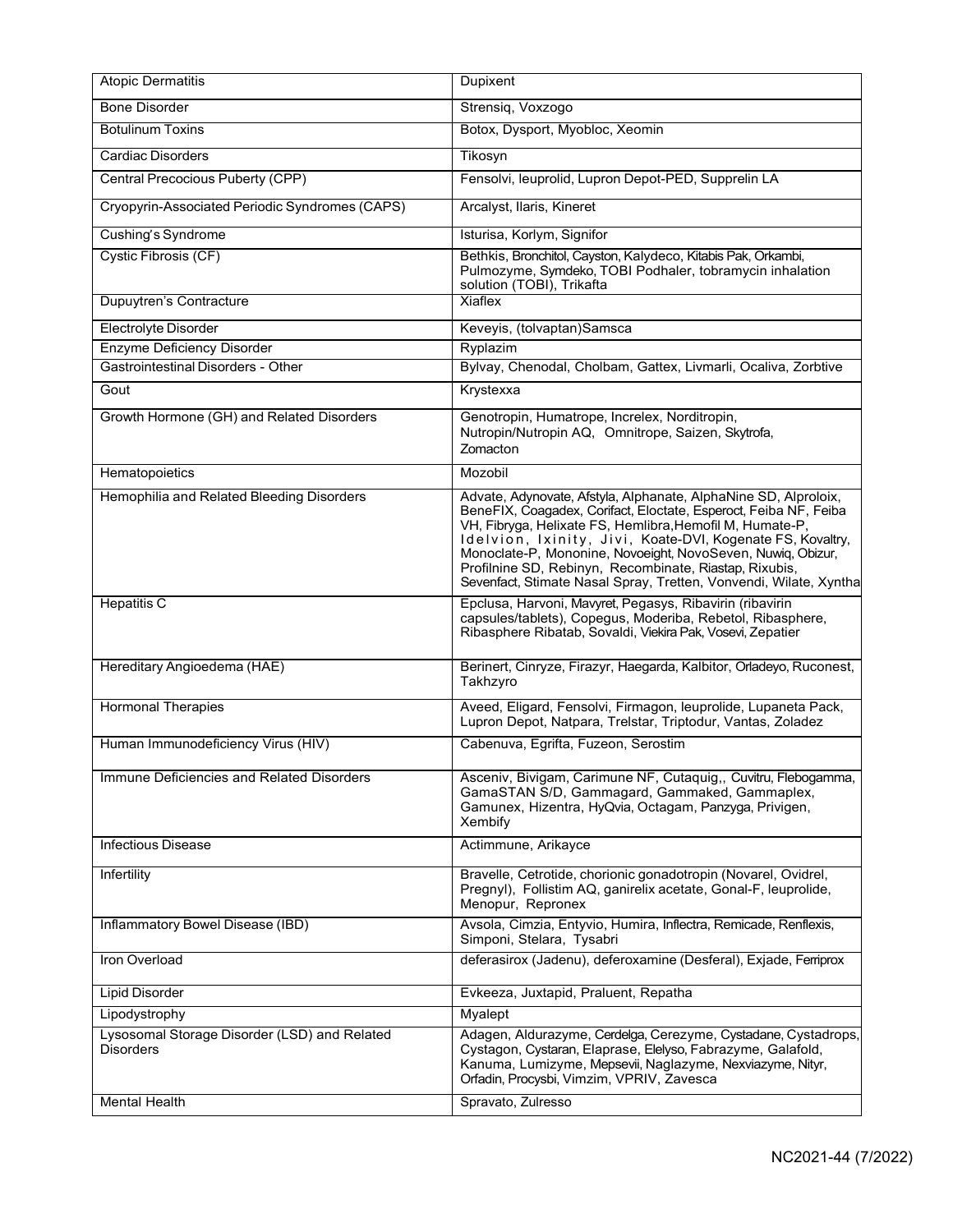| <b>Movement Disorder</b>                  | Apokyn, Austedo, droxidopa (Northera), Duopa, Inbrija, Ingrezza,<br>Kynmobi, Nuplazid, Radicava, tetrabenazine (Xenazine)                                                                                                                                                                                                                                                                                                                                                                                                                                                                                                                                                                                                                                                                                                                                                                                                                                                                                                                                                                                                                                                                                                                                                                                                                                                                                                                                                                                                                                                                                                                                                                                                                                                                                                                                                                                                                                                                                                                                                                                                                                                                          |
|-------------------------------------------|----------------------------------------------------------------------------------------------------------------------------------------------------------------------------------------------------------------------------------------------------------------------------------------------------------------------------------------------------------------------------------------------------------------------------------------------------------------------------------------------------------------------------------------------------------------------------------------------------------------------------------------------------------------------------------------------------------------------------------------------------------------------------------------------------------------------------------------------------------------------------------------------------------------------------------------------------------------------------------------------------------------------------------------------------------------------------------------------------------------------------------------------------------------------------------------------------------------------------------------------------------------------------------------------------------------------------------------------------------------------------------------------------------------------------------------------------------------------------------------------------------------------------------------------------------------------------------------------------------------------------------------------------------------------------------------------------------------------------------------------------------------------------------------------------------------------------------------------------------------------------------------------------------------------------------------------------------------------------------------------------------------------------------------------------------------------------------------------------------------------------------------------------------------------------------------------------|
| Multiple Sclerosis (MS)                   | Aubagio, Avonex, Bafiertam, Betaseron, Copaxone, dalfampridine<br>(Amprya), dimethyl fumarate (Tecfidera), Extavia, Gilenya, Glatopa,<br>Kesimpa, Lemtrada, Mavenclad, Mayzent, mitoxantrone,<br>Ocrevus, Plegridy, Ponvory, Rebif, Tysabri, Vumerity, Zeposia                                                                                                                                                                                                                                                                                                                                                                                                                                                                                                                                                                                                                                                                                                                                                                                                                                                                                                                                                                                                                                                                                                                                                                                                                                                                                                                                                                                                                                                                                                                                                                                                                                                                                                                                                                                                                                                                                                                                     |
| <b>Muscular Dystrophy</b>                 | Amondys 45, Emflamza, Exondys 51, Viltepso, Vyondys 53                                                                                                                                                                                                                                                                                                                                                                                                                                                                                                                                                                                                                                                                                                                                                                                                                                                                                                                                                                                                                                                                                                                                                                                                                                                                                                                                                                                                                                                                                                                                                                                                                                                                                                                                                                                                                                                                                                                                                                                                                                                                                                                                             |
| Neurological Disorder                     | Aduhelm                                                                                                                                                                                                                                                                                                                                                                                                                                                                                                                                                                                                                                                                                                                                                                                                                                                                                                                                                                                                                                                                                                                                                                                                                                                                                                                                                                                                                                                                                                                                                                                                                                                                                                                                                                                                                                                                                                                                                                                                                                                                                                                                                                                            |
| Neuromuscular Disorder                    | Vyvgart                                                                                                                                                                                                                                                                                                                                                                                                                                                                                                                                                                                                                                                                                                                                                                                                                                                                                                                                                                                                                                                                                                                                                                                                                                                                                                                                                                                                                                                                                                                                                                                                                                                                                                                                                                                                                                                                                                                                                                                                                                                                                                                                                                                            |
| Neutropenia                               | Fulphila, Granix, Leukine, Neulasta, Neupogen, Nivestyn,<br>Nyvepria, Udenyca, Zarxio, Ziextenzo                                                                                                                                                                                                                                                                                                                                                                                                                                                                                                                                                                                                                                                                                                                                                                                                                                                                                                                                                                                                                                                                                                                                                                                                                                                                                                                                                                                                                                                                                                                                                                                                                                                                                                                                                                                                                                                                                                                                                                                                                                                                                                   |
| Ocular Disorder                           | Avastin, Beovu, Eylea, Jetrea, Lucentis, Macugen, Oxervate,<br>Susvimo, Tepezza, Visudyne, Xipere                                                                                                                                                                                                                                                                                                                                                                                                                                                                                                                                                                                                                                                                                                                                                                                                                                                                                                                                                                                                                                                                                                                                                                                                                                                                                                                                                                                                                                                                                                                                                                                                                                                                                                                                                                                                                                                                                                                                                                                                                                                                                                  |
| Oncology                                  | abiraterone acetate (Zytiga), Adcentris, Alecensa. Aliqopa, Alunbrig,<br>Arzerra, Asparlas, Avastin, Ayvakit, azacitidine (Vidaza), Balversa,<br>Bavencio, Beleodaq, Belrapzo, Bendamustine, Bendeka, Besponsa,<br>Besremi, bexaronte (Targretin), Blenrep, Blincyto, Bosulif, Braftovi,<br>Brukinsa, Calquence, capecitabine (Xeloda), Caprelsa, Cabometyx,<br>Cometriq, Copiktra, Cosela, Cotellic Cyramza, Danyelza, Darzalex,<br>Darzalex Faspro, Daurismo, decitabine (Dacogen), Empliciti, Enhertu,<br>Erbitux, Erivedge, Erleada, erlotinib (Tarceva), Erwinaze, everolimus<br>(Afinitor), Exkivity, Faslodex, Folotyn, Fotivda, Fusilev, Fyarro,<br>Gavreto, Gazyva, Gilotrif, Halaven, Herceptin, Herceptin<br>Hylecta, Herzuma, Hycamtin Capsules, Ibrance, Iclusig, Idhifa,<br>imatinib (Gleevec), Imbruvica, Imfinzi, Imlygic, Inlyta, Inrebic,<br>Intron-A, Inqovi, Iressa, Istodax, Ixempra, Jakafi, Jemperli,<br>Jevtana, Kadcyla, Kanjinti, Keytruda, Khapzory, Kisquali/Kisqali<br>Femara Pak, Koselugo, Kyprolis, (lapatinib) Tykerb, Lenvima,<br>Libatyo, Lonsurf, Lorbrena, Lumakras, Lumoxiti, Lynparza,<br>Margenza, Mekinist, Mektovi, mitroxantrone, Monjuvi, Mvasi,<br>Mylotarg, Nerlynx, Nexavar, Ninlaro, Nubeqa, Odomzo, Ogivri,<br>Oncaspar, Ontruzent, Onureg, Opdivo, Orgovyx, Padcev,<br>Pemazyre, Pepaxto, Perjeta, Phesgo, Piqray, Polivy, Pomalyst,<br>Portrazza, Poteligeo, Proleukin, Purixan, Qinlok, Riabni, Retevmo,<br>Revlimid, Rezurock, Riabni, Rituxin, Rituxin Hycela, Rozlytrek,<br>Rubraca, Ruxience, Rybrevant, Rydapt, Rylaze, Sarclisa,<br>Scemblix, Sprycel, Stivarga, Sutent, Sylatron, Sylvant, Synribo,<br>Tabrecta, Tafinlar, Tagrisso, Talzenna, Tasigna, Tazverik,<br>Tecentriq, temozolomide (Temodar), temsirolimus<br>(Torisel), Tepmetko, Thalomid, Tibsovo, Tivdak, Trazimera,<br>Treanda, Trodelvy, Truseltiq, Tukysa, Turalio, Truxima, Ukoniq,<br>Valchlor, Vectibix, Velcade, Venclexta, Verzenio, Vitrakvi, Vizimpro,<br>Votrient, Welireg, Xalkori, Xermelo, Xospata, Xgeva, Xpovio, Xtandi,<br>Yervoy, Yonsa, Zaltrap, Zejula, Zelboraf, Zepzelca, Zirabev,<br>zoledronic acid (Zometa), Zolinza, Zydelig, Zynlonta, Zykadia |
| Osteoarthritis (OA)                       | Euflexxa, Durolane, Gel-One, Gelsyn-3, Genvisc-850, Hyalgan,<br>Hymovis, Monovisc, Orthovisc, Sodium Hyaluronate, Supartz,<br>Synvisc/Synvisc One, Triluron, Trivisc, Visco-3                                                                                                                                                                                                                                                                                                                                                                                                                                                                                                                                                                                                                                                                                                                                                                                                                                                                                                                                                                                                                                                                                                                                                                                                                                                                                                                                                                                                                                                                                                                                                                                                                                                                                                                                                                                                                                                                                                                                                                                                                      |
| Osteoporosis                              | Evenity, Prolia, teriparatide (Forteo), Tymlos, zoledronic acid<br>(Reclast)                                                                                                                                                                                                                                                                                                                                                                                                                                                                                                                                                                                                                                                                                                                                                                                                                                                                                                                                                                                                                                                                                                                                                                                                                                                                                                                                                                                                                                                                                                                                                                                                                                                                                                                                                                                                                                                                                                                                                                                                                                                                                                                       |
| Paroxysmal Nocturnal Hemoglobinuria (PNH) | Empaveli, Soliris, Ultomiris                                                                                                                                                                                                                                                                                                                                                                                                                                                                                                                                                                                                                                                                                                                                                                                                                                                                                                                                                                                                                                                                                                                                                                                                                                                                                                                                                                                                                                                                                                                                                                                                                                                                                                                                                                                                                                                                                                                                                                                                                                                                                                                                                                       |
| Phenylketonuria (PKU)                     | Palynziq, (sapropterin) Kuvan                                                                                                                                                                                                                                                                                                                                                                                                                                                                                                                                                                                                                                                                                                                                                                                                                                                                                                                                                                                                                                                                                                                                                                                                                                                                                                                                                                                                                                                                                                                                                                                                                                                                                                                                                                                                                                                                                                                                                                                                                                                                                                                                                                      |
| Pre-term Birth                            | Makena                                                                                                                                                                                                                                                                                                                                                                                                                                                                                                                                                                                                                                                                                                                                                                                                                                                                                                                                                                                                                                                                                                                                                                                                                                                                                                                                                                                                                                                                                                                                                                                                                                                                                                                                                                                                                                                                                                                                                                                                                                                                                                                                                                                             |
| Psoriasis                                 | Avsola, Cimzia, Cosentyx, Enbrel, Humira, Ilumya, Inflectra,<br>Otezla, Otrexup, Rasuvo, Reditrex, Remicade, Renflexis, Siliq,<br>Skyrizi, Stelara, Taltz, Tremfya                                                                                                                                                                                                                                                                                                                                                                                                                                                                                                                                                                                                                                                                                                                                                                                                                                                                                                                                                                                                                                                                                                                                                                                                                                                                                                                                                                                                                                                                                                                                                                                                                                                                                                                                                                                                                                                                                                                                                                                                                                 |
| Pulmonary Arterial Hypertension (PAH)     | Adempas, ambrisetan (Letairis), bosentan (Tracleer),<br>epoprostenol (Flolan), Opsumit, Orenitram, Remoudlin, sildenafil<br>(Revatio), tadalafil, Alqy (Adcirca), Tyvaso, Uptravi, Veletri,<br>Ventavis                                                                                                                                                                                                                                                                                                                                                                                                                                                                                                                                                                                                                                                                                                                                                                                                                                                                                                                                                                                                                                                                                                                                                                                                                                                                                                                                                                                                                                                                                                                                                                                                                                                                                                                                                                                                                                                                                                                                                                                            |
| Pulmonary Disorder - Other                | Esbriet, Ofev                                                                                                                                                                                                                                                                                                                                                                                                                                                                                                                                                                                                                                                                                                                                                                                                                                                                                                                                                                                                                                                                                                                                                                                                                                                                                                                                                                                                                                                                                                                                                                                                                                                                                                                                                                                                                                                                                                                                                                                                                                                                                                                                                                                      |
| <b>Rare Disorders</b>                     | Crysvita, Dojolvi, Enspryng, Firdapse, Givlaari, Nulibry,<br>Ruzurgi, Tavneos, Uplinza, Zokinvy                                                                                                                                                                                                                                                                                                                                                                                                                                                                                                                                                                                                                                                                                                                                                                                                                                                                                                                                                                                                                                                                                                                                                                                                                                                                                                                                                                                                                                                                                                                                                                                                                                                                                                                                                                                                                                                                                                                                                                                                                                                                                                    |
| Rare Genetic Adi-Pose Tissue Disorder     | Imcivree                                                                                                                                                                                                                                                                                                                                                                                                                                                                                                                                                                                                                                                                                                                                                                                                                                                                                                                                                                                                                                                                                                                                                                                                                                                                                                                                                                                                                                                                                                                                                                                                                                                                                                                                                                                                                                                                                                                                                                                                                                                                                                                                                                                           |